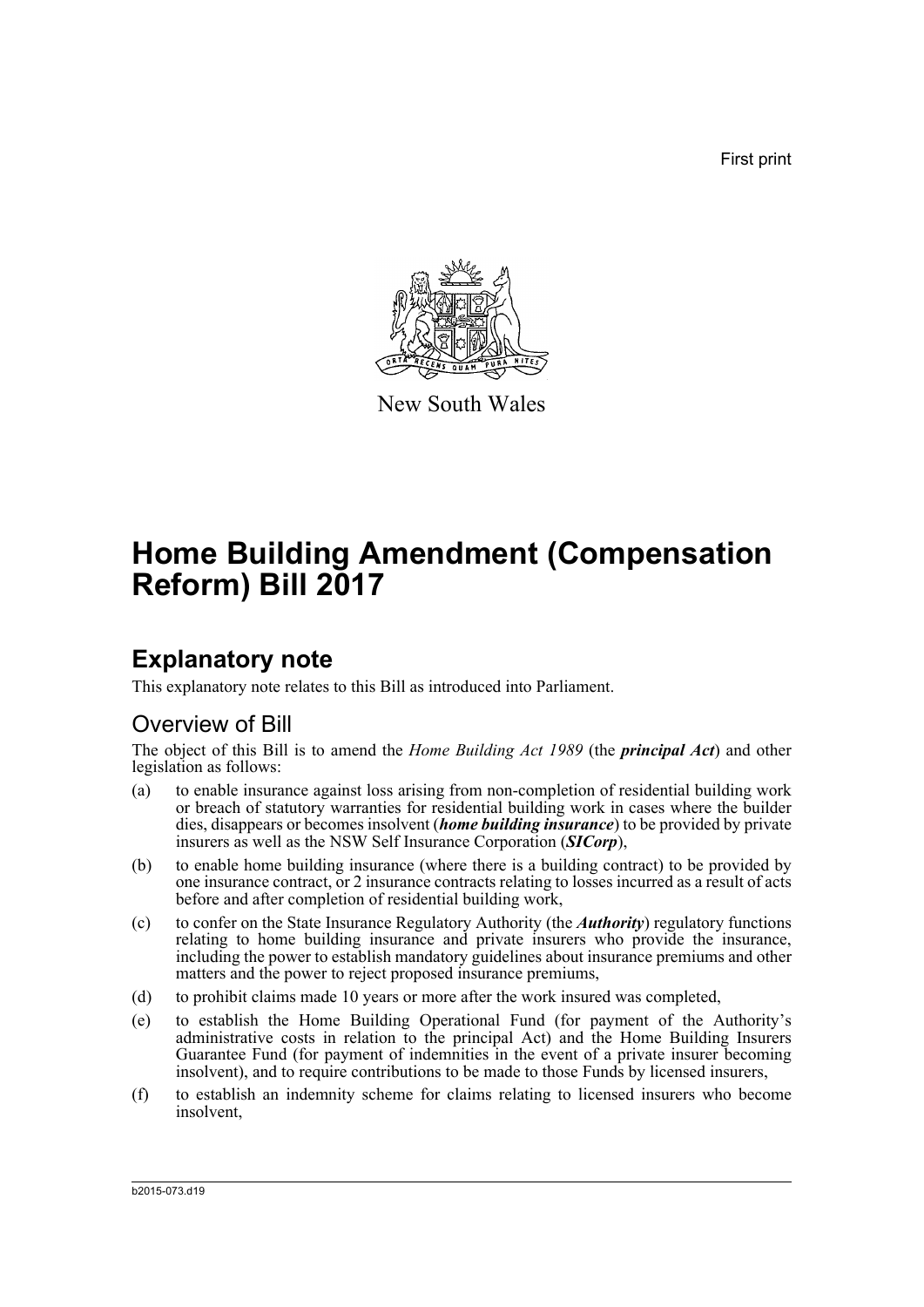- (g) to enable losses to be covered by alternative indemnity products instead of contracts of insurance, if the products are approved by the Authority,
- (h) to provide for the licensing of insurers and providers of alternative indemnity products by the Authority for the purpose of providing home building insurance or alternative indemnity product cover and for supervision measures for licensed insurers and providers,
- (i) to extend the government sector agencies who may share information obtained in the course of the administration or execution of the principal Act,
- (j) to enable regulations to be made providing for the exemption of builders who carry out residential building work for the Crown or State owned corporations from home building insurance requirements,
- (k) to abolish the Fair Trading Administration Corporation,
- (l) to make other minor related amendments and to enact savings, transitional and other provisions as a consequence of the proposed Act,
- (m) to make consequential amendments to other Acts and regulations.

# Outline of provisions

**Clause 1** sets out the name (also called the short title) of the proposed Act.

**Clause 2** provides for the commencement of the proposed Act on a day or days to be appointed by proclamation.

# **Schedule 1 Amendment of Home Building Act 1989 No 147**

### **Home building insurance**

**Schedule 1 [1], [2], [5], [10], [16], [35] and [44]** update references to the Home Building Compensation Fund (which is the Fund established for the purposes of home building insurance provided by SICorp) so that they refer instead to insurance under Part 6 of the principal Act, as a result of the amendments made by the proposed Act to allow private insurers to provide home building insurance in addition to SICorp.

**Schedule 1 [3]** requires contracts for residential building work or specialist work to specify the cost of the required home building insurance or alternative indemnity product cover.

**Schedule 1 [21]** enables home building insurance (that is required when there is a contract for residential building work) to be provided in the form of  $\hat{2}$  separate contracts (currently all insurance must be in one contract that covers all the risks required to be insured). One contract (a *construction period insurance contract*) must cover a person for whom work is done and the person's successors in title against the risk of loss arising from non-completion of work, and breaches of statutory warranty, where the contractor becomes insolvent, dies or disappears before completing the work. The other contract (a *warranty period insurance contract*) must cover a person for whom work is done and the person's successors in title against the risk of loss arising from a breach of statutory warranty where the contractor becomes insolvent, dies or disappears. The warranty period insurance contract is not required to, but may, cover a breach of statutory warranty in a case of non-completion. An insurer may provide both contracts or only one of the contracts and a person obtaining insurance may enter into the contracts with different insurers. The provisions allowing insurance to be obtained under 2 contracts do not limit the ability to obtain, or provide, home building insurance in one contract.

**Schedule 1 [23]** confers on the Authority, instead of the Secretary of the Department of Finance, Services and Innovation (the *Secretary*), the function of approving forms for giving notice of a home building insurance claim.

**Schedule 1 [24]** confers on the Authority, instead of the Minister administering the principal Act, the function of approving the kind of insurance that is to be home building insurance.

**Schedule 1 [25]** enables licensed insurers to provide home building insurance, in addition to SICorp. **Schedule 1 [26]** makes a consequential amendment.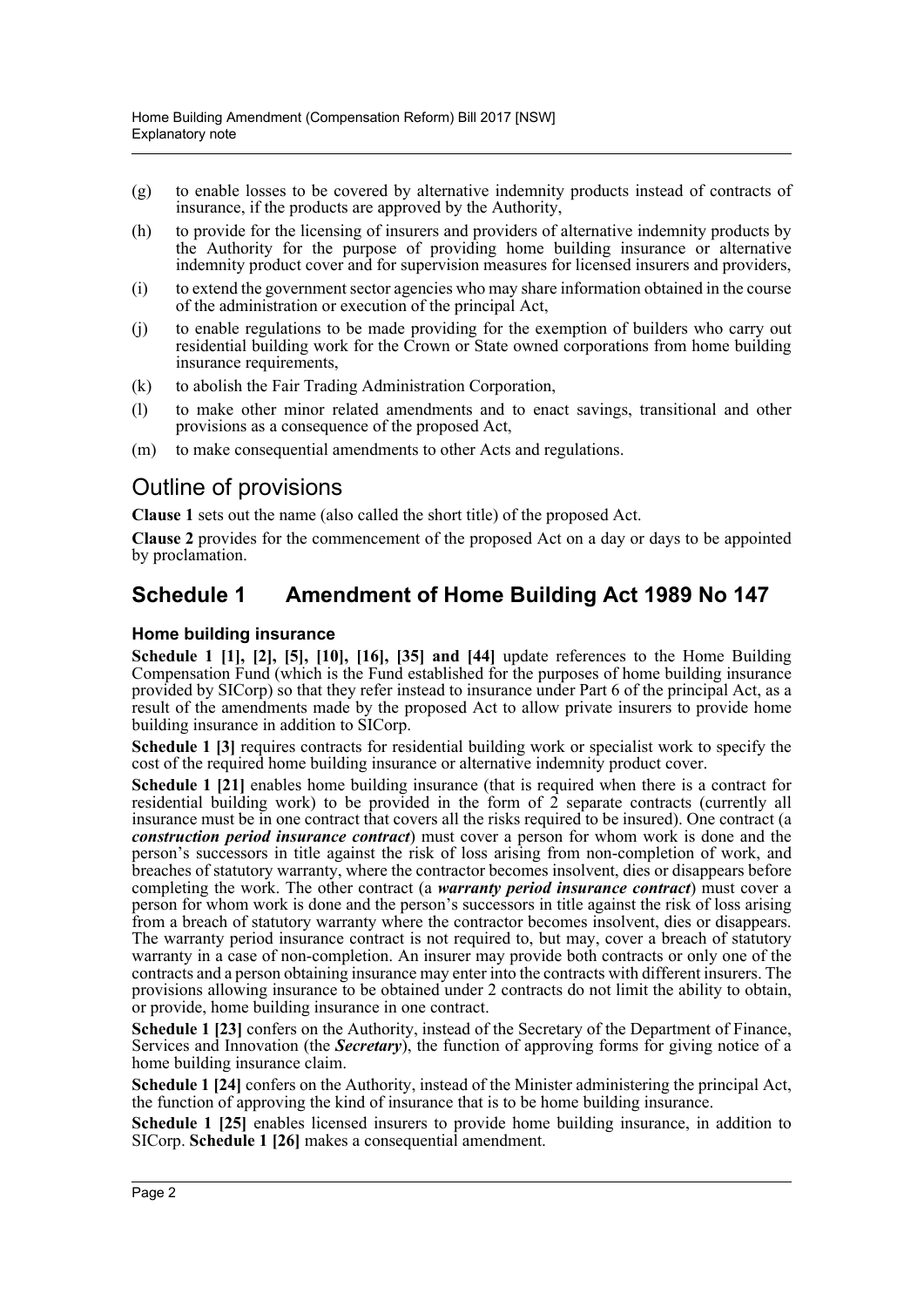**Schedule 1 [27]** enables a contract for home building insurance to contain additional matters, not inconsistent with the principal Act or regulations under that Act.

**Schedule 1 [28]** makes it clear that a contract for home building insurance may cover loss arising in additional circumstances and additional risks and loss.

**Schedule 1 [33]** specifies the period of 12 months after the cessation of the work the subject of cover as the period of cover under a construction period insurance contract for loss or damage arising from a breach of a statutory warranty applicable to residential building work. **Schedule 1 [32]** makes a consequential amendment.

**Schedule 1 [34]** enables the Authority, instead of the Minister administering the principal Act, to approve shorter periods of cover for specified insurance contracts or classes of insurance contracts.

**Schedule 1 [37]** provides that the 6-month extension for making claims where a loss becomes apparent during the last 6 months of a period of insurance does not extend to a loss arising from non-completion or a breach of warranty that is covered by a construction period insurance contract. **Schedule 1 [36]** makes a consequential amendment.

**Schedule 1 [38]** extends the prohibition on making claims under a home building insurance contract 10 years or more after the insured work was completed to all home building insurance contracts. Currently, the restriction applies only to insurance contracts entered into before 1 July 2010.

**Schedule 1 [39]** provides that a home building insurance contract does not provide cover for a breach of a statutory warranty if a claim has already been made and paid by the same or a different insurer or provider of an alternative indemnity product for the breach. The proposed amendment also makes it clear that a mortgagee in possession is not entitled to the benefit of a home building insurance contract.

**Schedule 1 [41]** enables regulations to be made about when claims may be made that may be inconsistent with other provisions in the same Part of the principal Act.

**Schedule 1 [42]** enables regulations to be made about the circumstances that constitute the cessation of work for the purposes of the insurance provisions of the principal Act.

**Schedule 1 [43]** exempts residential building work for the Crown or a State owned corporation from the requirements to obtain home building insurance. If the work is done under contract, the exemption will not apply unless the contract specifies that the exemption is being relied on. The regulations may prescribe conditions for an exemption and also circumstances in which the exemption will not apply. The regulations may also provide for a consumer warning to be attached to the contract for the sale of land on which work is carried out by an exempted person.

## **Regulation of insurers**

**Schedule 1 [17] and [18]** confer on the Authority, instead of the Secretary, the function of approving the form of brochures about the effect of a home building insurance contract and related matters.

**Schedule 1 [19]** confers on the Authority, instead of the Secretary, the function of granting exemptions from the requirements contained in Part 6 of the principal Act. That Part sets out the scheme for, and related requirements for, home building insurance.

**Schedule 1 [29]** replaces the requirement for SICorp to keep a register of particulars of insurance certificates and claims and other matters with a requirement for the Authority to keep such a register for all home building insurance and alternative indemnity product cover. **Schedule 1 [31]** makes a consequential amendment.

**Schedule 1 [30]** enables a licensed insurer or licensed provider of an indemnity product to disclose particulars to the Authority for the purposes of the register despite the *Privacy and Personal Information Protection Act 1998*.

**Schedule 1 [40]** inserts provisions providing for the regulation of premiums for home building insurance. The Authority will be able to make Insurance Guidelines for the determination of premiums, including as to the manner in which premiums are to be determined and requiring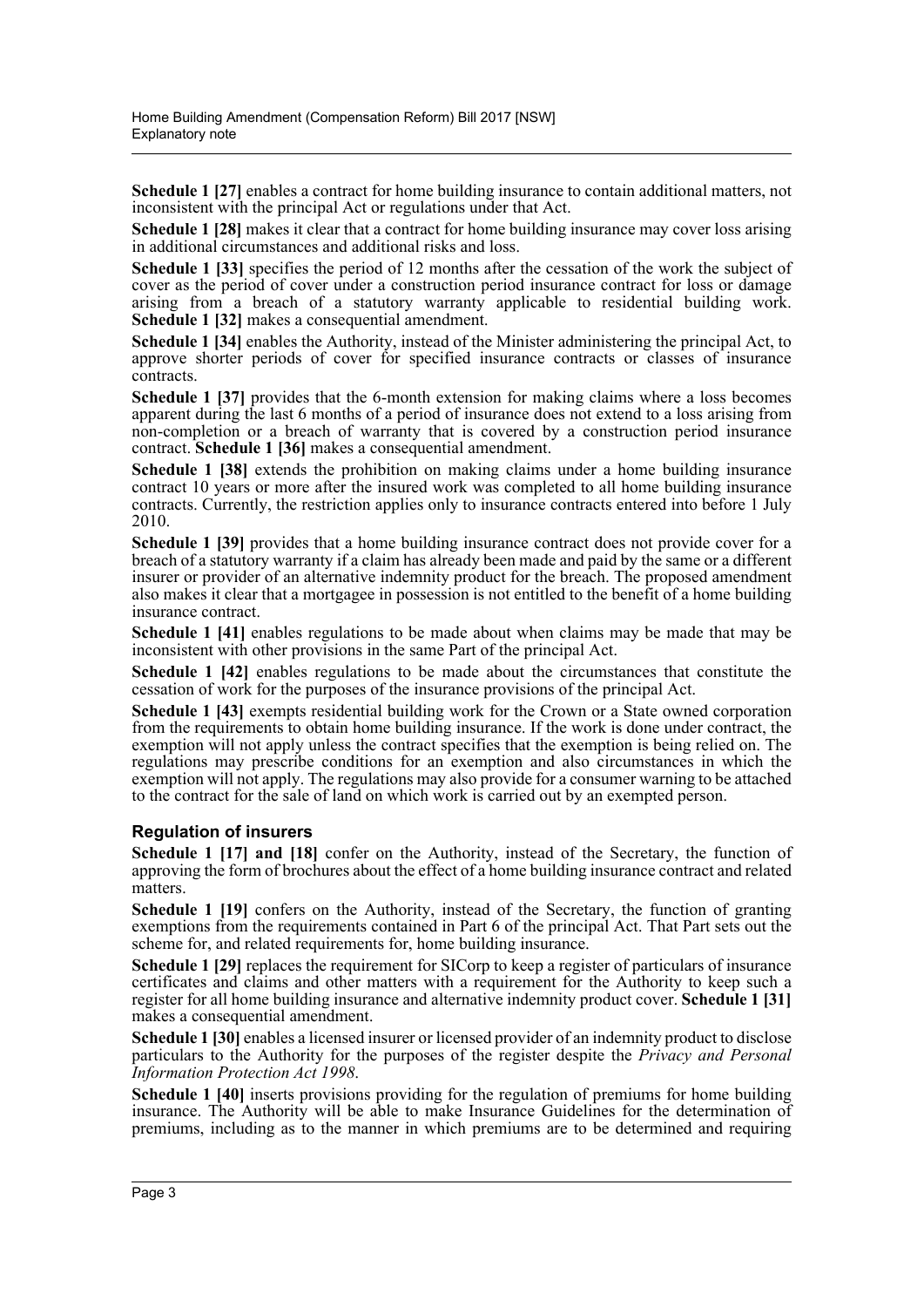licensed insurers to provide information about the determination of premiums. Insurers are to file proposed premiums with the Authority in accordance with the Guidelines, as required by the Authority or at their own initiative. A proposed premium can be charged from the end of the rejection period for the premium if it is not rejected by the Authority. The Authority may reject a premium if it forms the opinion, after considering actuarial advice and other relevant financial information, that it is excessive or inadequate or the premium does not conform to the Insurance Guidelines. An insurer may request the Authority to reconsider a rejection and the matter may also be determined by an arbitrator if the rejection is not withdrawn within 4 weeks of the request for reconsideration.

**Schedule 1 [45]** makes it an offence for an insurance intermediary or an insurer to advertise or otherwise represent insurance as home building insurance if that insurance does not meet the requirements of the principal Act.

**Schedule 1 [46]** enables the Authority to issue Insurance Guidelines about appropriate market practices or claims handling procedures (or both), prudential standards and contracts of insurance. The proposed amendment also sets out the consultation procedures for the Guidelines and requires Guidelines to be published on the NSW legislation website. Regulations may be made with respect to the issue of the Guidelines and also about any matter about which a guideline may be made (in such a case the regulations will prevail to the extent of any inconsistency). **Schedule 1 [14]** makes a consequential amendment.

**Schedule 1 [46]** also establishes the Home Building Operational Fund which is to be used for the administrative costs of the Authority relating to the principal Act. Licensed insurers will be required to pay contributions to that Fund as determined by the Authority for periods determined by the Authority.

### **Indemnity scheme for licensed insurers**

**Schedule 1 [47]** inserts definitions relating to the application of indemnity provisions to insolvent licensed insurers.

**Schedule 1 [48]–[51] and [53]–[59]** apply the provisions of the current scheme for the State indemnity given to claimants covered by insolvent insurers to claimants under insurance contracts issued by licensed insurers who become insolvent and are declared, by order of the Minister administering the principal Act, to be insolvent insurers. The claims will be made to, and administered by, the Authority and the Authority will be assigned the rights of a beneficiary under an insurance contract if a payment is made to the beneficiary. The Authority will be able to enter into agreements with the liquidator of an insolvent insurer and to intervene in proceedings in relevant matters. The amendments also contain consequential amendments. **Schedule 1 [80] and [7]** make consequential amendments.

**Schedule 1 [52]** establishes the Home Building Insurers Guarantee Fund, to be administered by the Authority, which is to be the Fund from which indemnity payments relating to contracts of insurance provided by insolvent licensed insurers will be paid. Licensed insurers will be required to pay annual contributions to that Fund as determined by the Authority. The existing Building Insurers' Guarantee Fund will be restricted to payments relating to insolvent insurers who provided home building insurance before 1 July 2010.

**Schedule 1 [86]** closes the Building Insurers' Guarantee Fund to new claims, or revived claims, relating to insurers who provided home building insurance before 2010.

### **Alternative indemnity products and providers**

**Schedule 1 [60]** inserts proposed Part 6B into the principal Act, which provides for cover for breaches of statutory warranties or non-completion, in the event of the insolvency, death or disappearance of the builder, to be provided by means of alternative indemnity products rather than insurance contracts. Alternative indemnity products include fidelity fund schemes, specialised insurance arrangements and other insurance products or arrangements to be prescribed by regulations. The products must be approved by the Authority and proposed Part 6C requires the providers to be licensed. Proposed Part 6B applies relevant provisions relating to contracts of insurance to alternative indemnity products and provides for regulation-making powers to be used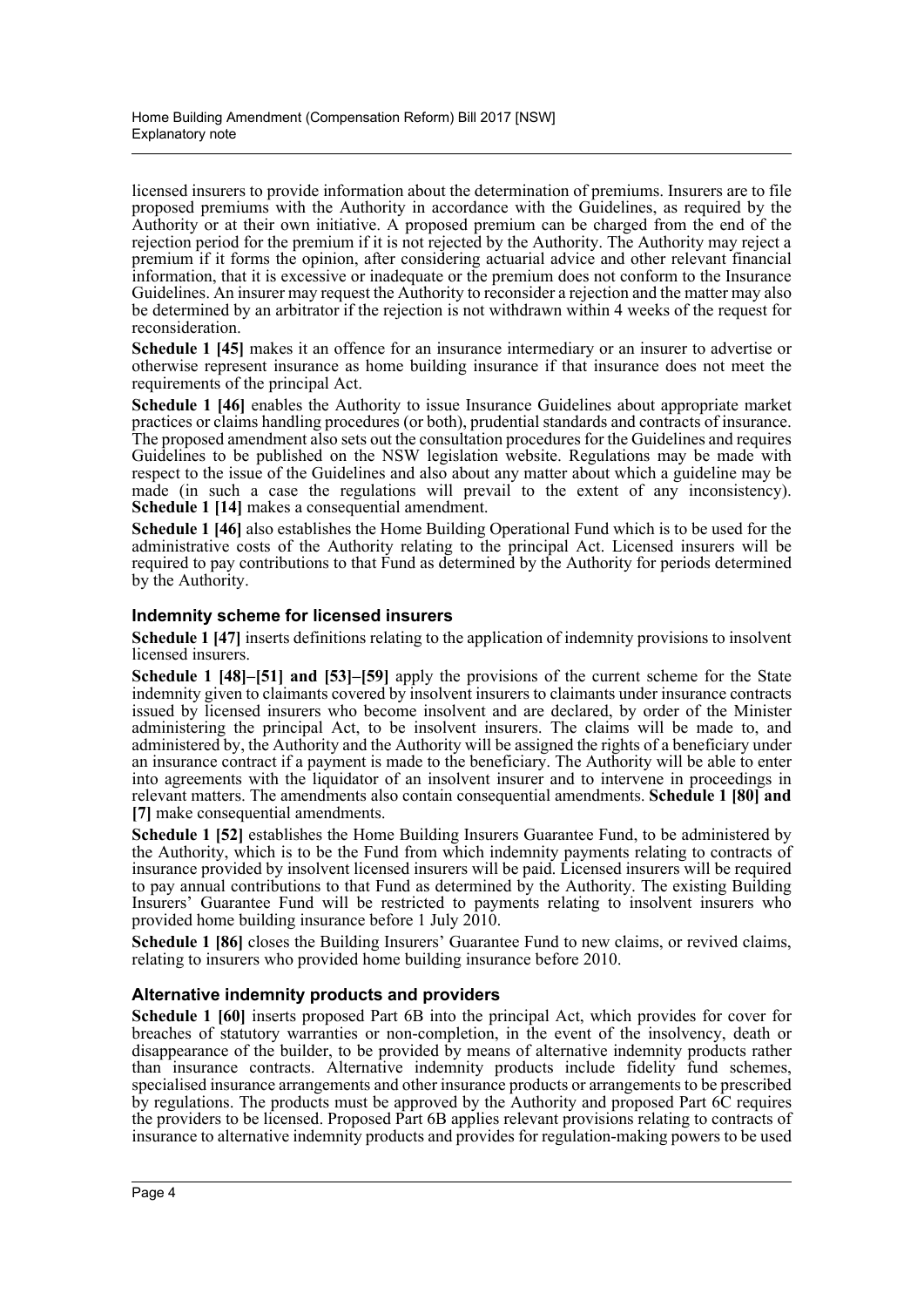to provide for other matters, including periods of cover, limits on claims, actuarial or auditing requirements for providers and contributions by providers to the Home Building Operational Fund. The indemnity scheme for insolvent insurers is also to be applied to providers with power to make regulations with respect to specific matters peculiar to providers. Insurance Guidelines may be made by the Authority with respect to requirements for approval of alternative indemnity products, determination of premiums or charges, market practices, claims handling procedures and prudential standards.

**Schedule 1 [15]** inserts a note relating to alternative indemnity products.

### **Licensing of insurers and providers of alternative indemnity products**

**Schedule 1 [61]** inserts proposed Part 6C into the principal Act, which provides for the licensing of private insurers to provide home building insurance and of providers of alternative indemnity products to provide cover under those products. Division 1 of the proposed Part makes it an offence to provide home building insurance unless the insurer is a licensed insurer or cover by means of an alternative indemnity product unless the provider is a licensed provider. SICorp is taken to be a licensed insurer for the purposes of the principal Act but is not required to hold a licence. The Division provides for applications for a licence to be made to the Authority and sets out matters to be considered in determining an application. A licence may be conditional or unconditional and new conditions imposed or changes to conditions by the Authority require the approval of the Board of the Authority. A licence may be assigned with the consent of the Authority and the assignor. The Authority may suspend the licence of a licence holder that contravenes its licence, the principal Act or the regulations or in other specified circumstances relating to failures to comply with Commonwealth insurance requirements, defaults in payments, insolvency or winding up proceedings. A civil penalty (of up to \$110,000) may be imposed on a licence holder for a breach of the principal Act or the regulations, but only after the Authority has referred the matter to a special committee. A licence may be cancelled by the Authority for any reason, including for reasons that relate to the insurance scheme under Part 6 (including cover under proposed Part 6B) of the principal Act generally. The Authority may assign the insurance contracts of an insurer if the insurer's licence is cancelled or otherwise ceases to be in force, or the Authority is satisfied that it is necessary to do so to ensure compliance with licence conditions. The Authority is required to keep records relating to licences and may publish information about licence holders, including pricing, profitability and comparative performance information. There will be a right to seek a review of licensing decisions (including disciplinary decisions relating to licensed insurers) from the Civil and Administrative Tribunal.

Division 2 of the proposed Part contains provisions relating to supervision of licence holders, including a requirement for holders to submit business plans for their business at the request of the Authority. The Division requires re-insurance arrangements and approvals to be notified to the Authority, enables the Authority to require information about investment of relevant funds from licence holders and also requires licence holders to keep accounting and other business or financial records as prescribed by the regulations or required by the Authority. Licence holders will be required to lodge quarterly returns with the Authority as to their business and financial position. The Authority may appoint persons to audit and inspect the accounting and other records relating to the business and financial position of a licence holder and to report on whether the home building insurance business is being carried on effectively, economically and efficiently. The Authority may also require a licence holder or a former licence holder to disclose specified financial information about the holder or a related body corporate, as well as information about claims and contracts of insurance. The Authority may report to the Minister on compliance by licence holders, licence conditions and complaints and other matters. Any such report may be published or laid before Parliament. The Supreme Court may, on the application of the Authority, make orders protecting the interests of insured persons under home building insurance contracts or contracts or arrangements for alternative indemnity product cover, if the insurer or provider cannot or has not met liabilities under them or has acted or may act in a manner prejudicial to the interests of insured persons. A licence holder or former licence holder will be required to notify certain defaults and changes in issued capital, or any bidder's statement or target's statement, to the Authority. Only the Authority will be able to take proceedings against a licence holder for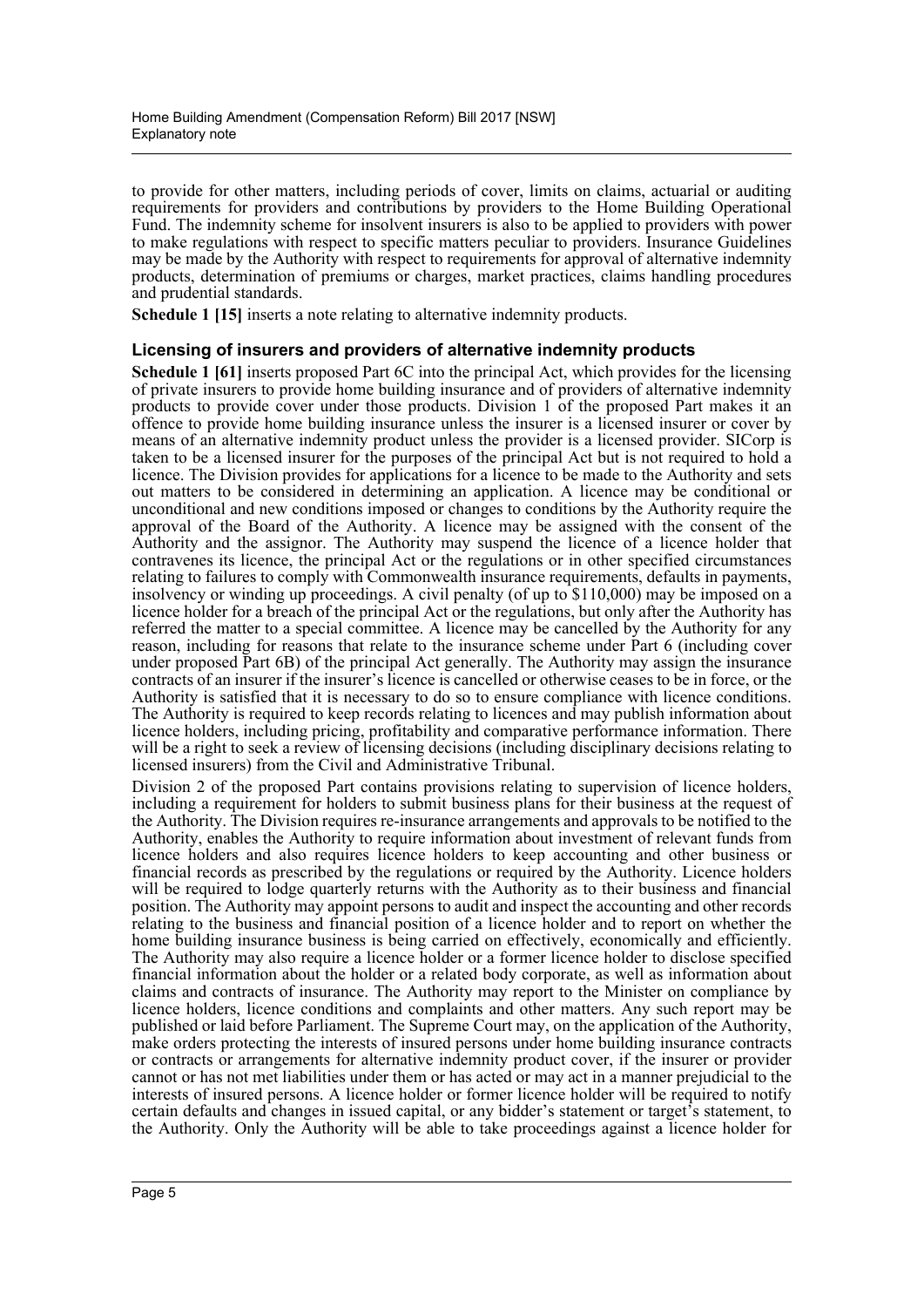failure to comply with the terms of a licence or the principal Act or regulations. **Schedule 1 [5]** makes a consequential amendment.

**Schedule 1 [6]–[9]** extend provisions relating to insurers in relation to building claims to providers of alternative indemnity products.

### **Abolition of Fair Trading Administration Corporation**

**Schedule 1 [63]** repeals provisions that constitute the Fair Trading Administration Corporation and establish the Fair Trading Administration Corporation General Account. **Schedule 1 [4], [62] and [84]** make consequential amendments.

#### **Miscellaneous amendments**

**Schedule 1 [11] and [13]** create a new preliminary Division in Part 6 of the principal Act and move interpretative and application provisions to that Division.

**Schedule 1 [12]** updates a Division heading.

**Schedule 1 [20]** inserts a new Division heading in Part 6 of the principal Act.

**Schedule 1 [22]** makes a statute law revision amendment.

**Schedule 1 [64]** enables the Authority to certify that it is in the public interest that information obtained from an insurer or provider of an alternative indemnity product about the business or commercial operations of the insurer or provider, under the insurance, alternative indemnity product cover and licensing provisions of the principal Act, be divulged to particular persons.

**Schedule 1 [66]** authorises information obtained from an insurer or provider about the business or commercial operations of the insurer or provider to be divulged to the Minister or the Authority.

**Schedule 1 [67]** excludes the publication by the Authority of profitability, compliance, claims and contracts information about licensed insurers or providers of alternative indemnity products, that is published under the licensing provisions of the principal Act, from the general prohibition on disclosure of information about the business or commercial operations of the insurer or provider.

**Schedule 1 [68]** extends the operation of the prohibition on disclosure of information about the business or commercial operations of an insurer to providers of alternative indemnity products and to information obtained under or in connection with the administration of the Parts of the principal Act relating to the insolvent insurers indemnity scheme and the licensing of insurers and providers. **Schedule 1 [65]** makes a consequential amendment.

**Schedule 1 [69]** extends the bodies to or by whom information obtained by a person engaged in the administration of the principal Act may be disclosed to include the Authority (and its staff), a licensed insurer or provider (and its staff) and a government sector agency prescribed by the regulations. A disclosure may be made only for the purpose of assisting in the exercise of functions under the principal Act or for assisting in the administration or execution of that Act. The Authority may also disclose information obtained under the principal Act to a government sector agency prescribed by the regulations to assist that agency in the administration or execution of another Act.

**Schedule 1 [70]** makes it clear that personal information or health information may be disclosed to or by those bodies for the purposes of assisting in the exercise of their functions under the principal Act or in the administration or execution of the principal Act.

**Schedule 1 [72]** enables the Authority to require a licence holder, former licence holder, insurance broker or commission agent to disclose to the Authority data relating to contracts of insurance, alternative indemnity product cover, claims and other related matters.

**Schedule 1 [73]** provides for the manner in which documents may be served on the Authority, or a claims administrator under the insolvent insurers indemnity scheme, for the purposes of the principal Act or the regulations.

**Schedule 1 [74]** enables the Authority, or a claims administrator under the insolvent insurers indemnity scheme, to make an order for substituted service of a document.

**Schedule 1 [75] and [76]** enable the Authority to authorise a person to enter any land, building, vehicle or vessel and to carry out an examination or inspection of any structure or work for the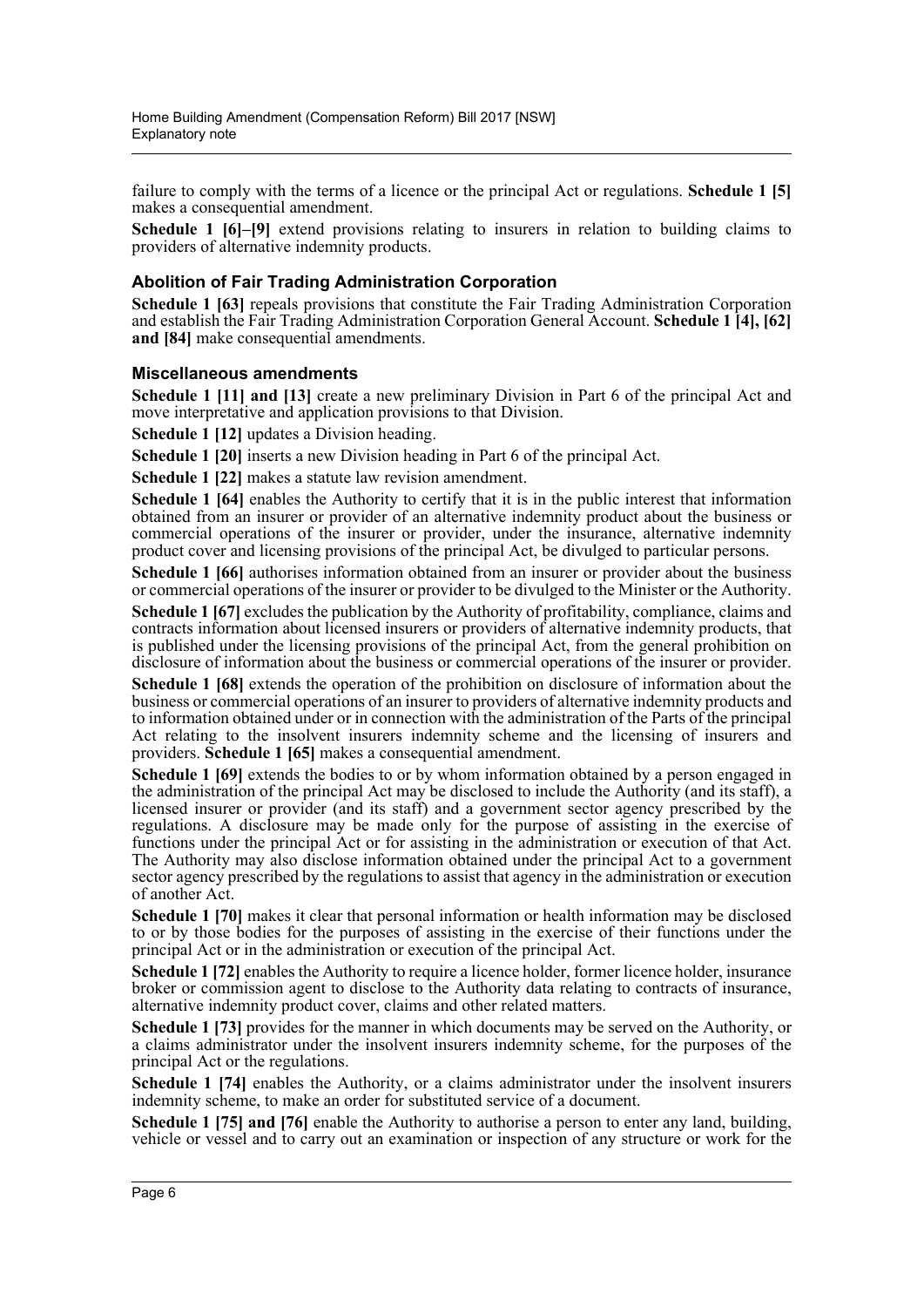purpose of ensuring compliance with the principal Act and regulations or any other purpose related to the Authority's functions.

**Schedule 1 [77]–[79]** enable the Authority to appoint a person as an authorised person for the purposes of exercising compliance powers in relation to licensing and other matters, including power to require the provision of information, and to require the person to appear before the authorised person to provide information.

**Schedule 1 [80]** confers on a person authorised by the Authority power to require a person who has control over the carrying out of residential building work or specialist building work on a site to provide the name and residential address of each person who has contracted to do the work or any part of the work.

**Schedule 1 [81]** enables certificates signed by an employee of the Authority prescribed by the regulations that certify specified matters as to home building insurance or alternative indemnity product cover or licences to be admissible in evidence in any proceedings and to be prima facie evidence of the matters stated in them.

**Schedule 1 [83]** enables the Authority to issue a penalty notice or to appoint authorised officers to issue penalty notices for offences under the principal Act.

**Schedule 1 [84] and [85]** omit and include defined terms as a consequence of amendments made by the proposed Act relating to home building insurance.

**Schedule 1 [86]** inserts savings, transitional and other provisions consequent on the enactment of the proposed Act.

# **Schedule 2 Amendment of other legislation**

**Schedules 2.1, 2.2, 2.4 and 2.5** omit references to the Fair Trading Administration Corporation, which is to be abolished by the proposed Act, from various Acts and regulations.

**Schedule 2.3** amends the *NSW Self Insurance Corporation Act 2004* as follows:

- (a) to update references and omit a note as a result of the amendments to the principal Act (**Schedule 2.3 [2]–[7], [15], [16] and [18]**),
- (b) to make it clear that SICorp may enter into arrangements with insurance brokers and to extend to any such broker the same controls and exception from personal liability that applies to insurance agents who enter into arrangements with SICorp (**Schedule 2.3 [8]– [10]**) and to make consequential amendments (**Schedule 2.3 [11]–[14]**),
- (c) to omit a provision that exempts SICorp from having to comply with certain competition law requirements in relation to contracts with insurance agents and builders (**Schedule 2.3 [15]**),
- (d) to remove a requirement that a premium charged by SICorp for home building insurance be approved by the Authority, as a consequence of the inclusion of the new provisions relating to approval of premiums that are to be inserted by Schedule 1 to the proposed Act (**Schedule 2.3 [17]**),
- (e) to enable regulations to be made with respect to records to be kept by, the confidentiality obligations of, the ownership, custody and control of records of, and the conduct of, insurance brokers who enter into arrangements with SICorp (**Schedule 2.3 [19]–[23]**) and to make a consequential amendment (**Schedule 2.3 [1]**).

**Schedule 2.6** amends the *State Insurance and Care Governance Act 2015* as follows:

- (a) to add skills and experience relevant to matters arising under the *Home Building Act 1989* to the qualifications for members of the Board of the Authority who are appointed by the Minister,
- (b) to include in the principal objectives of the Authority the objective of promoting the efficiency and viability of the home building insurance scheme established under that Act and other related objectives,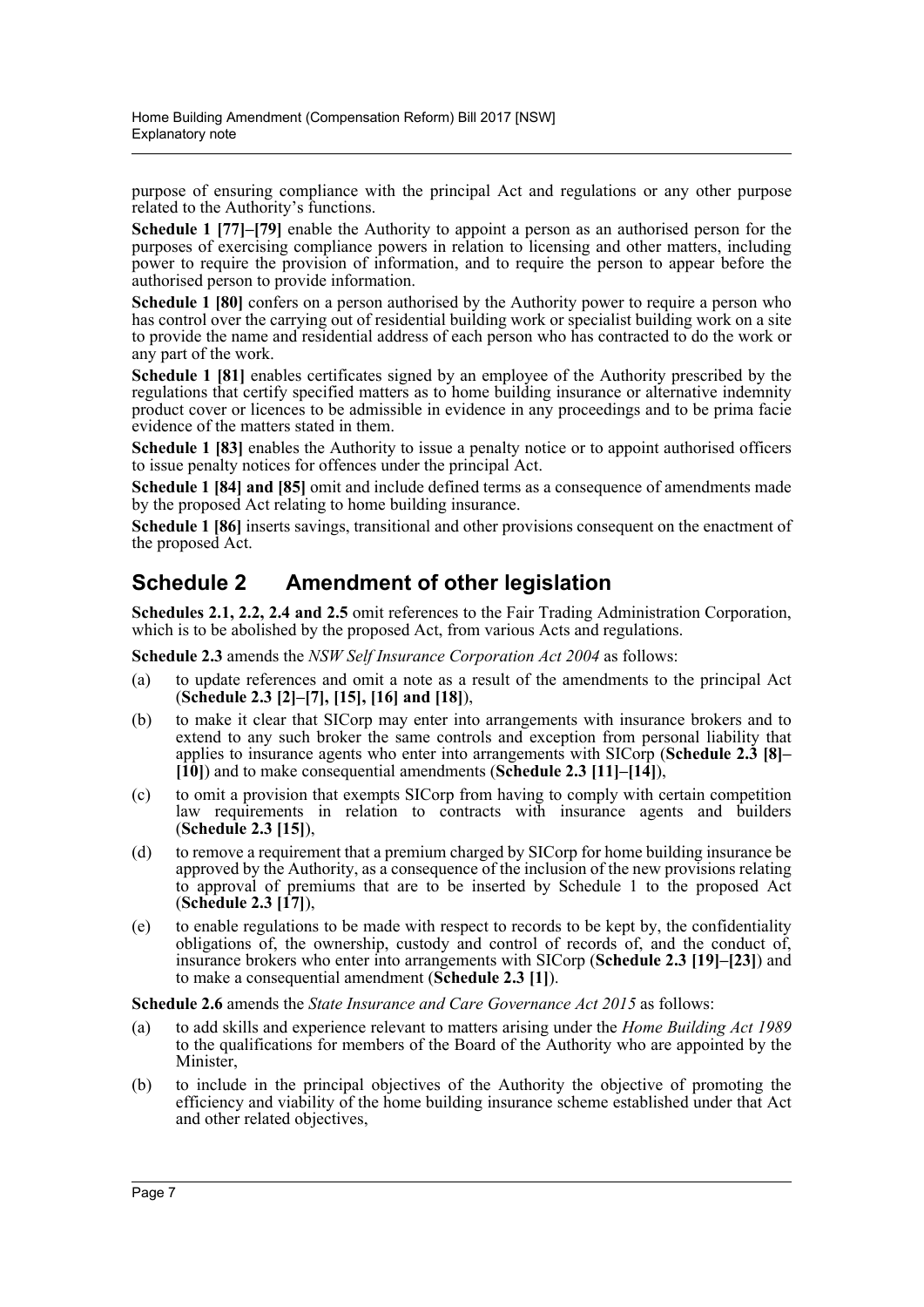(c) to include in the functions of the Authority any functions conferred by or under that Act and other functions relating to collecting and analysing information about home building insurance and alternative indemnity product cover and encouraging and promoting sound prudential practices by home building insurers and providers of alternative indemnity products.

**Schedule 2.7** amends the *Strata Schemes Management Act 2015* to update a reference to the Home Building Compensation Fund and to make a consequential amendment.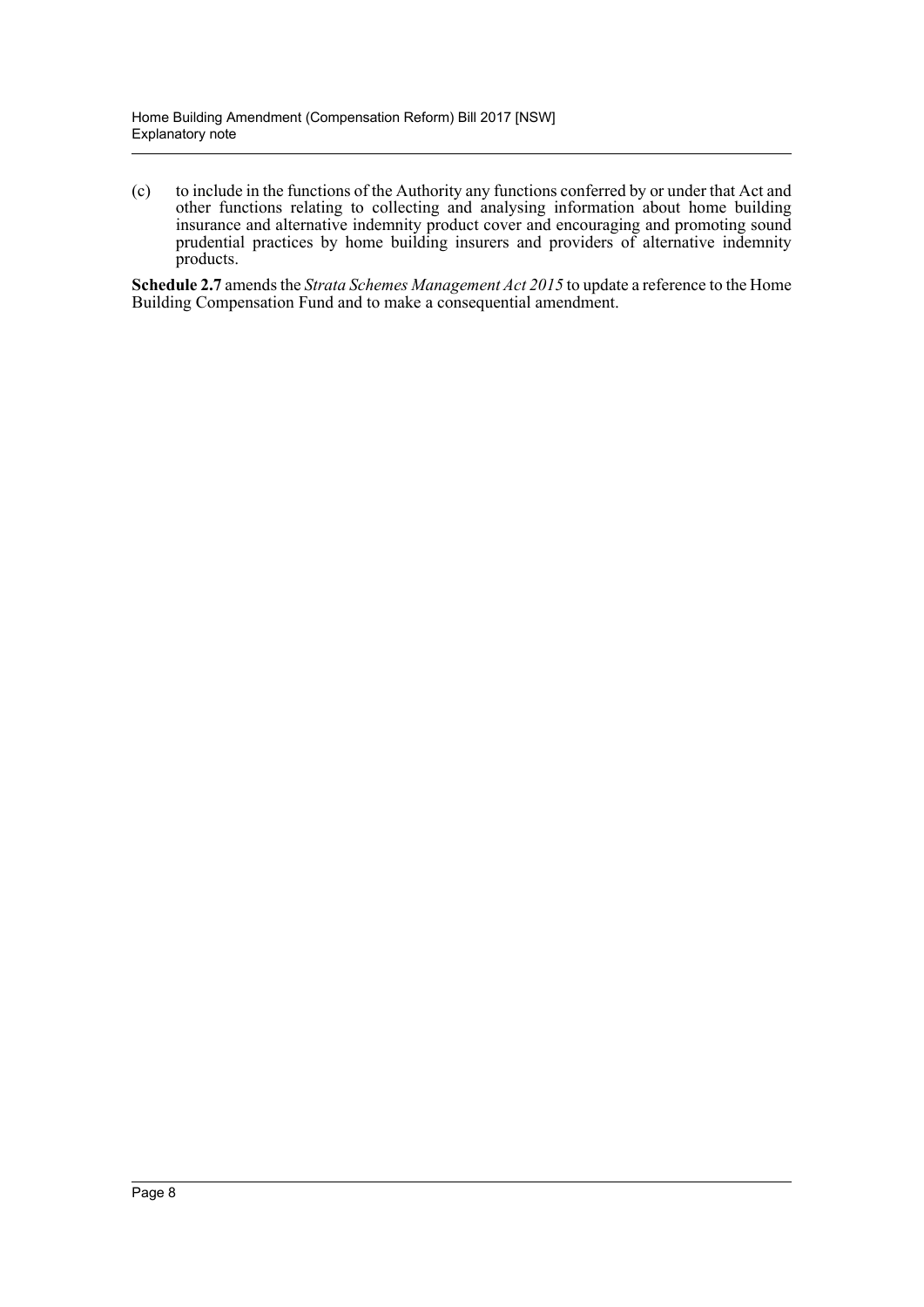First print



New South Wales

# **Home Building Amendment (Compensation Reform) Bill 2017**

# **Contents**

|                   |                                            | Page |
|-------------------|--------------------------------------------|------|
|                   |                                            |      |
|                   | Name of Act                                | ◠    |
|                   | Commencement                               | າ    |
| Schedule 1        | Amendment of Home Building Act 1989 No 147 |      |
| <b>Schedule 2</b> | Amendment of other legislation             | 41   |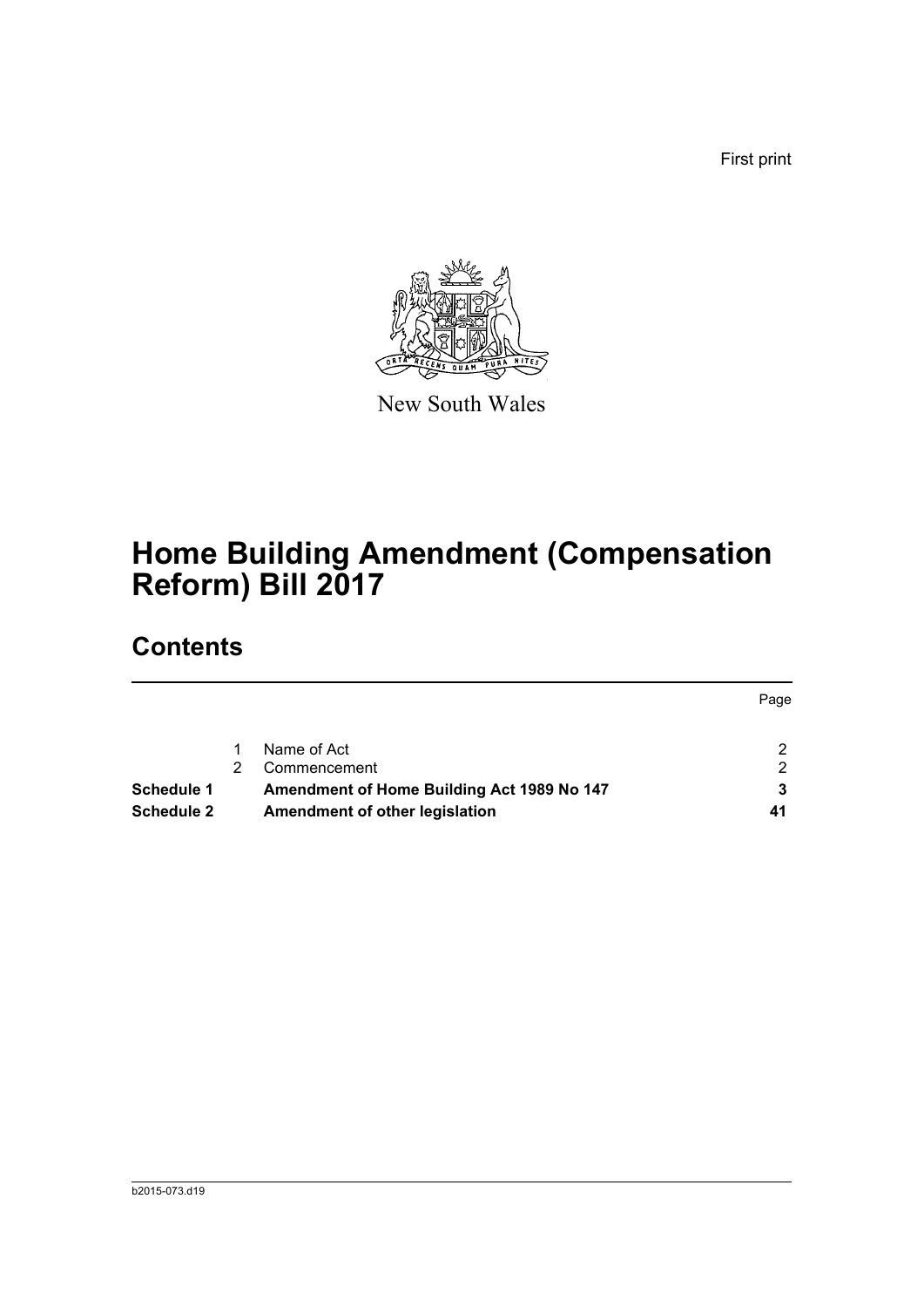

New South Wales

# **Home Building Amendment (Compensation Reform) Bill 2017**

No , 2017

## **A Bill for**

An Act to amend the *Home Building Act 1989* with respect to insurance and alternative indemnity cover in relation to residential building work and the licensing of insurers and alternative indemnity cover providers; and for other purposes.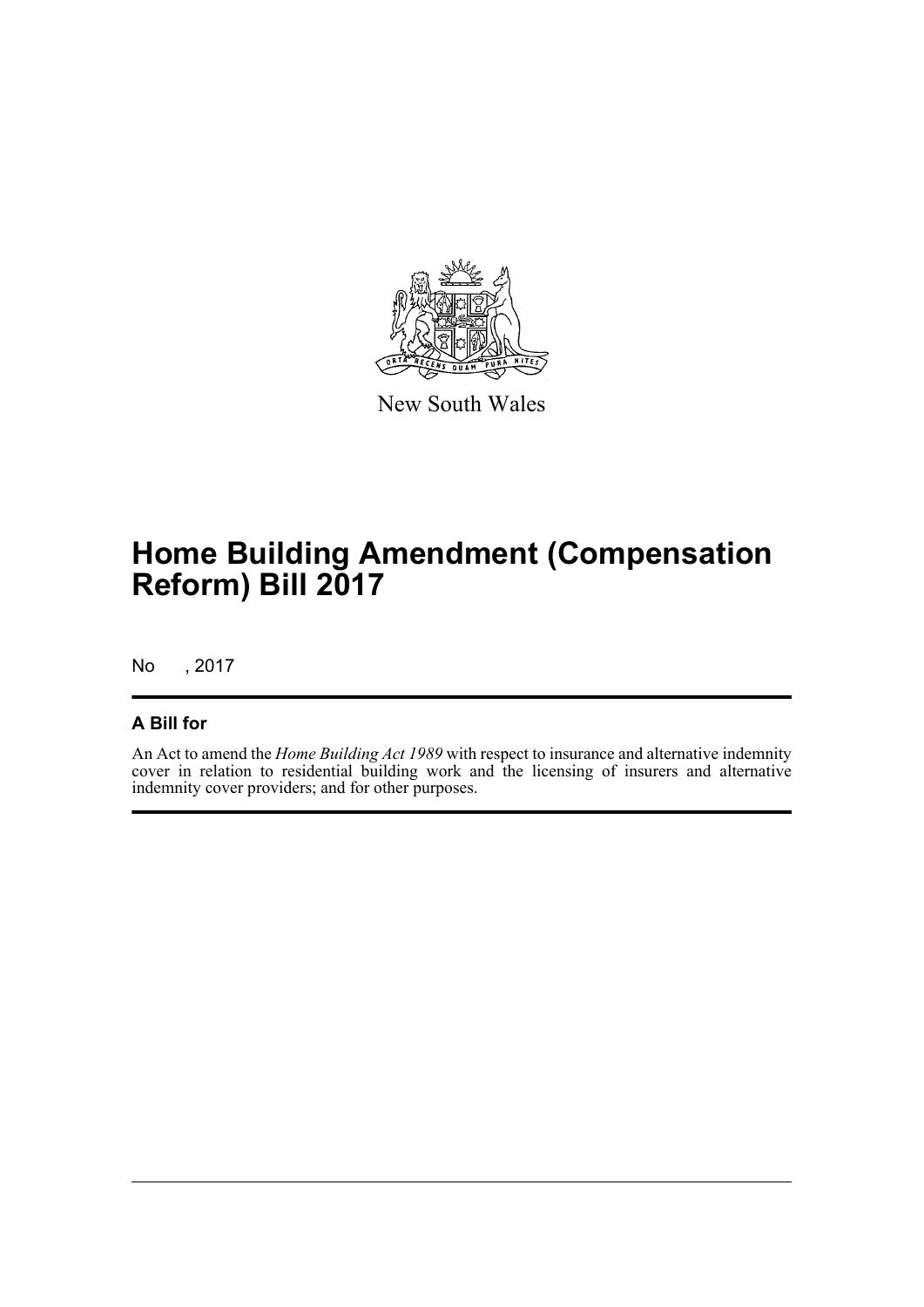<span id="page-10-1"></span><span id="page-10-0"></span>

| The Legislature of New South Wales enacts:                                      | $\mathbf 1$    |
|---------------------------------------------------------------------------------|----------------|
| Name of Act                                                                     | $\mathcal{P}$  |
| This Act is the <i>Home Building Amendment (Compensation Reform) Act 2017</i> . | 3              |
| <b>Commencement</b>                                                             | $\overline{4}$ |
| This Act commences on a day or days to be appointed by proclamation.            | 5              |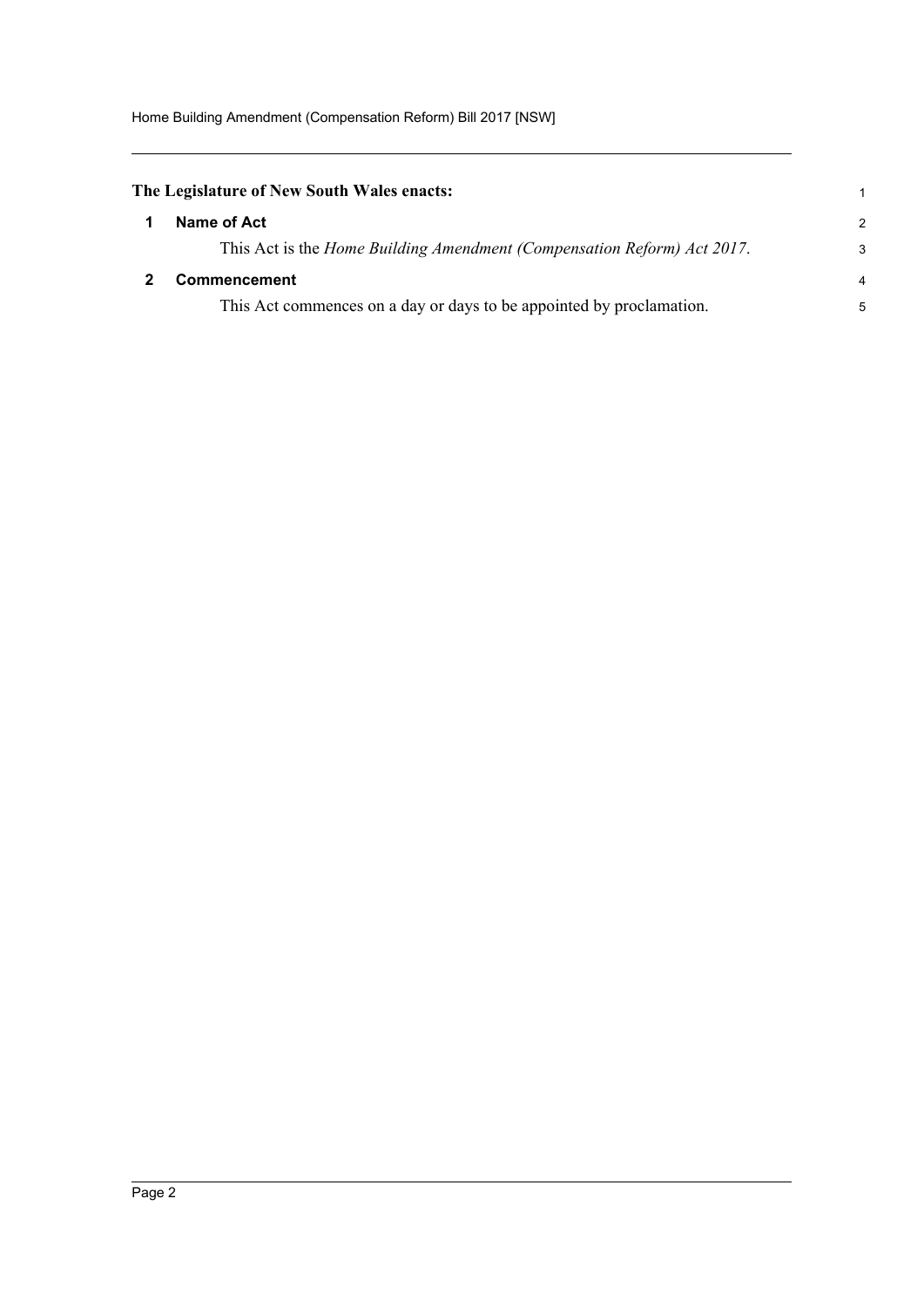<span id="page-11-0"></span>

|        | <b>Schedule 1</b><br><b>Amendment of Home Building Act 1989 No 147</b>                                       | 1                       |
|--------|--------------------------------------------------------------------------------------------------------------|-------------------------|
| [1]    | Section 3B Date of completion of residential building work                                                   | $\overline{\mathbf{c}}$ |
|        | Omit "the Home Building Compensation Fund" from section 3B (5). Insert instead "Part 6".                     | 3                       |
| $[2]$  | Sections 3C (4) and 103BA (4)                                                                                | 4                       |
|        | Omit "the Home Building Compensation Fund" wherever occurring.                                               | 5                       |
|        | Insert instead "Part 6".                                                                                     | 6                       |
| $[3]$  | Section 7 Form of contracts (other than small jobs)                                                          | 7                       |
|        | Insert after section $7(2)$ (f):                                                                             | 8                       |
|        | the cost of cover under Part 6 or 6B (if insurance is required under<br>(f1)<br>Part $6$ , and               | 9<br>10                 |
| [4]    | Section 33B General requirements for issue of certain authorities                                            | 11                      |
|        | Omit "or the Administration Corporation" from section 33B (1) (a) (ii).                                      | 12                      |
| [5]    | Section 33B (1) (a) (iii)                                                                                    | 13                      |
|        | Omit "an insurer in relation to a claim relating to insurance under the Home Building<br>Compensation Fund". | 14<br>15                |
|        | Insert instead "an insurer or provider in relation to a claim relating to cover under Part 6 or<br>Part 6B". | 16<br>17                |
| [6]    | Sections 48A (2) (a), 48K (6) and 48P                                                                        | 18                      |
|        | Omit "contract of insurance" wherever occurring. Insert instead "building cover contract".                   | 19                      |
| $[7]$  | <b>Section 69 Protection if complaint lodged</b>                                                             | 20                      |
|        | Omit "under a contract of insurance entered into for the purposes of Part 6".                                | 21                      |
|        | Insert instead "or provider under a building cover contract".                                                | 22                      |
| [8]    | <b>Section 69</b>                                                                                            | 23                      |
|        | Omit "contractor insured under such a contract".                                                             | 24                      |
|        | Insert instead "person covered by the contract".                                                             | 25                      |
| [9]    | <b>Section 69</b>                                                                                            | 26                      |
|        | Omit "insured" where secondly occurring. Insert instead "person covered by the contract".                    | 27                      |
| $[10]$ | Part 6, heading                                                                                              | 28                      |
|        | Omit "under Home Building Compensation Fund".                                                                | 29                      |
| $[11]$ | Part 6, Division 1, heading                                                                                  | 30                      |
|        | Insert before Division 2:                                                                                    | 31                      |
|        | <b>Division 1</b><br><b>Preliminary</b>                                                                      | 32                      |
| $[12]$ | Part 6, Division 2, heading                                                                                  | 33                      |
|        | Insert "requirements" after "Insurance".                                                                     | 34                      |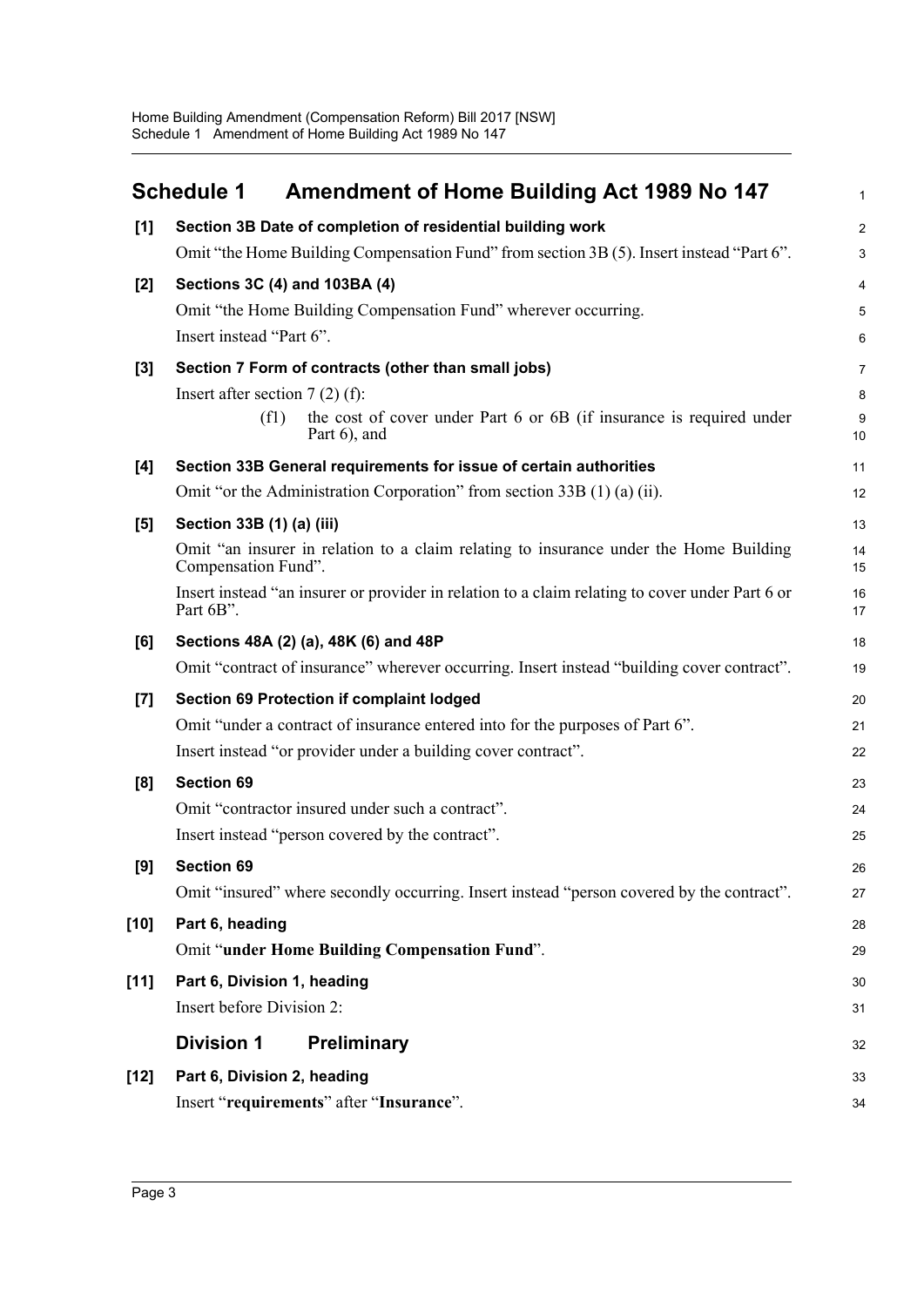| $[13]$ | Sections 90 and 91       | Move the sections to Division 1 of Part 6.                                                                                                                                                                                                                | 1<br>$\overline{c}$                |
|--------|--------------------------|-----------------------------------------------------------------------------------------------------------------------------------------------------------------------------------------------------------------------------------------------------------|------------------------------------|
|        |                          | Section 91A Market practice and claims handling guidelines                                                                                                                                                                                                |                                    |
| $[14]$ | Omit the section.        |                                                                                                                                                                                                                                                           | 3<br>4                             |
|        | Sections 92 and 96       |                                                                                                                                                                                                                                                           |                                    |
| $[15]$ |                          | Insert at the end of sections 92 (1) and 96 (2B), respectively:<br>Note. Part 6B (see section 104B) provides that the requirement to obtain insurance<br>under this section may be met by obtaining coverage through an alternative indemnity<br>product. | 5<br>6<br>$\overline{7}$<br>8<br>9 |
| $[16]$ |                          | Section 95 No insurance for owner-builder work                                                                                                                                                                                                            | 10                                 |
|        |                          | Omit "the Home Building Compensation Fund" from the note to section 95 (1).                                                                                                                                                                               | 11                                 |
|        |                          | Insert instead "this Part".                                                                                                                                                                                                                               | 12                                 |
| $[17]$ | contract                 | Section 96 Insurance in relation to residential building work not carried out under                                                                                                                                                                       | 13<br>14                           |
|        |                          | Omit "Secretary" from section 96 (2B). Insert instead "Authority".                                                                                                                                                                                        | 15                                 |
| $[18]$ |                          | Section 96A Obligations of developers in relation to insurance                                                                                                                                                                                            | 16                                 |
|        |                          | Omit "Secretary" from section 96A (1A). Insert instead "Authority".                                                                                                                                                                                       | 17                                 |
| $[19]$ |                          | <b>Section 97 Exemptions from insurance requirements</b>                                                                                                                                                                                                  | 18                                 |
|        |                          | Omit "Secretary" wherever occurring. Insert instead "Authority".                                                                                                                                                                                          | 19                                 |
| $[20]$ |                          | Part 6, Division 3, heading                                                                                                                                                                                                                               | 20                                 |
|        | Insert after section 98: |                                                                                                                                                                                                                                                           | 21                                 |
|        | <b>Division 3</b>        | Insurance contracts and premiums                                                                                                                                                                                                                          | 22                                 |
| $[21]$ | contract                 | Section 99 Requirements for insurance for residential building work done under                                                                                                                                                                            | 23<br>24                           |
|        |                          | Insert after section $99(3)$ :                                                                                                                                                                                                                            | 25                                 |
|        | (4)                      | Despite any other provision of this section, a contract of insurance in relation<br>to residential building work required by section 92 may consist of 2 separate<br>contracts of insurance if:                                                           | 26<br>27<br>28                     |
|        |                          | one contract (a <i>construction period insurance contract</i> ) insures<br>(a)<br>against:                                                                                                                                                                | 29<br>30                           |
|        |                          | the risk specified in subsection $(1)$ $(a)$ , and<br>(i)<br>the risk specified in subsection $(1)$ $(b)$ in a case of<br>(ii)<br>non-completion of the residential building work, and                                                                    | 31<br>32<br>33                     |
|        |                          | (b)<br>the other contract (a <i>warranty period insurance contract</i> ) insures<br>against the risk specified in subsection $(1)$ (b).                                                                                                                   | 34<br>35                           |
|        | (5)                      | A warranty period insurance contract is not required to, but may, cover loss<br>that arises from a breach of a statutory warranty in a case of non-completion<br>of residential building work.                                                            | 36<br>37<br>38                     |
|        | (6)                      | A licensed insurer is not required to, but may, provide both a construction<br>period insurance contract and a warranty period insurance contract in relation<br>to the same residential building work.                                                   | 39<br>40<br>41                     |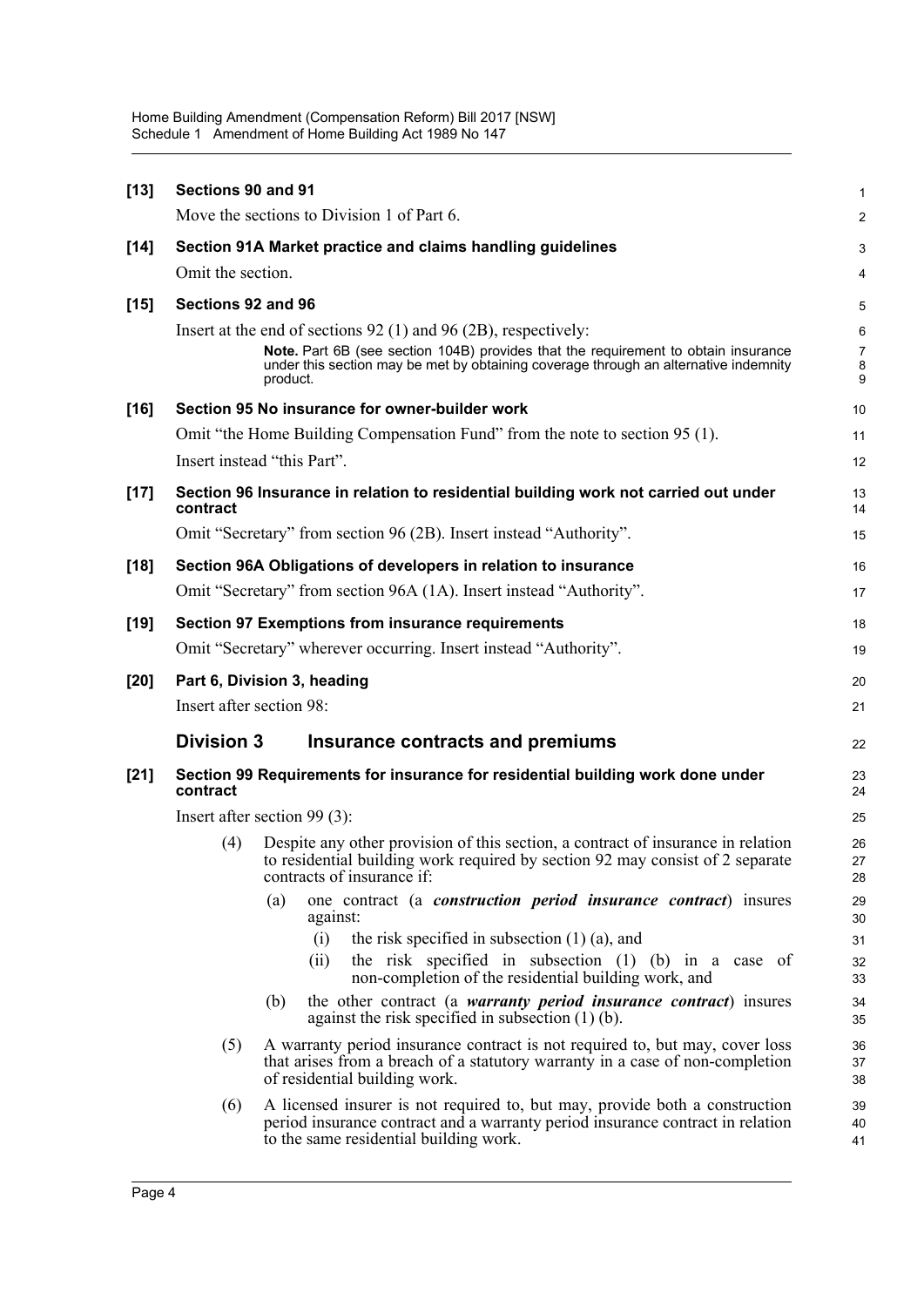|        | (7)                     | Nothing in this section requires a person obtaining insurance for the purposes<br>of section 92, and who obtains insurance for that purpose by entering into<br>2 contracts of insurance as specified by this section, to enter into both the<br>construction period insurance contract and the warranty period insurance<br>contract with the same licensed insurer. | $\mathbf{1}$<br>$\overline{c}$<br>3<br>4<br>$\overline{5}$ |
|--------|-------------------------|-----------------------------------------------------------------------------------------------------------------------------------------------------------------------------------------------------------------------------------------------------------------------------------------------------------------------------------------------------------------------|------------------------------------------------------------|
| [22]   |                         | Section 100 Requirements for insurance of work not done under contract                                                                                                                                                                                                                                                                                                | 6                                                          |
|        |                         | Omit "any such breach" from section $100(1)(a)$ .                                                                                                                                                                                                                                                                                                                     | 7                                                          |
|        |                         | Insert instead "a breach of a statutory warranty in respect of the work".                                                                                                                                                                                                                                                                                             | 8                                                          |
| [23]   |                         | <b>Section 101A Claim form</b>                                                                                                                                                                                                                                                                                                                                        | 9                                                          |
|        |                         | Omit "Secretary" from section 101A (1). Insert instead "Authority".                                                                                                                                                                                                                                                                                                   | 10                                                         |
| [24]   |                         | Section 102 General requirements for insurance                                                                                                                                                                                                                                                                                                                        | 11                                                         |
|        |                         | Omit "Minister" from section 102 (2). Insert instead "Authority".                                                                                                                                                                                                                                                                                                     | 12                                                         |
| $[25]$ | <b>Section 102 (2)</b>  |                                                                                                                                                                                                                                                                                                                                                                       | 13                                                         |
|        | occurring.              | Insert "or another licensed insurer" after "Self Insurance Corporation" where firstly                                                                                                                                                                                                                                                                                 | 14<br>15                                                   |
| [26]   | <b>Section 102 (2)</b>  |                                                                                                                                                                                                                                                                                                                                                                       | 16                                                         |
|        |                         | Omit the note to the subsection.                                                                                                                                                                                                                                                                                                                                      | 17                                                         |
| [27]   | <b>Section 102 (5A)</b> |                                                                                                                                                                                                                                                                                                                                                                       | 18                                                         |
|        |                         | Insert after section $102(5)$ :                                                                                                                                                                                                                                                                                                                                       | 19                                                         |
|        | (5A)                    | A contract of insurance may provide for additional matters that are not<br>inconsistent with this Act or any requirements of regulations made under this<br>Act. Without limiting this subsection, the regulations may provide examples<br>of additional matters that may be provided for.                                                                            | 20<br>21<br>22<br>23                                       |
| [28]   | <b>Section 102 (8)</b>  |                                                                                                                                                                                                                                                                                                                                                                       | 24                                                         |
|        |                         | Insert after section $102(7)$ :                                                                                                                                                                                                                                                                                                                                       | 25                                                         |
|        | (8)                     | Nothing in this Part prevents a contract of insurance entered into under this<br>Part from also providing insurance cover for:                                                                                                                                                                                                                                        | 26<br>27                                                   |
|        |                         | loss arising in additional circumstances to those required under this<br>(a)<br>Part, or                                                                                                                                                                                                                                                                              | 28<br>29                                                   |
|        |                         | risks, or loss, that is in addition to the risks, or loss, required to be<br>(b)<br>covered under this Part.                                                                                                                                                                                                                                                          | 30<br>31                                                   |
| [29]   |                         | Section 102A Register of insurance and other particulars                                                                                                                                                                                                                                                                                                              | 32                                                         |
|        |                         | Omit section 102A (1). Insert instead:                                                                                                                                                                                                                                                                                                                                | 33                                                         |
|        | (1)                     | The Authority is to maintain or cause to be maintained a register of particulars<br>relating to contracts of insurance, contracts or arrangements for alternative<br>indemnity product cover and other matters relating to insurance or alternative<br>indemnity product cover under this Act.                                                                        | 34<br>35<br>36<br>37                                       |
|        | (1A)                    | Without limiting the matters that may be included in the register by the<br>Authority, the register may include particulars of the following (whether<br>relating to matters occurring before, on or after the commencement of this<br>subsection):                                                                                                                   | 38<br>39<br>40<br>41                                       |
|        |                         |                                                                                                                                                                                                                                                                                                                                                                       |                                                            |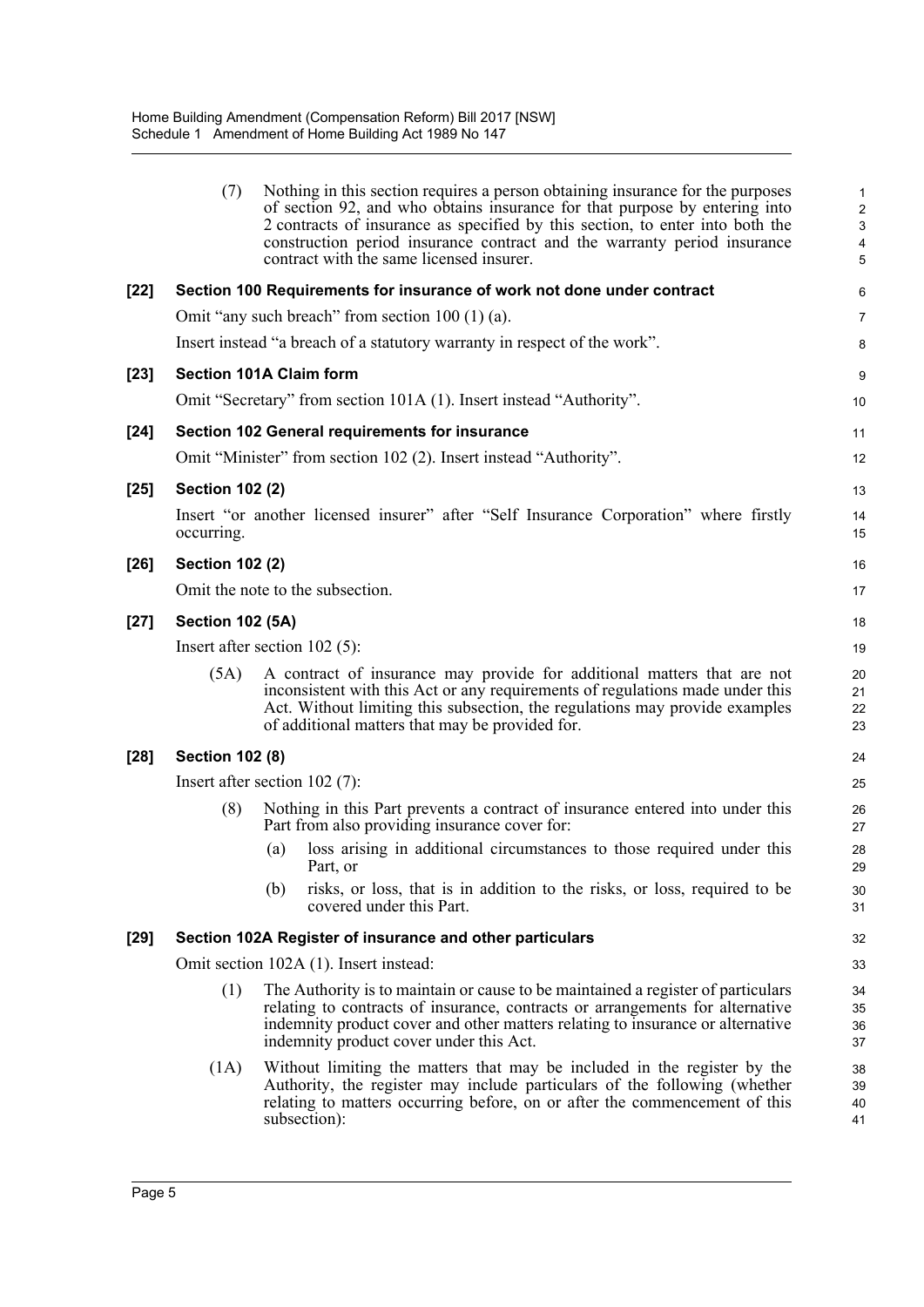|        |                                  | (a) | certificates issued to evidence contracts or arrangements entered into<br>under this Part or Part 6B,                                                                                                                                             | $\mathbf{1}$<br>$\overline{2}$ |
|--------|----------------------------------|-----|---------------------------------------------------------------------------------------------------------------------------------------------------------------------------------------------------------------------------------------------------|--------------------------------|
|        |                                  | (b) | claims made successfully under those contracts or arrangements.                                                                                                                                                                                   | 3                              |
| [30]   | Section 102A (2A)                |     |                                                                                                                                                                                                                                                   | 4                              |
|        | Insert after section $102A(2)$ : |     |                                                                                                                                                                                                                                                   | 5                              |
|        | (2A)                             |     | A licensed insurer or licensed provider is authorised to disclose particulars to<br>the Authority for the purposes of the register despite the <i>Privacy and Personal</i><br>Information Protection Act 1998.                                    | $\,6\,$<br>$\overline{7}$<br>8 |
| [31]   | <b>Section 102A (3)</b>          |     |                                                                                                                                                                                                                                                   | 9                              |
|        |                                  |     | Omit "Self Insurance Corporation" wherever occurring. Insert instead "Authority".                                                                                                                                                                 | 10                             |
| $[32]$ |                                  |     | <b>Section 103B Period of cover</b>                                                                                                                                                                                                               | 11                             |
|        | in section $103B(2)$ .           |     | Insert "(other than a construction period insurance contract)" after "contract of insurance"                                                                                                                                                      | 12<br>13                       |
| $[33]$ | Section 103B (2AA)               |     |                                                                                                                                                                                                                                                   | 14                             |
|        | Insert after section $103B(2)$ : |     |                                                                                                                                                                                                                                                   | 15                             |
|        | (2AA)                            |     | A construction period insurance contract must provide insurance cover for loss<br>insured in accordance with this Act for a period of not less than 12 months<br>after the failure to commence or cessation of the work the subject of the cover. | 16<br>17<br>18                 |
| [34]   | <b>Section 103B (2A)</b>         |     |                                                                                                                                                                                                                                                   | 19                             |
|        |                                  |     | Omit "Minister". Insert instead "Authority".                                                                                                                                                                                                      | 20                             |
| [35]   |                                  |     | Section 103BB Time limits for policies issued from 1.7.2002                                                                                                                                                                                       | 21                             |
|        |                                  |     | Omit "the Home Building Compensation Fund" from section 103BB (1).                                                                                                                                                                                | 22                             |
|        | Insert instead "this Part".      |     |                                                                                                                                                                                                                                                   | 23                             |
| [36]   | <b>Section 103BB (2)</b>         |     |                                                                                                                                                                                                                                                   | 24                             |
|        | work.".                          |     | Omit "There is no extended claim period for a loss that arises from non-completion of                                                                                                                                                             | 25<br>26                       |
| $[37]$ | Section 103BB (2A)               |     |                                                                                                                                                                                                                                                   | 27                             |
|        |                                  |     | Insert after section 103BB (2):                                                                                                                                                                                                                   | 28                             |
|        | (2A)                             |     | Despite subsection $(2)$ , there is no extended claim period for loss that:                                                                                                                                                                       | 29                             |
|        |                                  | (a) | arises from non-completion of work, or                                                                                                                                                                                                            | 30                             |
|        |                                  | (b) | arises from a breach of a statutory warranty that is insured by a<br>construction period insurance contract.                                                                                                                                      | 31<br>32                       |
| [38]   |                                  |     | <b>Section 103BC Limits on claims</b>                                                                                                                                                                                                             | 33                             |
|        | section $103BC(1)$ .             |     | Omit "under the Home Building Compensation Fund entered into before 1 July 2010" from                                                                                                                                                             | 34<br>35                       |
|        |                                  |     | Insert instead "entered into under this Part before, on or after 1 July 2010".                                                                                                                                                                    | 36                             |
|        |                                  |     |                                                                                                                                                                                                                                                   |                                |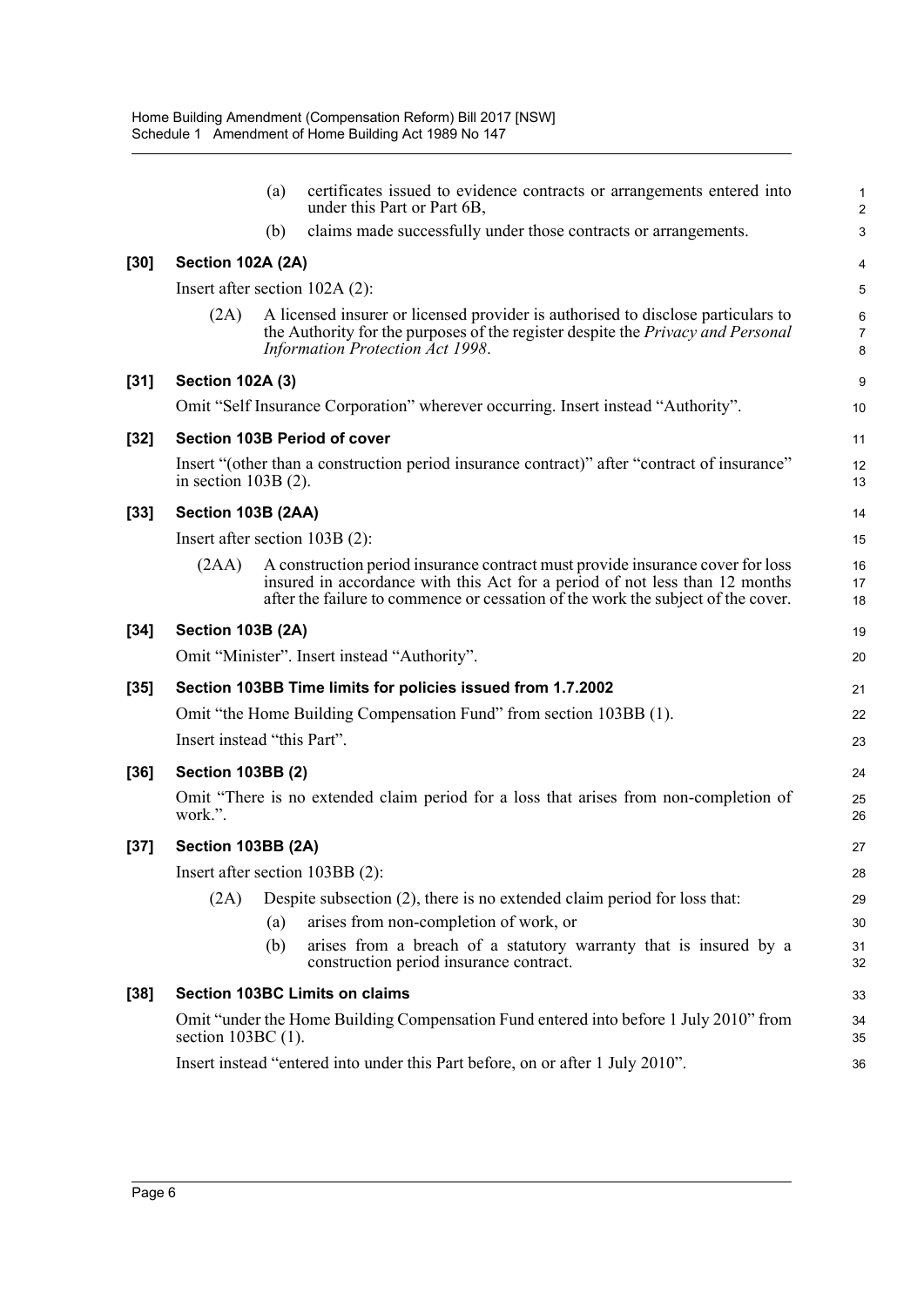#### **[39] Section 103BC (3)–(5)**

Insert after section 103BC (2):

(3) Except as provided by subsection (5), a contract of insurance under this Part does not in any circumstances provide cover in respect of a loss arising from a breach of statutory warranty if a claim has already been made to and paid by the insurer or another insurer (whether under the same or a different contract of insurance) or a provider of cover under Part 6B in respect of that breach to the person or a predecessor in title of the person making the claim.

- (4) Except as provided by subsection (5), a mortgagee in possession of a lot on which there is building work that is subject to a contract of insurance under this Part is not entitled to the benefit of that contract.
- (5) A contract of insurance may provide cover in the circumstances specified in subsection (3) or (4) if the contract expressly provides for cover in the circumstances specified in the subsection.

#### **[40] Sections 103BD–103BG**

Insert after section 103BC:

#### **103BD Insurance Guidelines for the determination of premiums**

- (1) The Insurance Guidelines may provide for the determination of insurance premiums for contracts of insurance required to be entered into by or under this Part.
- (2) Insurance Guidelines may (without limiting the generality of subsection (1)):
	- (a) specify the manner in which premiums are to be determined and the factors to be taken into account in determining premiums, and
	- (b) require licensed insurers to specify how they have determined premiums, and
	- (c) specify the nature of the additional information and reports that the Authority may require the licensed insurers to furnish with the premiums they file or to justify premiums they have filed (including with respect to estimated investment earnings, the verification of assumptions, estimated profit, capital allocation to insurance business under this Act and other relevant matters), and
	- (d) specify the maximum fee payable to the agents of the licensed insurers and the maximum other acquisition or policy administration expenses that licensed insurers may include in the determination of premiums (including a specified maximum amount or a specified maximum percentage of premium income).

#### **103BE Premiums**

- (1) A licensed insurer must not charge an insurance premium for a contract of insurance required to be entered into by or under this Part, except in accordance with this Part.
- (2) The licensed insurer must file with the Authority a premium or set of premiums it proposes to charge.
- (3) The licensed insurer may, on and from the proposed commencement date for the premium, charge a premium that has not been rejected by the Authority within the period allowed under this section for rejecting a premium. Except as provided by section 103BG, the insurer must not charge any other premium on and from that proposed commencement date. 43 44 45 46 47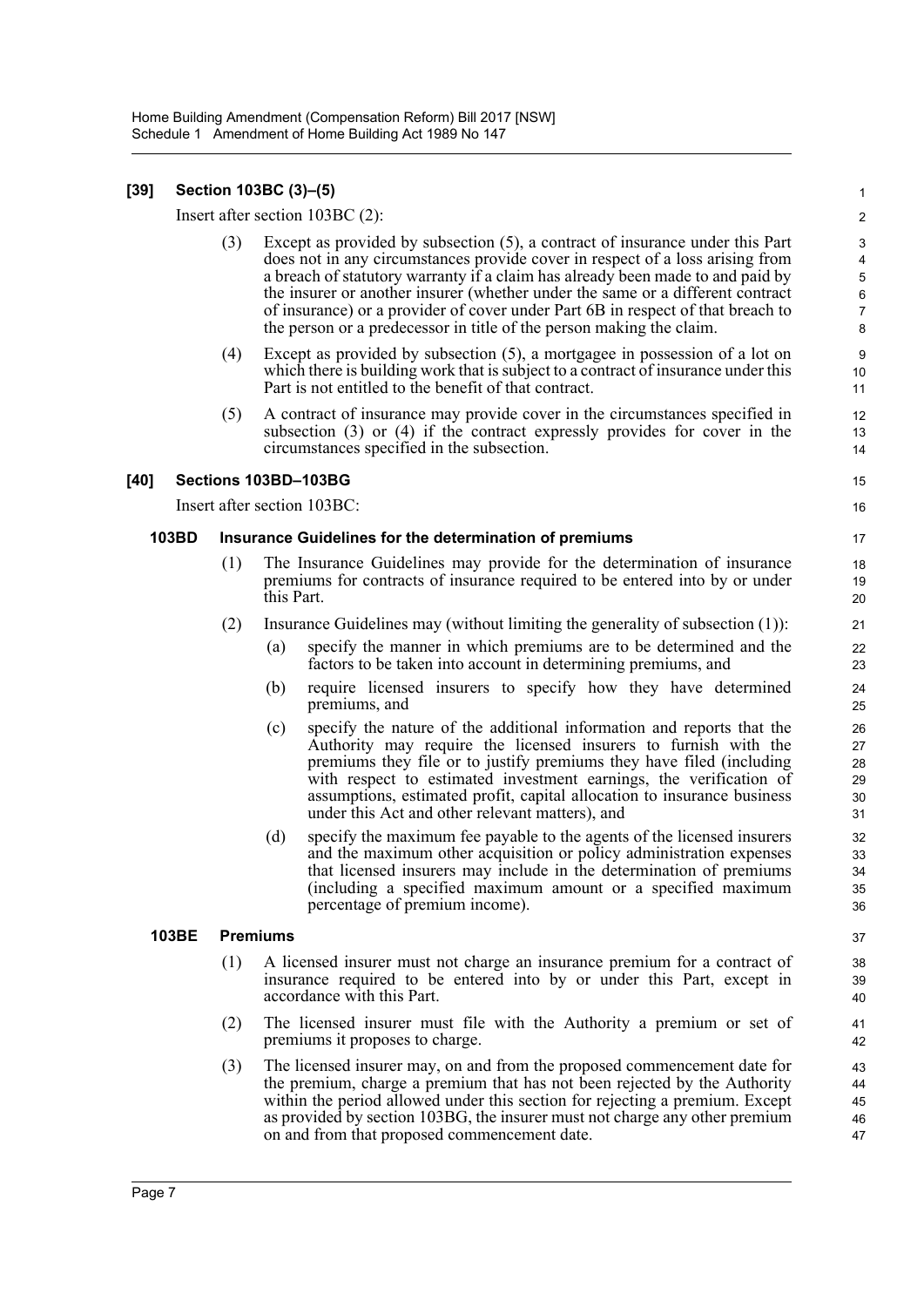(4) The proposed commencement date for a premium is the date specified in a filed premium as the date on and from which the proposed premium will be charged. The proposed commencement date cannot be earlier than the end of the period allowed for rejecting a premium but can be changed (with notice to the Authority) to accommodate a change in the period allowed for rejecting a premium.

- (5) The period allowed for rejecting a premium is the period specified in the Insurance Guidelines.
- (6) A premium may only be rejected as provided by this section or section 103BG.

#### **103BF Filing of premiums**

- (1) A licensed insurer must file its premiums with the Authority on the occasions or with the frequency that is required by the Insurance Guidelines and may (subject to any limitations specified in those Guidelines as to the frequency with which premiums may be filed) file its premiums with the Authority at any other times that the insurer considers appropriate.
- (2) A licensed insurer must also file its premiums with the Authority whenever required to do so by the Authority by notice in writing to the insurer. The notice must allow a period of at least 8 weeks after the notice is served for premiums to be filed.
- (3) An insurer files its premiums by filing with the Authority a full set of the insurance premiums it proposes to charge for the contracts of insurance together with any additional information, including actuarial reports, that the Authority may reasonably require.
- (4) A licensed insurer must pay to the Authority any fees that are required by the Insurance Guidelines to be paid by insurers in connection with the filing of premiums by insurers.
- (5) It is a condition of a licence granted to a licensed insurer under this Act that the insurer must comply with this section.

#### **103BG Rejection of premiums by Authority**

- (1) The Authority may reject an insurance premium filed with it under this Division if it is of the opinion that:
	- (a) the premium is, having regard to actuarial advice and to other relevant financial information available to the Authority, excessive or inadequate, or
	- (b) the premium does not conform to the relevant provisions of the Insurance Guidelines.
- (2) Written notice of the Authority's rejection of a premium, and the reasons for the rejection, must be given to the licensed insurer.
- (3) If the Authority rejects a premium of a licensed insurer, the insurer may request the Authority to reconsider the rejection.
- (4) Pending its reconsideration, the Authority may request an actuary to determine a provisional premium.
- (5) A provisional premium so determined has effect, pending the Authority's reconsideration, as if it were an insurance premium that may lawfully be charged by the insurer concerned.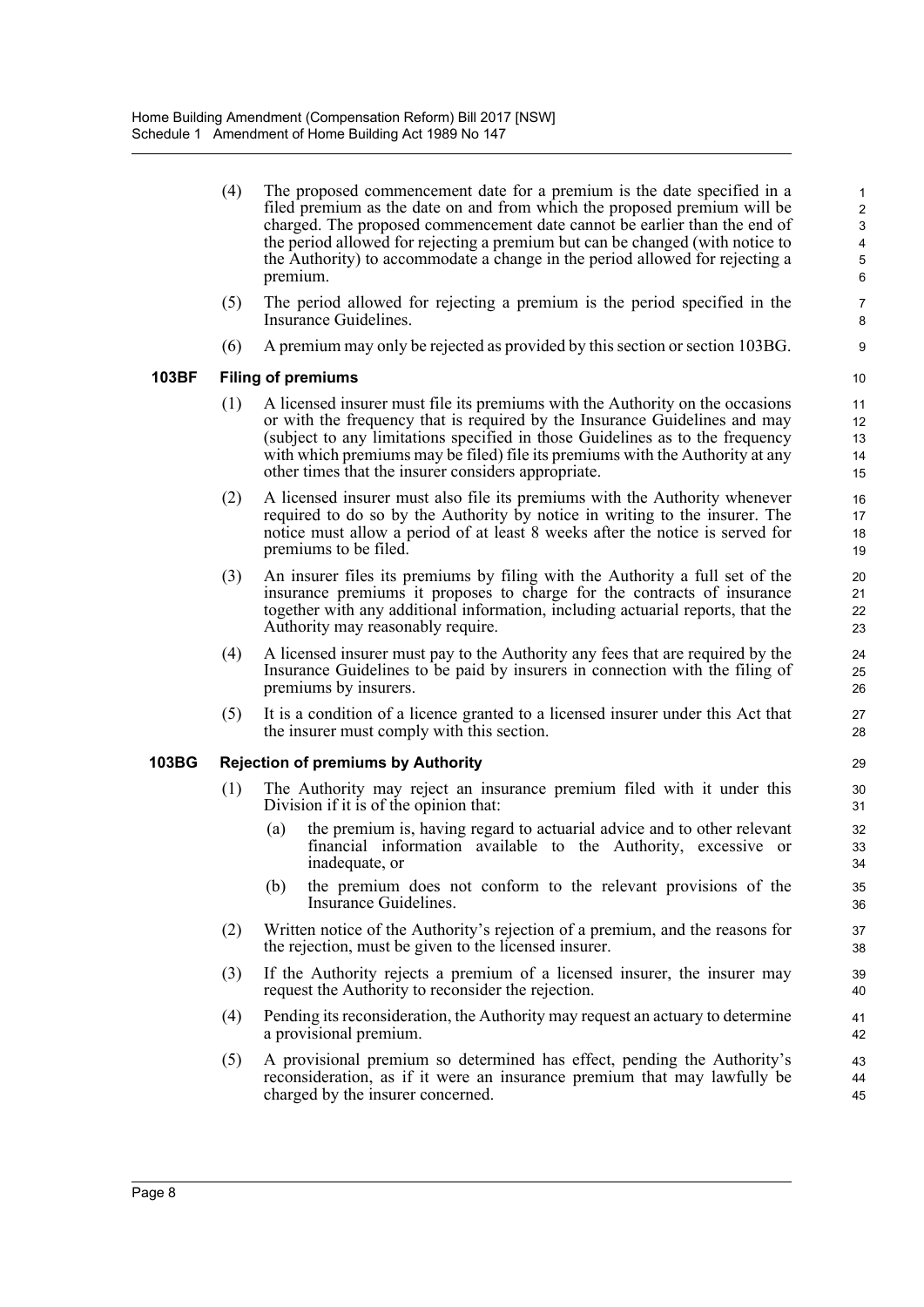|      | (6)                     |          | If the Authority has not withdrawn its rejection of a premium within 4 weeks<br>after a request to reconsider the rejection, the matter is to be arbitrated under<br>this section. The following provisions have effect:                                                                                                            | $\mathbf{1}$<br>$\boldsymbol{2}$<br>$\ensuremath{\mathsf{3}}$               |
|------|-------------------------|----------|-------------------------------------------------------------------------------------------------------------------------------------------------------------------------------------------------------------------------------------------------------------------------------------------------------------------------------------|-----------------------------------------------------------------------------|
|      |                         | (a)      | The Commercial Arbitration Act 2010 applies to an arbitration under<br>this section, subject to this Act and the regulations. The Authority and<br>the insurer concerned may by agreement appoint a person to act as<br>arbitrator in connection with the matter. Failing agreement within<br>7 days, paragraphs (b) and (c) apply. | $\overline{\mathbf{4}}$<br>$\overline{5}$<br>$\,6\,$<br>$\overline{7}$<br>8 |
|      |                         | (b)      | The Independent Pricing and Regulatory Tribunal (established by the<br>Independent Pricing and Regulatory Tribunal Act 1992) may act as<br>arbitrator to hear and determine the matter.                                                                                                                                             | $\boldsymbol{9}$<br>10<br>11                                                |
|      |                         | (c)      | Alternatively, that Tribunal may appoint a person to act as arbitrator in<br>connection with the matter. The person is to be appointed from a panel<br>constituted by the Minister and consisting of persons who have<br>appropriate knowledge and understanding of economics, general<br>insurance and the interests of consumers. | 12<br>13<br>14<br>15<br>16                                                  |
|      |                         | (d)      | The regulations may make provision for or with respect to the<br>arbitration of matters under this section.                                                                                                                                                                                                                         | 17<br>18                                                                    |
|      | (7)                     | insurer. | The arbitrator may determine the premium that may be charged by the licensed                                                                                                                                                                                                                                                        | 19<br>20                                                                    |
|      | (8)                     |          | The Insurance Guidelines may:                                                                                                                                                                                                                                                                                                       | 21                                                                          |
|      |                         | (a)      | specify the factors to be taken into account in determining for the<br>purposes of this section the reasonable cost of claims and reasonable<br>claim settlement expenses, and                                                                                                                                                      | 22<br>23<br>24                                                              |
|      |                         | (b)      | specify the factors to be taken into account in determining for the<br>purposes of this section whether a premium is excessive, and                                                                                                                                                                                                 | 25<br>26                                                                    |
|      |                         | (c)      | exclude specified costs and expenses from being taken into account as<br>costs and expenses of the insurer for the purposes of this section, and                                                                                                                                                                                    | 27<br>28                                                                    |
|      |                         | (d)      | limit the extent to which specified costs and expenses can be taken into<br>account as costs and expenses of the insurer for the purposes of this<br>section.                                                                                                                                                                       | 29<br>30<br>31                                                              |
|      |                         |          | <b>Section 103C Regulations</b>                                                                                                                                                                                                                                                                                                     | 32                                                                          |
|      |                         |          | Insert "or (d)" after "subsection $(2)$ (b)" in section 103C $(3)$ .                                                                                                                                                                                                                                                                | 33                                                                          |
|      | <b>Section 103C (4)</b> |          |                                                                                                                                                                                                                                                                                                                                     | 34                                                                          |
|      |                         |          | Insert after section $103C(3)$ :                                                                                                                                                                                                                                                                                                    | 35                                                                          |
|      | (4)                     |          | The regulations may make provision for or with respect to the circumstances<br>that constitute cessation of work for the purposes of this Part.                                                                                                                                                                                     | 36<br>37                                                                    |
|      | <b>Section 103E</b>     |          |                                                                                                                                                                                                                                                                                                                                     | 38                                                                          |
|      |                         |          | Omit the section. Insert instead:                                                                                                                                                                                                                                                                                                   | 39                                                                          |
| 103E |                         |          | Exemption for work done for public sector agencies                                                                                                                                                                                                                                                                                  | 40                                                                          |
|      | (1)                     |          | This Part does not apply to or in respect of residential building work done by<br>or on behalf of the Crown or a State owned corporation.                                                                                                                                                                                           | 41<br>42                                                                    |
|      | (2)                     | section. | If the residential building work is being done under a contract, the exemption<br>from this Part will not apply unless the contract under which the work is<br>carried out specifies that the person is relying on the exemption under this                                                                                         | 43<br>44<br>45<br>46                                                        |

[41]

[42]

[43]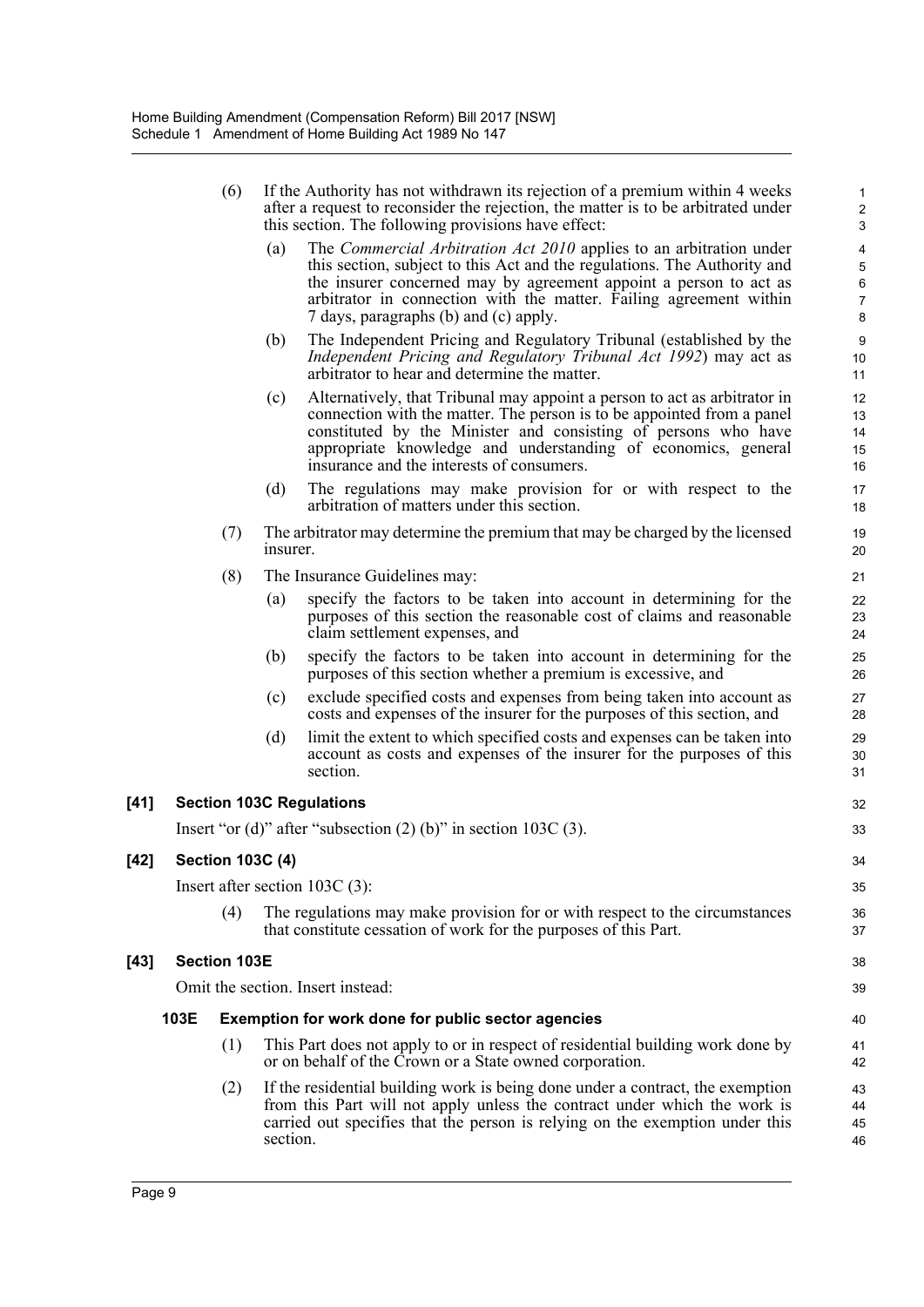|        |       | (3)                  | The regulations may specify that the exemption does not apply in the<br>circumstances specified by the regulations and may impose conditions on the<br>exemption.                                                                                                                                                                      | 1<br>$\overline{\mathbf{c}}$<br>3 |
|--------|-------|----------------------|----------------------------------------------------------------------------------------------------------------------------------------------------------------------------------------------------------------------------------------------------------------------------------------------------------------------------------------|-----------------------------------|
|        |       | (4)                  | Regulations may be made for or with respect to the inclusion of consumer<br>warnings in contracts for the sale of land on which residential building work<br>was carried out by a person who was subject to the exemption.                                                                                                             | 4<br>5<br>6                       |
|        |       | (5)                  | In this section:                                                                                                                                                                                                                                                                                                                       | 7                                 |
|        |       |                      | <b>Crown</b> has the same meaning as in the Crown Proceedings Act 1988.                                                                                                                                                                                                                                                                | 8                                 |
| $[44]$ |       |                      | Section 103EA False or misleading applications for insurance                                                                                                                                                                                                                                                                           | 9                                 |
|        |       |                      | Omit "an insurer for insurance under the Home Building Compensation Fund" from<br>section $103EA(1)$ .                                                                                                                                                                                                                                 | 10<br>11                          |
|        |       |                      | Insert instead "a licensed insurer for insurance under this Part".                                                                                                                                                                                                                                                                     | 12                                |
| $[45]$ |       | <b>Section 103EB</b> |                                                                                                                                                                                                                                                                                                                                        | 13                                |
|        |       |                      | Insert after section 103EA:                                                                                                                                                                                                                                                                                                            | 14                                |
|        | 103EB |                      | False or misleading conduct by insurers and insurance intermediaries                                                                                                                                                                                                                                                                   | 15                                |
|        |       | (1)                  | In this section:                                                                                                                                                                                                                                                                                                                       |                                   |
|        |       |                      | <i>insurance intermediary means:</i>                                                                                                                                                                                                                                                                                                   | 16<br>17                          |
|        |       |                      | a person who arranges contracts of insurance in New South Wales:<br>(a)                                                                                                                                                                                                                                                                | 18                                |
|        |       |                      | for reward, or<br>(i)                                                                                                                                                                                                                                                                                                                  | 19                                |
|        |       |                      | as an agent for a person carrying on a business of insurance, or<br>(ii)                                                                                                                                                                                                                                                               | 20                                |
|        |       |                      | a financial services licensee (as defined in section 761A of the<br>(b)<br>Corporations Act 2001 of the Commonwealth) whose licence covers<br>arranging contracts of insurance as an agent for a person carrying on a<br>business of insurance, or                                                                                     | 21<br>22<br>23<br>24              |
|        |       |                      | a regulated principal (as defined in section 1430 of the Corporations Act<br>(c)<br>2001 of the Commonwealth) when carrying on business as an insurance<br>broker as authorised by Subdivision D of Division 1 of Part 10.2 of that<br>Act.                                                                                            | 25<br>26<br>27<br>28              |
|        |       |                      | <i>insurer</i> means a person who carries on insurance business as defined in the<br><i>Insurance Act 1973</i> of the Commonwealth.                                                                                                                                                                                                    | 29<br>30                          |
|        |       | (2)                  | An insurer or insurance intermediary must not make a representation with<br>respect to any insurance (whether by means of an advertisement or otherwise)<br>that could reasonably be expected to cause a person to believe that the<br>insurance meets the requirements of this Act, unless the insurance meets those<br>requirements. | 31<br>32<br>33<br>34<br>35        |
|        |       | (3)                  | An insurer or insurance intermediary who contravenes this section is guilty of<br>an offence.<br>Maximum penalty: 200 penalty units.                                                                                                                                                                                                   | 36<br>37<br>38                    |
|        |       |                      |                                                                                                                                                                                                                                                                                                                                        |                                   |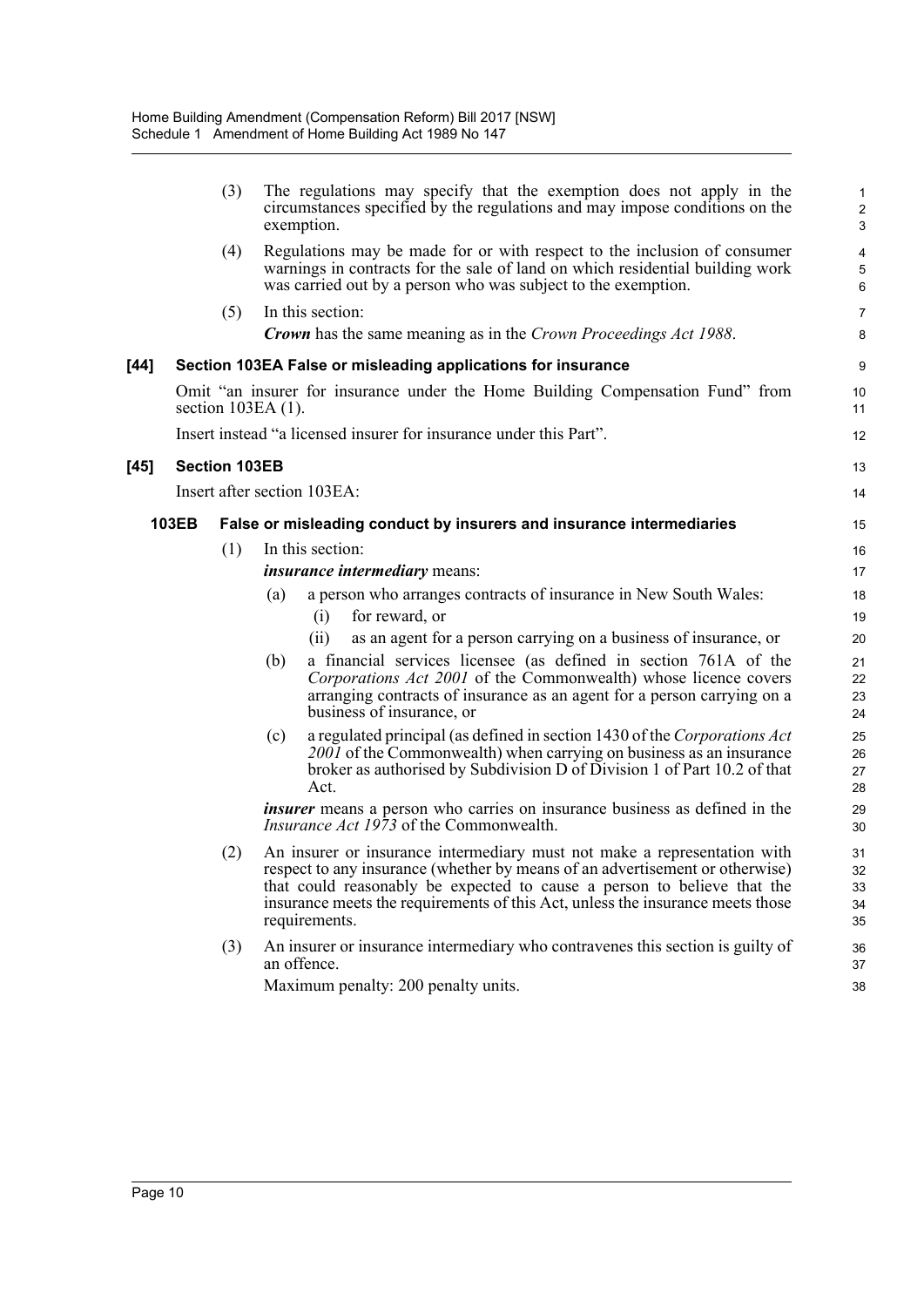| Insert before Part 6A:<br><b>Division 4</b><br><b>Insurance Guidelines</b><br>103EC<br><b>State Insurance Regulatory Authority may issue guidelines</b><br>The Authority may issue Insurance Guidelines with respect to the following<br>matters:<br>appropriate market practices or claims handling procedures (or both) in<br>(a)<br>connection with the provision of insurance under this Part by a licensed<br>insurer,<br>prudential standards and the application of those standards to licensed<br>(b)<br>insurers,<br>contracts of insurance, including eligibility requirements for obtaining<br>(c)<br>insurance and underwriting of contracts of insurance,<br>review of compliance with any such eligibility requirements.<br>(d) | $\mathbf{1}$                     |
|-----------------------------------------------------------------------------------------------------------------------------------------------------------------------------------------------------------------------------------------------------------------------------------------------------------------------------------------------------------------------------------------------------------------------------------------------------------------------------------------------------------------------------------------------------------------------------------------------------------------------------------------------------------------------------------------------------------------------------------------------|----------------------------------|
|                                                                                                                                                                                                                                                                                                                                                                                                                                                                                                                                                                                                                                                                                                                                               | $\overline{2}$                   |
|                                                                                                                                                                                                                                                                                                                                                                                                                                                                                                                                                                                                                                                                                                                                               | 3                                |
|                                                                                                                                                                                                                                                                                                                                                                                                                                                                                                                                                                                                                                                                                                                                               | 4                                |
|                                                                                                                                                                                                                                                                                                                                                                                                                                                                                                                                                                                                                                                                                                                                               | $\mathbf 5$<br>$\,6\,$           |
|                                                                                                                                                                                                                                                                                                                                                                                                                                                                                                                                                                                                                                                                                                                                               | $\overline{7}$<br>$\bf8$<br>9    |
|                                                                                                                                                                                                                                                                                                                                                                                                                                                                                                                                                                                                                                                                                                                                               | 10<br>11                         |
|                                                                                                                                                                                                                                                                                                                                                                                                                                                                                                                                                                                                                                                                                                                                               | 12<br>13                         |
|                                                                                                                                                                                                                                                                                                                                                                                                                                                                                                                                                                                                                                                                                                                                               | 14                               |
| 103ED<br><b>Insurance Guidelines-general provisions</b>                                                                                                                                                                                                                                                                                                                                                                                                                                                                                                                                                                                                                                                                                       | 15                               |
| The Authority may issue Insurance Guidelines with respect to any matter that<br>(1)<br>is authorised or required by or under this Act to be provided for by Insurance<br>Guidelines.                                                                                                                                                                                                                                                                                                                                                                                                                                                                                                                                                          | 16<br>17<br>18                   |
| The Authority may amend, revoke or replace Insurance Guidelines.<br>(2)                                                                                                                                                                                                                                                                                                                                                                                                                                                                                                                                                                                                                                                                       | 19                               |
| (3)<br>The Authority is:                                                                                                                                                                                                                                                                                                                                                                                                                                                                                                                                                                                                                                                                                                                      | 20                               |
| to consult with the licensed insurers or providers before it issues,<br>(a)<br>amends, revokes or replaces Insurance Guidelines relating to premiums<br>or market practices, and                                                                                                                                                                                                                                                                                                                                                                                                                                                                                                                                                              | 21<br>22<br>23                   |
| to provide reasonable notice of any amendment to, or replacement of,<br>(b)<br>Guidelines before it takes effect.                                                                                                                                                                                                                                                                                                                                                                                                                                                                                                                                                                                                                             | 24<br>25                         |
| Insurance Guidelines may adopt the provisions of other publications, whether<br>(4)<br>with or without modification or addition and whether in force at a particular<br>time or from time to time.                                                                                                                                                                                                                                                                                                                                                                                                                                                                                                                                            | 26<br>27<br>28                   |
| Insurance Guidelines must not be inconsistent with this Act or the regulations.<br>(5)                                                                                                                                                                                                                                                                                                                                                                                                                                                                                                                                                                                                                                                        | 29                               |
| Insurance Guidelines are to be published on the NSW legislation website and<br>(6)<br>take effect on the day of that publication or, if a later day is specified in the<br>Guidelines for that purpose, on the day so specified.                                                                                                                                                                                                                                                                                                                                                                                                                                                                                                              | 30<br>31<br>32                   |
| It is a condition of a licence under Part 6C that the licence holder comply with<br>(7)<br>relevant provisions of the Insurance Guidelines.<br>Note. The Self Insurance Corporation is required, by section 8A of the NSW Self<br>Insurance Corporation Act 2004, to comply with the Insurance Guidelines.                                                                                                                                                                                                                                                                                                                                                                                                                                    | 33<br>34<br>35<br>36             |
| <b>103EE</b><br><b>Regulations relating to Guidelines</b>                                                                                                                                                                                                                                                                                                                                                                                                                                                                                                                                                                                                                                                                                     | 37                               |
| The regulations may make provision with respect to the issue of Insurance<br>(1)<br>Guidelines.                                                                                                                                                                                                                                                                                                                                                                                                                                                                                                                                                                                                                                               | 38<br>39                         |
| The regulations may make provision with respect to any matter for which<br>(2)<br>Insurance Guidelines may be issued. In that case, the regulations prevail to the<br>extent of any inconsistency with the Insurance Guidelines and a reference in<br>this Act to those Guidelines includes a reference to those regulations.<br>Note. Insurance Guidelines may be made about matters relating to alternative<br>indemnity products (see section 104E).                                                                                                                                                                                                                                                                                       | 40<br>41<br>42<br>43<br>44<br>45 |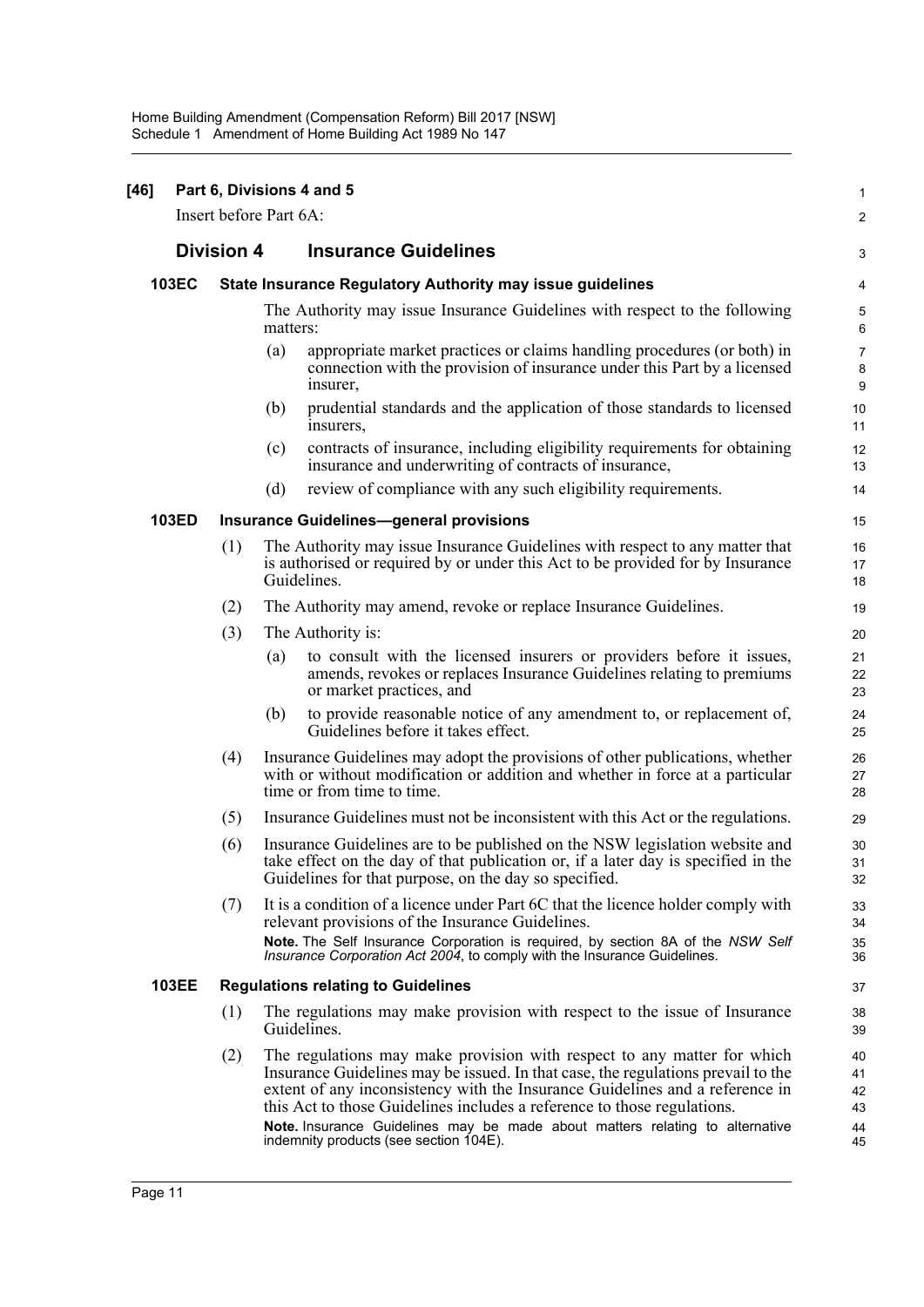## **Division 5 Home Building Operational Fund**

#### **103EF Home Building Operational Fund**

- (1) There is established a fund, to be known as the Home Building Operational Fund, belonging to and vested in the Authority.
- (2) The following is to be paid into the Fund:
	- (a) money required to be contributed to or otherwise paid into the Fund by or under this or any other Act,

1

- (b) the interest from time to time accruing from the investment of the Fund.
- (3) The following is to be paid from the Fund:
	- (a) the remuneration, allowances, office accommodation and other associated costs of the Board of the Authority and the members of staff of the Authority to the extent that those costs relate to the administration of this Act,
	- (b) all payments required to meet expenditure incurred in relation to the functions of the Authority under this Act, where money is not otherwise provided for that purpose,
	- (c) all other money required by or under this or any other Act to be paid from the Fund.
- (4) The Authority may invest money in the Fund which is not immediately required for the purposes of the Fund:
	- (a) in any manner authorised by the *Public Authorities (Financial Arrangements) Act 1987*, or
	- (b) if that Act does not confer power on the Authority to invest money in the Fund—in any other manner approved by the Minister with the concurrence of the Treasurer.

#### **103EG Payment of contributions by licensed insurers**

- (1) Licensed insurers are to pay contributions to the Home Building Operational Fund in respect of a relevant period, and of an amount, determined by the Authority. Contributions are to be made in accordance with the arrangements prescribed by the regulations.
- (2) The Authority is to take the following steps for determining the contribution payable to the Fund by licensed insurers for a relevant period:
	- (a) estimate the total of the amounts to be paid from the Fund during that relevant period,
	- (b) determine what amounts, if any, are to be set aside as provisions to meet expenditure from the Fund in future periods, and specify for what purpose each amount is being set aside,
	- (c) estimate the total amounts (including the amounts already received) to be received into the Fund during that relevant period otherwise than by way of contributions in respect of that relevant period under this Division from licensed insurers,
	- (d) determine the total amount to be contributed to the Fund under this Division in respect of that relevant period by licensed insurers after having regard to the amounts likely to be standing to the credit of the Fund at the beginning of the period (including any amounts set aside in earlier periods as provisions to meet expenditure in later periods) and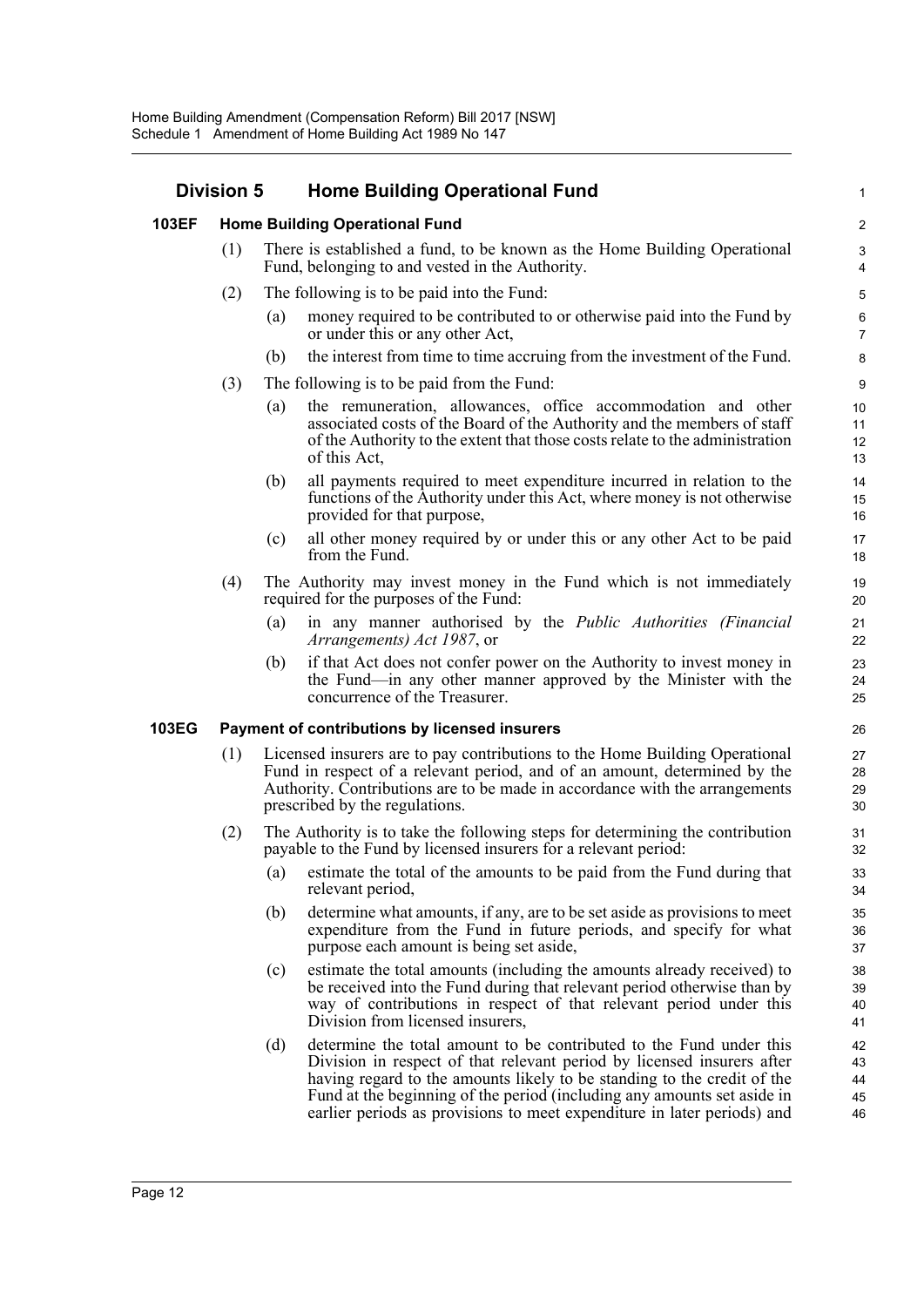the amounts estimated under paragraph (c) to be received into the Fund during the relevant period, (e) specify in writing the estimates, provisions and amounts to be contributed to the Fund by licensed insurers. (3) It is a condition of the licence of a licensed insurer that the insurer pay contributions in accordance with this section. (4) A *relevant period* is a financial year or any other period that the Authority determines from time to time to be a relevant period for the purposes of this section. Relevant periods can be determined so as to overlap but there must be no gap between successive relevant periods and each relevant period must not be longer than 12 months. (5) The Authority may determine different contributions for different classes of licensed insurers and may determine that a licensed insurer or class of licensed insurers is not liable to pay a contribution in respect of a financial year. (6) A contribution that is payable under this section may be recovered by the Authority in a court of competent jurisdiction as a debt due to the Authority. (7) In this section: *financial year* means a year commencing on 1 July. **[47] Section 103F Interpretation** Omit the definition of *insurer* from section 103F (1). Insert in alphabetical order: *claims administrator* means: (a) in relation to a matter involving a contract of insurance entered into under Part 6 by a former approved insurer as such an insurer—the Guarantee Corporation, or (b) in relation to any other matter involving a contract of insurance entered into under Part 6—the Authority. *former approved insurer* means an insurer that was formerly approved by the Minister under section 103A as in force before its repeal by the *NSW Self Insurance Corporation Amendment (Home Warranty Insurance) Act 2010*. *guarantee fund* means: (a) in relation to a matter involving a contract of insurance entered into under Part 6 by a former approved insurer as such an insurer—the Building Insurers' Guarantee Fund, or (b) in relation to any other matter involving a contract of insurance entered into under Part 6—the Home Building Insurers Guarantee Fund. *insurer* means: (a) a former approved insurer, or (b) a licensed insurer (other than the Self Insurance Corporation), but does not include an insolvent insurer. **[48] Sections 103J, 103K (1), 103L (where firstly occurring), 103M (1) (where firstly occurring), 103S (1A), 103V (where firstly occurring) and 103X (2) (where firstly occurring)** Omit "the Guarantee Corporation" wherever occurring. Insert instead "a claims administrator". 1 2 3 4 5 6 7 8 9 10 11 12 13 14 15 16 17 18 19 20 21 22 23 24 25 26 27 28 29 30 31 32 33 34 35 36 37 38 39 40 41 42 43 44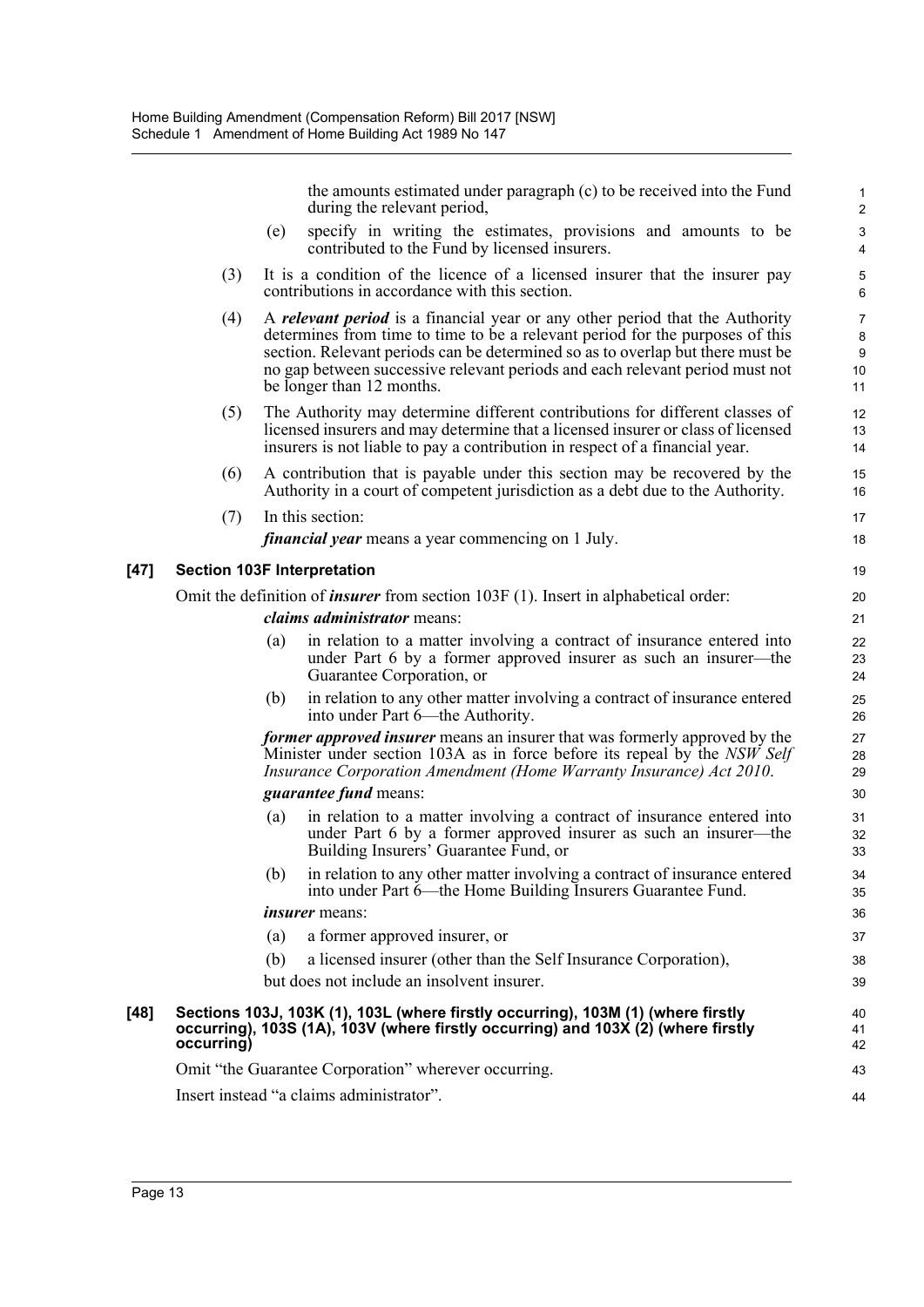| $[49]$ |       |               |     | Sections 103K (3) and (4), 103L (where secondly and thirdly occurring), 103M (1)<br>(where secondly occurring), (2) and (3), 103N, 103V (where secondly occurring),<br>103W, 103X (2) (a) and (b), 1032 and 103ZB | $\mathbf{1}$<br>$\boldsymbol{2}$<br>$\mathfrak{S}$ |
|--------|-------|---------------|-----|-------------------------------------------------------------------------------------------------------------------------------------------------------------------------------------------------------------------|----------------------------------------------------|
|        |       |               |     | Omit "Guarantee Corporation" wherever occurring. Insert instead "claims administrator".                                                                                                                           | $\overline{4}$                                     |
| [50]   |       |               |     | Sections 103L, 103N (1) (b) and (2) and 103ZB (where secondly occurring)                                                                                                                                          | 5                                                  |
|        |       |               |     | Omit "Building Insurers' Guarantee Fund" wherever occurring.                                                                                                                                                      | 6                                                  |
|        |       |               |     | Insert instead "guarantee fund".                                                                                                                                                                                  | 7                                                  |
| $[51]$ |       | rectification |     | Section 103N Claims administrator may require builder to make payments or                                                                                                                                         | 8<br>9                                             |
|        |       |               |     | Omit "Fund" where secondly occurring in section 103N (2).                                                                                                                                                         | 10                                                 |
|        |       |               |     | Insert instead "guarantee fund".                                                                                                                                                                                  | 11                                                 |
| $[52]$ |       |               |     | Sections 103OA and 103OB                                                                                                                                                                                          | 12                                                 |
|        |       |               |     | Insert after section 1030:                                                                                                                                                                                        | 13                                                 |
|        | 103OA |               |     | <b>Home Building Insurers Guarantee Fund</b>                                                                                                                                                                      | 14                                                 |
|        |       | (1)           |     | There is established a Fund, to be known as the Home Building Insurers<br>Guarantee Fund.                                                                                                                         | 15<br>16                                           |
|        |       | (2)           |     | The Fund is, subject to this Act, under the direction, control and management<br>of the Authority.                                                                                                                | 17<br>18                                           |
|        |       | (3)           |     | The following is to be paid into the Fund:                                                                                                                                                                        | 19                                                 |
|        |       |               | (a) | money contributed under section 103OB,                                                                                                                                                                            | 20                                                 |
|        |       |               | (b) | the interest and any other amounts accruing from the investment of the<br>Fund,                                                                                                                                   | 21<br>22                                           |
|        |       |               | (c) | money recovered by the Authority under this Part, including money<br>recovered by the Authority by the exercise of a beneficiary's rights<br>assigned to the Authority under this Part,                           | 23<br>24<br>25                                     |
|        |       |               | (d) | money borrowed for the purposes of the Fund,                                                                                                                                                                      | 26                                                 |
|        |       |               | (e) | money required to be paid into the Fund by or under this or any other<br>Act.                                                                                                                                     | 27<br>28                                           |
|        |       | (4)           |     | The following is to be paid from the Fund:                                                                                                                                                                        | 29                                                 |
|        |       |               | (a) | money required to be paid from the Fund by this Part,                                                                                                                                                             | 30                                                 |
|        |       |               | (b) | payments relating to the costs and expenses of the Authority incurred in<br>or in connection with the exercise of its functions under this Part,                                                                  | 31<br>32                                           |
|        |       |               | (c) | repayments of money borrowed for the purposes of the Fund.                                                                                                                                                        | 33                                                 |
|        |       | (5)           |     | The Authority may invest money in the Fund which is not immediately<br>required for the purposes of the Fund:                                                                                                     | 34<br>35                                           |
|        |       |               | (a) | in any manner authorised by the Public Authorities (Financial<br>Arrangements) Act 1987, or                                                                                                                       | 36<br>37                                           |
|        |       |               | (b) | if that Act does not confer power on the Authority to invest money in<br>the Fund—in any other manner approved by the Minister with the<br>concurrence of the Treasurer.                                          | 38<br>39<br>40                                     |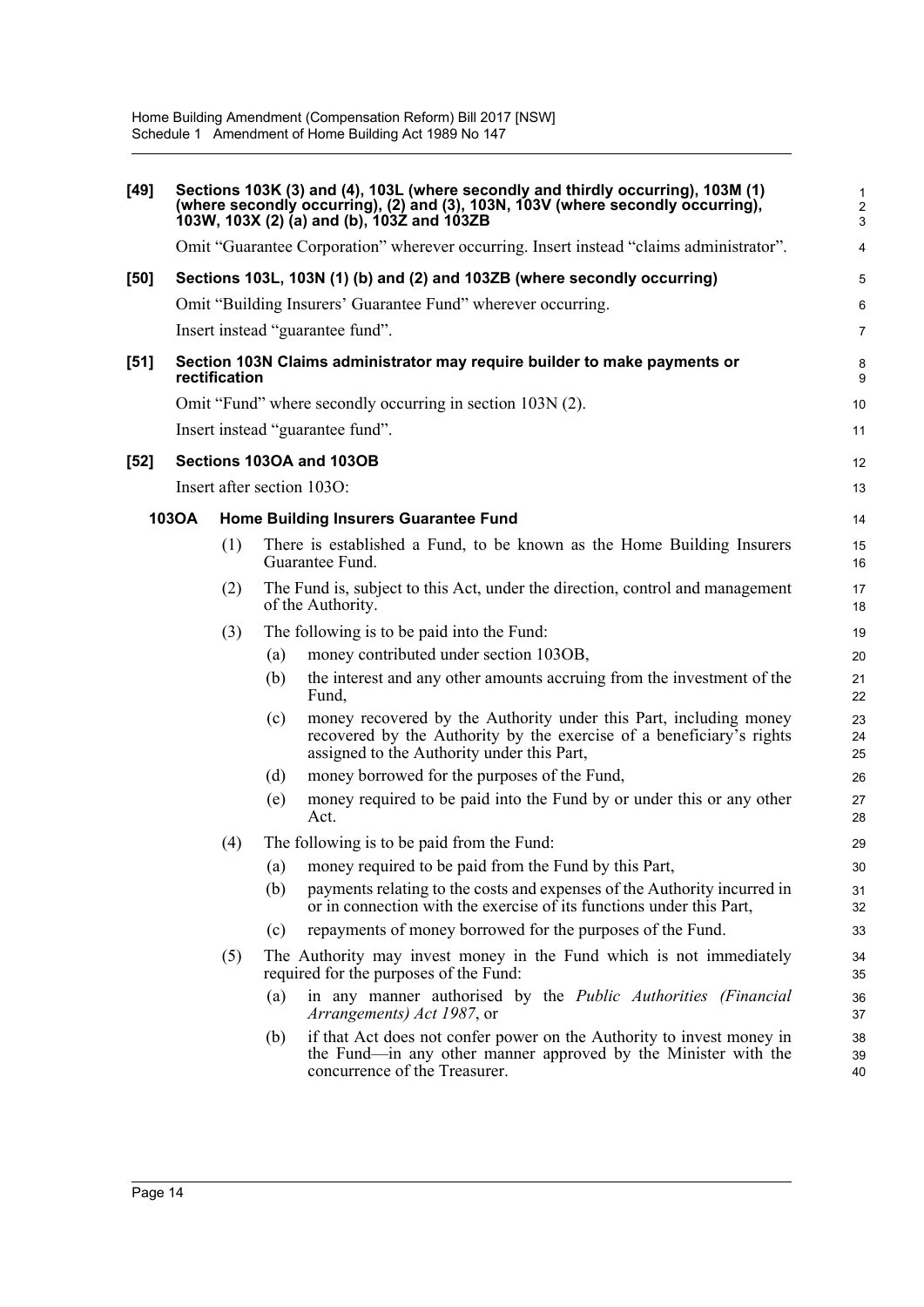|      | 103OB                                    |                   | <b>Contributions to Home Building Insurers Guarantee Fund</b>                                                                                                                                                                                                                                                                                                       | $\mathbf{1}$                                                                  |  |  |  |
|------|------------------------------------------|-------------------|---------------------------------------------------------------------------------------------------------------------------------------------------------------------------------------------------------------------------------------------------------------------------------------------------------------------------------------------------------------------|-------------------------------------------------------------------------------|--|--|--|
|      |                                          | (1)               | Licensed insurers are to pay contributions to the Home Building Insurers<br>Guarantee Fund in respect of a relevant period, and of an amount, determined<br>by the Authority. Contributions are to be made in accordance with the<br>arrangements prescribed by the regulations.                                                                                    | $\boldsymbol{2}$<br>$\ensuremath{\mathsf{3}}$<br>$\overline{\mathbf{4}}$<br>5 |  |  |  |
|      |                                          | (2)               | The Authority is to have regard to the sufficiency of the Fund to manage the<br>risk of insurers becoming insolvent when determining the contribution<br>payable to the Fund by licensed insurers for a relevant period.                                                                                                                                            | 6<br>$\boldsymbol{7}$<br>8                                                    |  |  |  |
|      |                                          | (3)               | It is a condition of the licence of a licensed insurer that the insurer pay<br>contributions in accordance with this section.                                                                                                                                                                                                                                       | $\boldsymbol{9}$<br>10                                                        |  |  |  |
|      |                                          | (4)               | A <i>relevant period</i> is a financial year or any other period that the Authority<br>determines from time to time to be a relevant period for the purposes of this<br>section. Relevant periods can be determined so as to overlap but there must be<br>no gap between successive relevant periods and each relevant period must not<br>be longer than 12 months. | 11<br>12<br>13<br>14<br>15                                                    |  |  |  |
|      |                                          | (5)               | The Authority may determine different contributions for different classes of<br>licensed insurers and may determine that a licensed insurer or class of licensed<br>insurers is not liable to pay a contribution in respect of a relevant period.                                                                                                                   | 16<br>17<br>18                                                                |  |  |  |
|      |                                          | (6)               | A contribution that is payable under this section may be recovered by the<br>Authority in a court of competent jurisdiction as a debt due to the Authority.                                                                                                                                                                                                         | 19<br>20                                                                      |  |  |  |
|      |                                          | (7)               | In this section:                                                                                                                                                                                                                                                                                                                                                    | 21                                                                            |  |  |  |
|      |                                          |                   | <i>financial year</i> means a year commencing on 1 July.                                                                                                                                                                                                                                                                                                            | 22                                                                            |  |  |  |
| [53] |                                          |                   | Part 6A, Division 3, heading                                                                                                                                                                                                                                                                                                                                        | 23                                                                            |  |  |  |
|      |                                          |                   | Omit "Miscellaneous".                                                                                                                                                                                                                                                                                                                                               | 24                                                                            |  |  |  |
|      |                                          | insurers".        | Insert instead "Administrative and financial matters relating to former approved                                                                                                                                                                                                                                                                                    | 25<br>26                                                                      |  |  |  |
| [54] |                                          |                   | Part 6A, Division 4, heading                                                                                                                                                                                                                                                                                                                                        | 27                                                                            |  |  |  |
|      |                                          |                   | Insert before section 103S:                                                                                                                                                                                                                                                                                                                                         | 28                                                                            |  |  |  |
|      |                                          | <b>Division 4</b> | <b>Miscellaneous</b>                                                                                                                                                                                                                                                                                                                                                | 29                                                                            |  |  |  |
| [55] |                                          |                   | <b>Section 103S Functions of claims administrators</b>                                                                                                                                                                                                                                                                                                              | 30                                                                            |  |  |  |
|      |                                          |                   | Insert after section 103S (1):                                                                                                                                                                                                                                                                                                                                      | 31                                                                            |  |  |  |
|      |                                          | (1AA)             | The Authority has the following functions:                                                                                                                                                                                                                                                                                                                          | 32                                                                            |  |  |  |
|      |                                          |                   | to deal with and finalise claims under this Part (other than claims<br>(a)<br>relating to insolvent former approved insurers),                                                                                                                                                                                                                                      | 33<br>34                                                                      |  |  |  |
|      |                                          |                   | to hold and manage the Home Building Insurers Guarantee Fund in<br>(b)<br>accordance with this Act.                                                                                                                                                                                                                                                                 | 35<br>36                                                                      |  |  |  |
| [56] |                                          |                   | Sections 103S (2) and (3) and 103U                                                                                                                                                                                                                                                                                                                                  | 37                                                                            |  |  |  |
|      |                                          |                   | Omit "The Guarantee Corporation" wherever occurring.                                                                                                                                                                                                                                                                                                                | 38                                                                            |  |  |  |
|      | Insert instead "A claims administrator". |                   |                                                                                                                                                                                                                                                                                                                                                                     |                                                                               |  |  |  |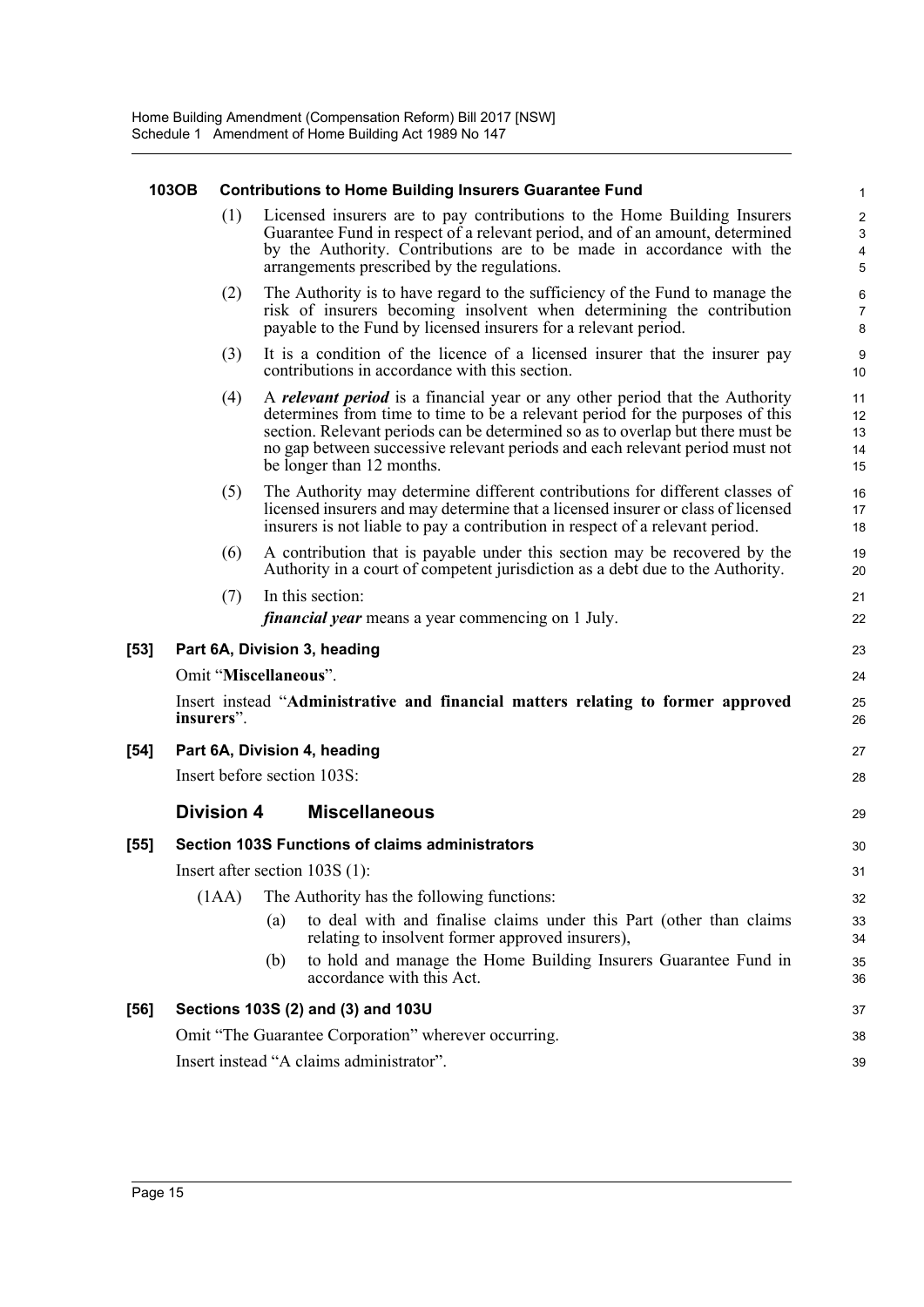| $[57]$ |         |              | Section 103V Recovery of amounts under contracts or arrangements for<br>re-insurance or co-insurance                                                                                                                                                                                                                                                                              | 1<br>$\overline{a}$        |
|--------|---------|--------------|-----------------------------------------------------------------------------------------------------------------------------------------------------------------------------------------------------------------------------------------------------------------------------------------------------------------------------------------------------------------------------------|----------------------------|
|        |         |              | Omit "the Building Insurers' Guarantee Fund" where firstly occurring.                                                                                                                                                                                                                                                                                                             | 3                          |
|        |         |              | Insert instead "a guarantee fund".                                                                                                                                                                                                                                                                                                                                                | 4                          |
| $[58]$ |         | Section 103V |                                                                                                                                                                                                                                                                                                                                                                                   | 5                          |
|        |         |              | Omit "the Building Insurers' Guarantee Fund" where secondly occurring.                                                                                                                                                                                                                                                                                                            | 6                          |
|        |         |              | Insert instead "the guarantee fund".                                                                                                                                                                                                                                                                                                                                              | 7                          |
| $[59]$ |         |              | Section 103ZB Recovery of amounts under guarantees or indemnities                                                                                                                                                                                                                                                                                                                 | 8                          |
|        |         |              | Omit "the Building Insurers' Guarantee Fund" where firstly occurring.                                                                                                                                                                                                                                                                                                             | 9                          |
|        |         |              | Insert instead "a guarantee fund managed by a claims administrator".                                                                                                                                                                                                                                                                                                              | 10                         |
| [60]   | Part 6B |              |                                                                                                                                                                                                                                                                                                                                                                                   |                            |
|        |         |              | Insert after Part 6A:                                                                                                                                                                                                                                                                                                                                                             | 11<br>12                   |
|        |         |              |                                                                                                                                                                                                                                                                                                                                                                                   |                            |
|        |         |              | <b>Part 6B Alternative indemnity products</b>                                                                                                                                                                                                                                                                                                                                     | 13                         |
|        | 104     |              | <b>Alternative indemnity products</b>                                                                                                                                                                                                                                                                                                                                             | 14                         |
|        |         |              | In this Act:                                                                                                                                                                                                                                                                                                                                                                      | 15                         |
|        |         |              | <i>alternative indemnity product means:</i>                                                                                                                                                                                                                                                                                                                                       | 16                         |
|        |         |              | a fidelity fund scheme, or<br>(a)                                                                                                                                                                                                                                                                                                                                                 | 17                         |
|        |         |              | a specialised insurance arrangement, or<br>(b)                                                                                                                                                                                                                                                                                                                                    | 18                         |
|        |         |              | any other insurance product or arrangement prescribed by the<br>(c)<br>regulations for the purposes of this Part.                                                                                                                                                                                                                                                                 | 19<br>20                   |
|        |         |              | <i>provider</i> of an alternative indemnity product means a person who provides an<br>alternative indemnity product and includes the trustee of any fidelity fund<br>under a fidelity fund scheme.                                                                                                                                                                                | 21<br>22<br>23             |
|        | 104A    |              | Approval of alternative indemnity products                                                                                                                                                                                                                                                                                                                                        | 24                         |
|        |         | (1)          | The Authority may approve the use of an alternative indemnity product to<br>provide cover for loss of a kind that is required to be covered by an insurance<br>contract under Part 6 for at least the period for which any such cover is<br>required to be provided.                                                                                                              | 25<br>26<br>27<br>28       |
|        |         | (2)          | The Authority must not approve an alternative indemnity product unless it is<br>satisfied that the product will provide cover for loss of that kind.                                                                                                                                                                                                                              | 29<br>30                   |
|        |         | (3)          | An approval may be unconditional or subject to conditions.                                                                                                                                                                                                                                                                                                                        | 31                         |
|        | 104B    |              | Alternative indemnity product may be used instead of insurance                                                                                                                                                                                                                                                                                                                    | 32                         |
|        |         | (1)          | A person who does residential building work and who obtains cover by means<br>of an alternative indemnity product that complies with an approval of the<br>Authority, this Part and regulations made under this Part is taken to have<br>complied with any applicable requirement that a contract of insurance under<br>Part 6 must be in force in relation to the building work. | 33<br>34<br>35<br>36<br>37 |
|        |         | (2)          | Evidence of cover by means of an alternative indemnity product, in the form<br>prescribed by the regulations, is taken to be evidence of a contract of insurance<br>(including a certificate of insurance) for the purposes of this Act or the<br>regulations.                                                                                                                    | 38<br>39<br>40<br>41       |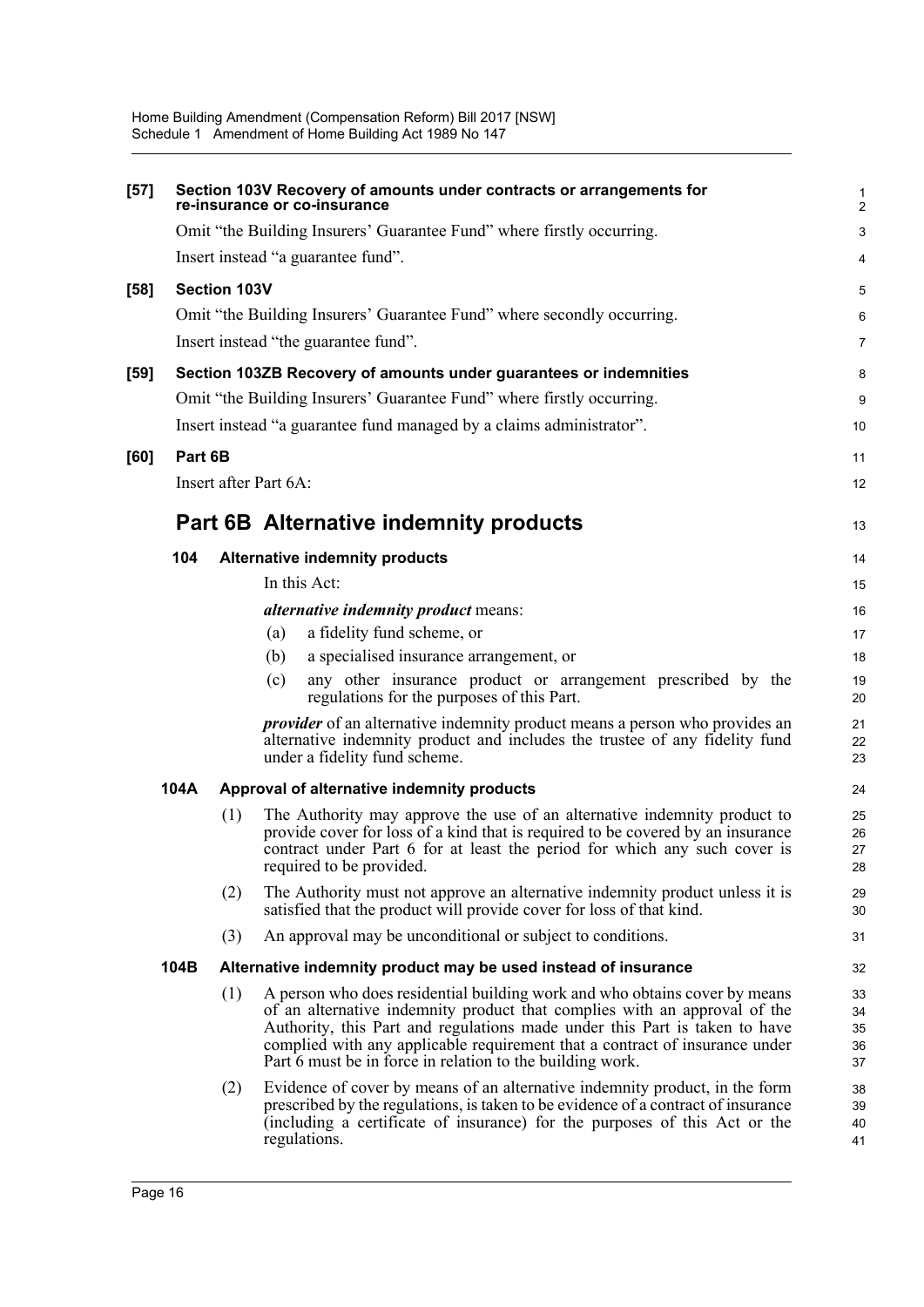|      | (3) |     | Sections 90, 92 (5), 92A, 92C, 94, 95, 96 (4), 96A (1A), 99 (2A)–(3), 100 (2),<br>101, 101A, 102 (other than subsection (1)), 102A, 103C-103E and 103EA<br>apply to or in respect of an alternative indemnity product in the same way as<br>they apply to or in respect of a contract of insurance, subject to any necessary<br>modifications. | 1<br>$\overline{\mathbf{c}}$<br>3<br>4<br>5 |
|------|-----|-----|------------------------------------------------------------------------------------------------------------------------------------------------------------------------------------------------------------------------------------------------------------------------------------------------------------------------------------------------|---------------------------------------------|
|      | (4) |     | The regulations may modify the application of the provisions referred to in<br>subsection (3) to an alternative indemnity product.<br>Note. Providers are required to be licensed under Part 6C.                                                                                                                                               | 6<br>7<br>8                                 |
| 104C |     |     | Regulation of alternative indemnity cover                                                                                                                                                                                                                                                                                                      | 9                                           |
|      | (1) |     | Regulations may be made for or with respect to the following:                                                                                                                                                                                                                                                                                  | 10                                          |
|      |     | (a) | the information required to be provided to the provider of an alternative<br>indemnity product by the person to whom the cover is provided,                                                                                                                                                                                                    | 11<br>12                                    |
|      |     | (b) | the loss to be covered by alternative indemnity products,                                                                                                                                                                                                                                                                                      | 13                                          |
|      |     | (c) | the period of cover to be provided by an alternative indemnity product,                                                                                                                                                                                                                                                                        | 14                                          |
|      |     | (d) | limits on claims generally,                                                                                                                                                                                                                                                                                                                    | 15                                          |
|      |     | (e) | the determination of and rejection of premiums or equivalent charges<br>payable for cover by an alternative indemnity product,                                                                                                                                                                                                                 | 16<br>17                                    |
|      |     | (f) | actuarial or auditing requirements for providers of alternative indemnity<br>products,                                                                                                                                                                                                                                                         | 18<br>19                                    |
|      |     | (g) | the disclosure of data and other information by or to, or about, providers<br>or former providers of alternative indemnity products,                                                                                                                                                                                                           | 20<br>21                                    |
|      |     | (h) | prohibiting false or misleading conduct by providers of alternative<br>indemnity products and persons who arrange cover under any such<br>products,                                                                                                                                                                                            | 22<br>23<br>24                              |
|      |     | (i) | provision for dealing with arrangements made for alternative indemnity<br>product cover if the provider's licence is cancelled,                                                                                                                                                                                                                | 25<br>26                                    |
|      |     | (j) | contributions to the Home Building Operational Fund by licensed<br>providers of alternative indemnity products.                                                                                                                                                                                                                                | 27<br>28                                    |
|      | (2) |     | For the purposes of providing for a matter for which regulations may be made<br>under this Part, the regulations may:                                                                                                                                                                                                                          | 29<br>30                                    |
|      |     | (a) | apply provisions of this Act (including relevant offences) that apply to<br>or in respect of contracts of insurance or insurance under Part $6$ , with<br>necessary modifications, to or in respect of alternative indemnity<br>products, and                                                                                                  | 31<br>32<br>33<br>34                        |
|      |     | (b) | apply provisions of this Act (including relevant offences) that apply to<br>or in respect of insurers or former insurers, with necessary<br>modifications, to or in respect of providers or former providers of<br>alternative indemnity products.                                                                                             | 35<br>36<br>37<br>38                        |
| 104D |     |     | <b>Insolvent providers</b>                                                                                                                                                                                                                                                                                                                     | 39                                          |
|      | (1) |     | Part 6A applies to or in respect of a provider of an alternative indemnity<br>product in the same way that it applies to or in respect of an insurer.                                                                                                                                                                                          | 40<br>41                                    |
|      | (2) |     | The regulations may provide for circumstances in which the provider of a<br>fidelity fund scheme is taken to be insolvent for the purposes of that Part.                                                                                                                                                                                       | 42<br>43                                    |
|      | (3) |     | The regulations may provide for additional circumstances in which the<br>provider of an alternative indemnity product is taken to be insolvent for the<br>purposes of that Part.                                                                                                                                                               | 44<br>45<br>46                              |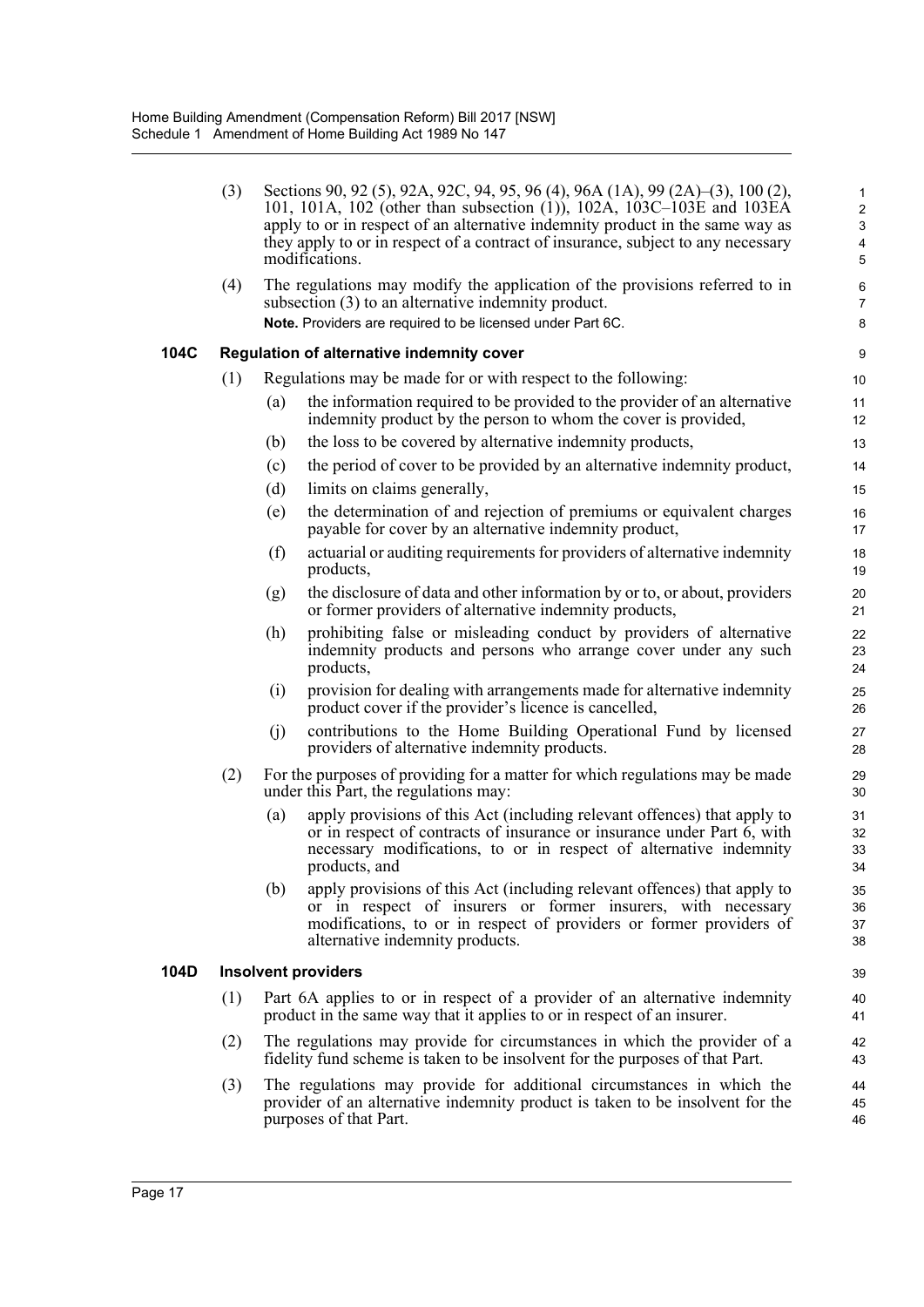|      | 104E                                 |     | Insurance Guidelines relating to alternative indemnity products                                                                                                                                                                                                                                                                                                              | 1                              |
|------|--------------------------------------|-----|------------------------------------------------------------------------------------------------------------------------------------------------------------------------------------------------------------------------------------------------------------------------------------------------------------------------------------------------------------------------------|--------------------------------|
|      |                                      | (1) | The Authority may issue Insurance Guidelines with respect to the following<br>matters:                                                                                                                                                                                                                                                                                       | $\overline{\mathbf{c}}$<br>3   |
|      |                                      |     | the requirements for approval of an alternative indemnity product,<br>(a)                                                                                                                                                                                                                                                                                                    | 4                              |
|      |                                      |     | the determination of premiums or other charges for provision of cover<br>(b)<br>by means of alternative indemnity products, including any matter of a<br>kind specified in section 103BD $(2)$ ,                                                                                                                                                                             | 5<br>$\,6\,$<br>$\overline{7}$ |
|      |                                      |     | appropriate market practices or claims handling procedures (or both) in<br>(c)<br>connection with the provision of alternative indemnity products by a<br>licensed provider,                                                                                                                                                                                                 | 8<br>9<br>10                   |
|      |                                      |     | prudential standards and the application of those standards to licensed<br>(d)<br>providers,                                                                                                                                                                                                                                                                                 | 11<br>12                       |
|      |                                      |     | alternative indemnity products, including eligibility requirements for<br>(e)<br>obtaining cover and underwriting of products,                                                                                                                                                                                                                                               | 13<br>14                       |
|      |                                      |     | the review of compliance with any such eligibility requirements.<br>(f)                                                                                                                                                                                                                                                                                                      | 15                             |
|      |                                      | (2) | An Insurance Guideline issued for the purposes of this Act in relation to a<br>provider or an alternative indemnity product may be referred to as an <b>AIP</b><br>Guideline.                                                                                                                                                                                                | 16<br>17<br>18                 |
| [61] | Part 6C                              |     |                                                                                                                                                                                                                                                                                                                                                                              | 19                             |
|      |                                      |     | Insert before Part 7:                                                                                                                                                                                                                                                                                                                                                        | 20                             |
|      |                                      |     | Part 6C Insurers and providers                                                                                                                                                                                                                                                                                                                                               | 21                             |
|      | <b>Division 1</b><br><b>Licences</b> |     |                                                                                                                                                                                                                                                                                                                                                                              |                                |
|      | 105                                  |     | <b>Definition</b>                                                                                                                                                                                                                                                                                                                                                            | 23                             |
|      |                                      |     | In this Part:                                                                                                                                                                                                                                                                                                                                                                | 24                             |
|      |                                      |     | <i>licence holder</i> means a licensed insurer or a licensed provider.                                                                                                                                                                                                                                                                                                       | 25                             |
|      | 105A                                 |     | Offence-unlicensed insurers and providers                                                                                                                                                                                                                                                                                                                                    | 26                             |
|      |                                      | (1) | A person must not enter into a contract of insurance to provide insurance under<br>Part 6 unless the person is a licensed insurer.                                                                                                                                                                                                                                           | 27<br>28                       |
|      |                                      |     | Maximum penalty: 1,000 penalty units.                                                                                                                                                                                                                                                                                                                                        | 29                             |
|      |                                      | (2) | A person must not enter into a contract or arrangement to provide cover by<br>means of an alternative indemnity product unless the person is a licensed<br>provider.                                                                                                                                                                                                         | 30<br>31<br>32                 |
|      |                                      |     | Maximum penalty: 1,000 penalty units.                                                                                                                                                                                                                                                                                                                                        | 33                             |
|      |                                      | (3) | If a person contravenes this section, or any condition to which a licence under<br>this Part is subject, the building cover contract remains a valid contract or<br>arrangement and the contravention does not annul or affect the building cover<br>contract or affect the liability of the insurer or provider to the person covered<br>under the building cover contract. | 34<br>35<br>36<br>37<br>38     |
|      | 105B                                 |     | Self Insurance Corporation taken to be licensed insurer                                                                                                                                                                                                                                                                                                                      | 39                             |
|      |                                      | (1) | The Self Insurance Corporation is taken to be a licensed insurer for the<br>purposes of this Act.                                                                                                                                                                                                                                                                            | 40<br>41                       |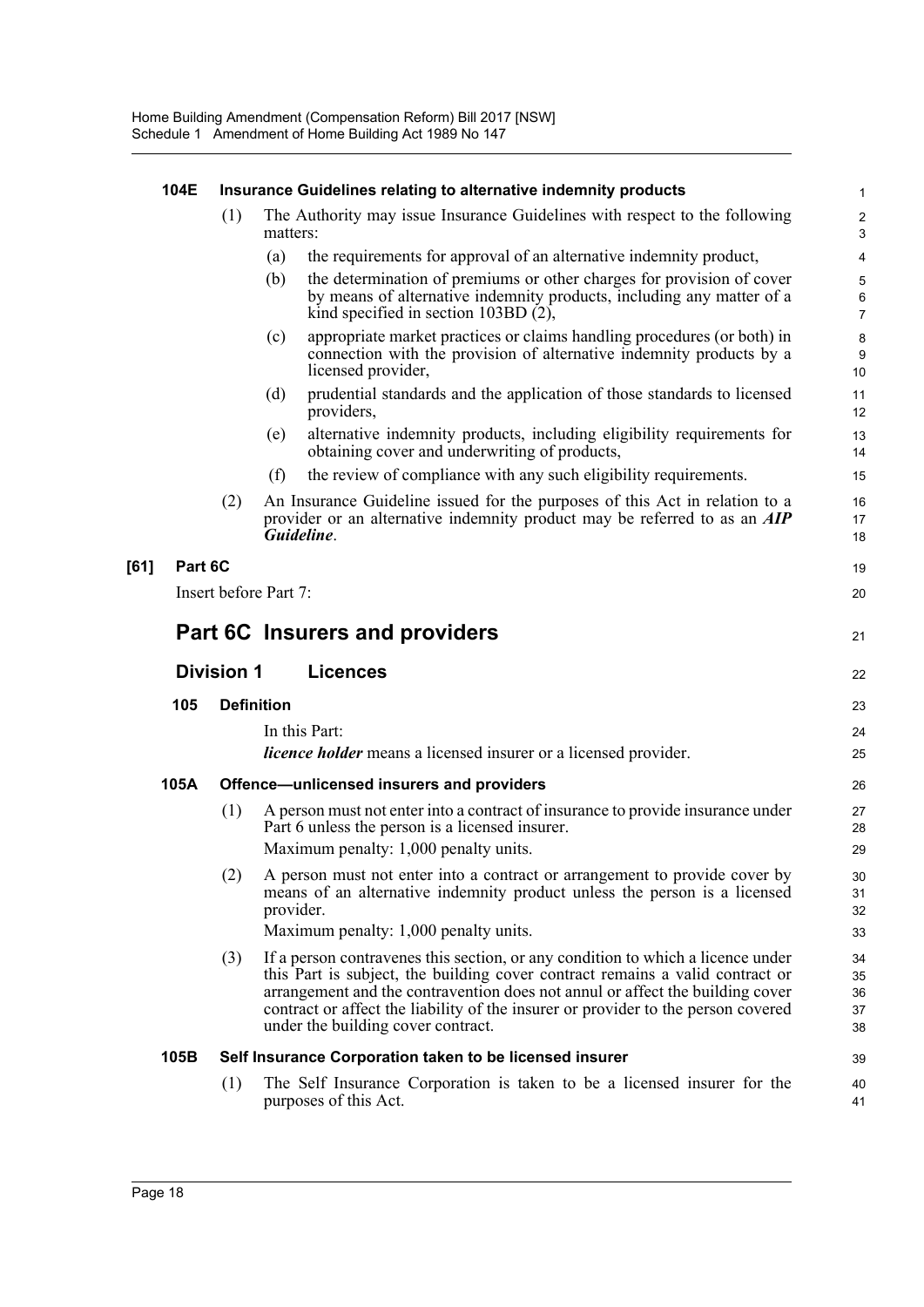(2) The Authority may, by written notice served on the Corporation, impose conditions on the exercise by the Corporation of functions as a licensed insurer under this Act and vary or revoke any such condition. **Note.** Section 105I sets out some of the matters about which conditions may be imposed. (3) The Corporation must comply with a condition imposed by the Authority. (4) A condition cannot be imposed, revoked or varied except with the approval of the Board of the Authority. **105C Applications for insurer licences** (1) An application for a licence as a licensed insurer under this Part may be made to the Authority by any corporation that carries on insurance business within the meaning of the *Insurance Act 1973* of the Commonwealth. (2) An application cannot be made by a corporation that is required to be authorised to carry on that business under that Act unless the corporation is so authorised. **105D Applications for provider licences** (1) An application for a licence as a licensed provider under this Part may be made by the provider of an alternative indemnity product, subject to any qualifications for applicants prescribed by the regulations. (2) An application for a licence as a licensed provider to provide cover under a fidelity fund scheme must be made to the Authority jointly by all of the trustees of the fund. **105E Application requirements** (1) An application for a licence is to be made in the manner and accompanied by the documents (if any) determined by the Authority. (2) An application for a joint licence may be made by 2 or more persons. (3) Without affecting the generality of subsection (1), an applicant for a licence may be required to furnish the following particulars and documents: (a) particulars of the shareholders, directors and other managers of the applicant, (b) previous returns and accounts under the *Corporations Law*, the *Corporations Act 2001* of the Commonwealth and the *Insurance Act 1973* of the Commonwealth, (c) particulars of re-insurance arrangements to which the applicant is a party, (d) a draft business plan under section 105S. (4) In addition to the matter specified in subsection (3), an applicant for a licence as a licensed provider to provide cover under a fidelity fund scheme must furnish the following: (a) particulars of all of the trustees of the fund, (b) a copy of the trust deed for the fund certified in accordance with the requirements of the regulations (if any), (c) particulars of any insurance arrangements to underwrite the liabilities of the Fund. 1 2 3 4 5 6 7 8 9 10 11 12 13 14 15 16 17 18 19  $20$ 21 22 23 24 25 26 27 28 29 30 31 32 33 34 35 36 37 38 39 40 41 42 43 44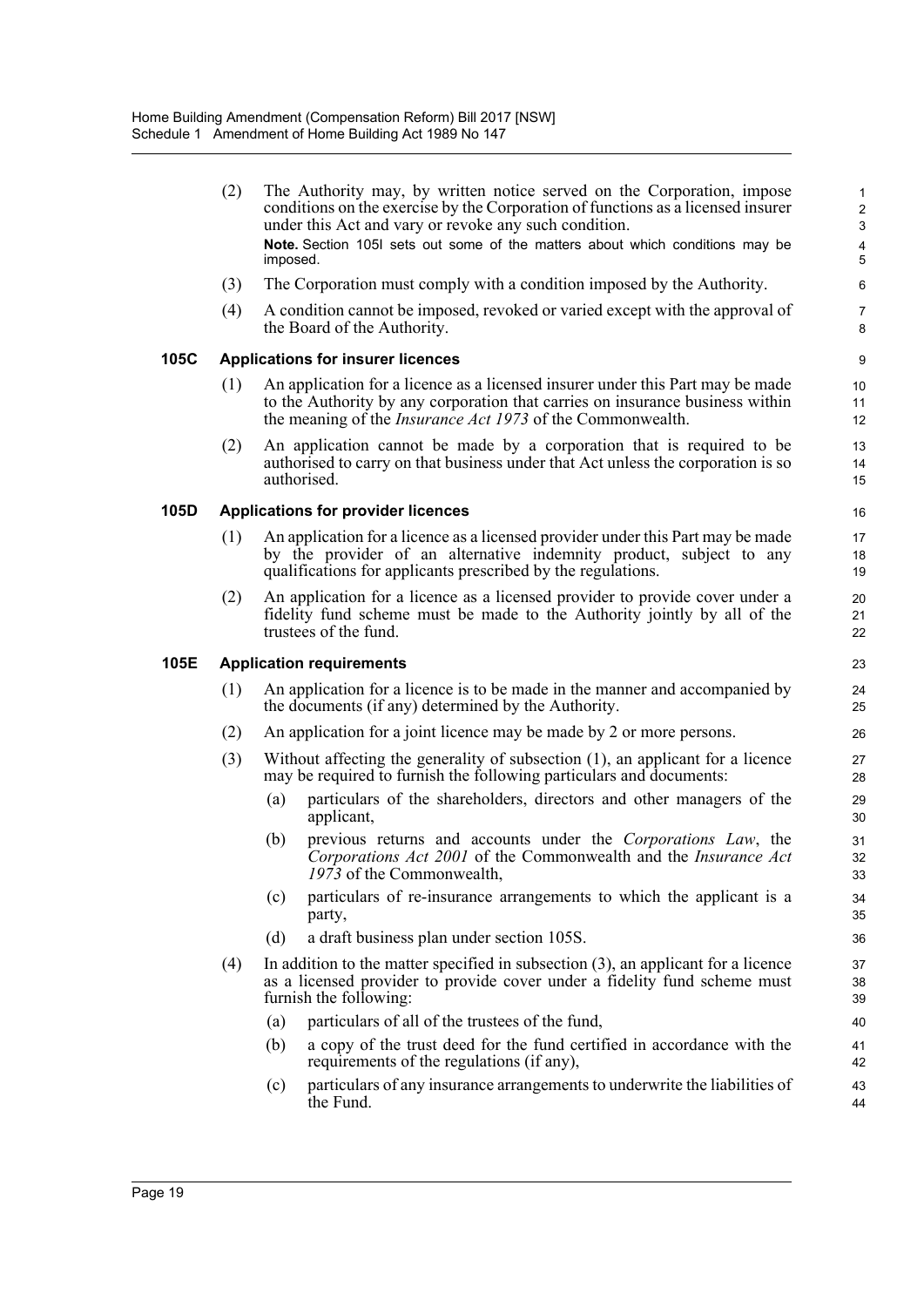|      |                                          | statement knowing that it is false or misleading in a material particular is guilty<br>of an offence.                                                                                                                                                                                                    | $\mathbf{1}$<br>$\overline{2}$<br>3 |  |  |  |  |
|------|------------------------------------------|----------------------------------------------------------------------------------------------------------------------------------------------------------------------------------------------------------------------------------------------------------------------------------------------------------|-------------------------------------|--|--|--|--|
|      |                                          | Maximum penalty: 500 penalty units or imprisonment for 2 years, or both.                                                                                                                                                                                                                                 | 4                                   |  |  |  |  |
| 105F | Determination of application for licence |                                                                                                                                                                                                                                                                                                          |                                     |  |  |  |  |
|      | (1)                                      | The Authority is to consider each application for a licence under this Part and<br>may:                                                                                                                                                                                                                  | 6<br>$\overline{7}$                 |  |  |  |  |
|      |                                          | grant a licence to the applicant, or<br>(a)                                                                                                                                                                                                                                                              | 8                                   |  |  |  |  |
|      |                                          | (b)<br>refuse the application.                                                                                                                                                                                                                                                                           | 9                                   |  |  |  |  |
|      | (2)                                      | The Authority may, in determining an application for a licence as a licensed<br>insurer, take into consideration:                                                                                                                                                                                        | 10<br>11                            |  |  |  |  |
|      |                                          | the suitability of the applicant, and<br>(a)                                                                                                                                                                                                                                                             | 12                                  |  |  |  |  |
|      |                                          | the paid-up share capital and reserves of the applicant, and<br>(b)                                                                                                                                                                                                                                      | 13                                  |  |  |  |  |
|      |                                          | the constitution of the applicant (if any), and<br>(c)                                                                                                                                                                                                                                                   | 14                                  |  |  |  |  |
|      |                                          | (d)<br>the re-insurance arrangements of the applicant, and                                                                                                                                                                                                                                               | 15                                  |  |  |  |  |
|      |                                          | the efficiency of the insurance scheme (including any alternative<br>(e)<br>arrangements under Part 6B) under this Act generally, and                                                                                                                                                                    | 16<br>17                            |  |  |  |  |
|      |                                          | (f)<br>any applicable Insurance Guidelines, and                                                                                                                                                                                                                                                          | 18                                  |  |  |  |  |
|      |                                          | any other matters that the Authority thinks fit.<br>(g)                                                                                                                                                                                                                                                  | 19                                  |  |  |  |  |
|      | (3)                                      | The Authority may, in determining an application for a licence as a licensed<br>provider, take into consideration:                                                                                                                                                                                       | 20<br>21                            |  |  |  |  |
|      |                                          | the suitability of the applicant, and<br>(a)                                                                                                                                                                                                                                                             | 22                                  |  |  |  |  |
|      |                                          | the efficiency of the insurance scheme (including any alternative<br>(b)<br>arrangements under Part 6B) under this Act generally, and                                                                                                                                                                    | 23<br>24                            |  |  |  |  |
|      |                                          | any applicable Insurance Guidelines, and<br>(c)                                                                                                                                                                                                                                                          | 25                                  |  |  |  |  |
|      |                                          | (d)<br>any other matters that the Authority thinks fit.                                                                                                                                                                                                                                                  | 26                                  |  |  |  |  |
|      | (4)                                      | The Authority may request an applicant for a licence to provide further<br>information before determining the application.                                                                                                                                                                               | 27<br>28                            |  |  |  |  |
|      | (5)                                      | Despite subsection (1), the Authority must refuse an application for a licence<br>from a corporation or other person who does not comply with any<br>requirements that are prescribed by the regulations for the purposes of this<br>section or set out in Insurance Guidelines made under this section. | 29<br>30<br>31<br>32                |  |  |  |  |
|      | (6)                                      | The Insurance Guidelines may specify eligibility criteria for a licence under<br>this Part.                                                                                                                                                                                                              | 33<br>34                            |  |  |  |  |
|      | (7)                                      | A licence must not be granted under this Part unless the applicant has paid (or<br>has made arrangements acceptable to the Authority for the payment of) the fee<br>determined by the Authority for the grant of the licence.                                                                            | 35<br>36<br>37                      |  |  |  |  |
|      | (8)                                      | When the Authority proposes to grant a licence, it must give 14 days notice of<br>the proposal to all licence holders specifying the name of the proposed licence<br>holder.                                                                                                                             | 38<br>39<br>40                      |  |  |  |  |
| 105G |                                          | <b>Duration of licences</b>                                                                                                                                                                                                                                                                              | 41                                  |  |  |  |  |
|      | (1)                                      | A licence granted under this Part is in force for the period specified in the<br>licence, unless sooner cancelled under this Act.                                                                                                                                                                        | 42<br>43                            |  |  |  |  |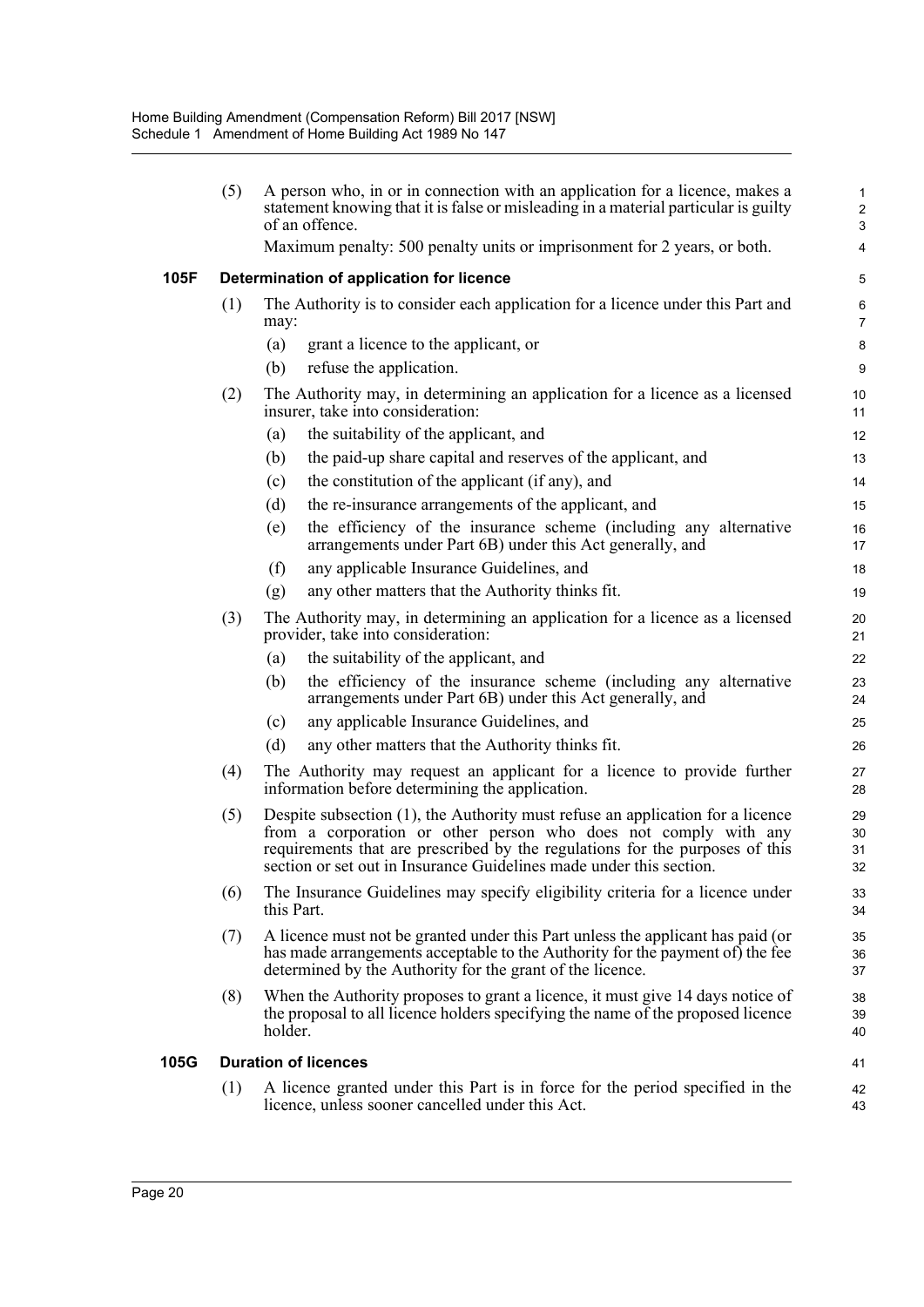|             | (2) | If a licence is suspended under this Part:                                                                                                                                                                                                                                                                                                                          | 1                            |
|-------------|-----|---------------------------------------------------------------------------------------------------------------------------------------------------------------------------------------------------------------------------------------------------------------------------------------------------------------------------------------------------------------------|------------------------------|
|             |     | it has no effect during any period of suspension, and<br>(a)                                                                                                                                                                                                                                                                                                        | $\overline{c}$               |
|             |     | the suspension does not extend the period for which the licence is in<br>(b)<br>force.                                                                                                                                                                                                                                                                              | 3<br>$\overline{\mathbf{4}}$ |
| 105H        |     | <b>Conditions of licences</b>                                                                                                                                                                                                                                                                                                                                       | 5                            |
|             | (1) | A licence granted under this Part is subject to:                                                                                                                                                                                                                                                                                                                    | 6                            |
|             |     | any conditions that are prescribed by this Act or the regulations, and<br>(a)                                                                                                                                                                                                                                                                                       | $\overline{7}$               |
|             |     | any conditions (not inconsistent with this Act or the regulations) that are<br>(b)<br>imposed by the Authority:                                                                                                                                                                                                                                                     | $\bf 8$<br>$9\,$             |
|             |     | on the granting of the licence, or<br>(i)<br>at any time during the currency of the licence.<br>(ii)                                                                                                                                                                                                                                                                | 10<br>11                     |
|             | (2) | The Authority may, by written notice served on a licence holder, impose<br>conditions (or further conditions) to which the licence is to be subject or<br>revoke or vary any condition imposed on the licence by the Authority.                                                                                                                                     | 12<br>13<br>14               |
|             | (3) | A condition cannot be imposed, revoked or varied except with the approval of<br>the Board of the Authority.                                                                                                                                                                                                                                                         | 15<br>16                     |
|             | (4) | A condition to which a licence is subject has effect whether or not it is<br>endorsed on the licence.                                                                                                                                                                                                                                                               | 17<br>18                     |
|             | (5) | A licence holder who contravenes, whether by act or omission, any condition<br>to which the licence is subject is guilty of an offence.<br>Maximum penalty: 1,000 penalty units.                                                                                                                                                                                    | 19<br>20<br>21               |
|             | (6) | An insurer or provider (not being a licence holder) who contravenes, whether<br>by act or omission, any obligation imposed by this Act on the holder in<br>connection with insurance or an alternative indemnity product, being an<br>obligation that is declared by this Act to be a condition of a licence under this<br>Part, is guilty of an offence.           | 22<br>23<br>24<br>25<br>26   |
|             |     | Maximum penalty: 1,000 penalty units.                                                                                                                                                                                                                                                                                                                               | 27                           |
|             | (7) | A licence holder cannot be convicted of an offence under subsection (5) and<br>required to pay a civil penalty under section 105M in respect of the same act<br>or omission.                                                                                                                                                                                        | 28<br>29<br>30               |
| <b>1051</b> |     | Matters that may be regulated by conditions of licences                                                                                                                                                                                                                                                                                                             | 31                           |
|             |     | Without limiting the generality of section 105H, the conditions to which a<br>licence under this Part may be subject, or to which the Self Insurance<br>Corporation may be subject, include conditions:                                                                                                                                                             | 32<br>33<br>34               |
|             |     | for the purpose of ensuring compliance with the obligations of the<br>(a)<br>licence holder, or                                                                                                                                                                                                                                                                     | 35<br>36                     |
|             |     | requiring the licence holder to undertake a specified amount of<br>(b)<br>insurance or alternative indemnity product cover, or insurance or<br>alternative indemnity product cover of a specified kind, or                                                                                                                                                          | 37<br>38<br>39               |
|             |     | requiring a charge or other security to be taken by the Authority in<br>(c)<br>respect of the assets of a licence holder, or otherwise requiring the<br>licence holder to provide security, for the purpose of securing the<br>payment of the licence holder's liabilities (including contingent<br>liabilities) for the payment of compensation under this Act, or | 40<br>41<br>42<br>43<br>44   |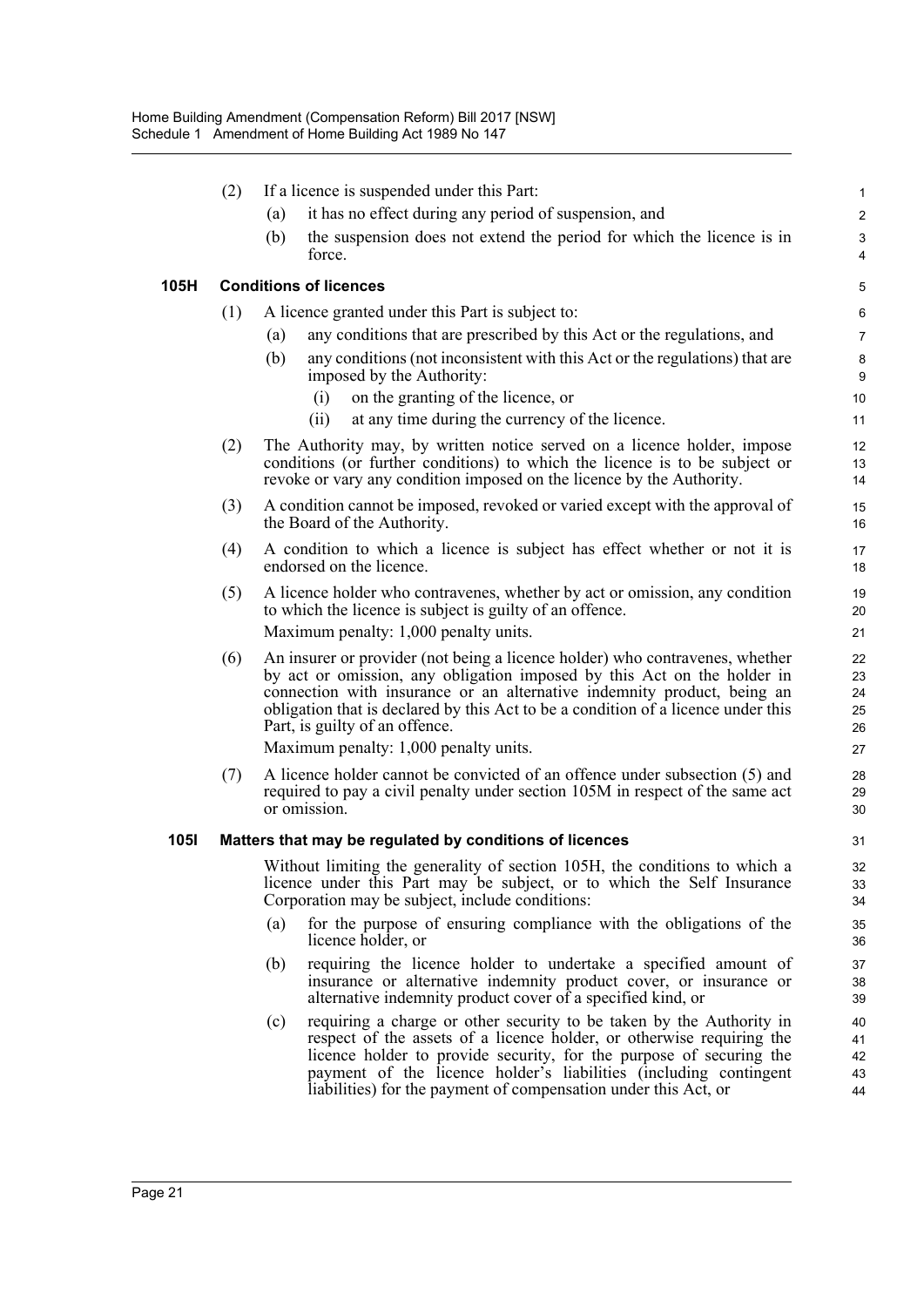|      |     | (d)<br>specifying the persons, or classes of persons, to whom the licence<br>holder may provide insurance or cover by means of alternative<br>indemnity products, or                                                                                                                                                         | $\mathbf{1}$<br>$\boldsymbol{2}$<br>3 |
|------|-----|------------------------------------------------------------------------------------------------------------------------------------------------------------------------------------------------------------------------------------------------------------------------------------------------------------------------------|---------------------------------------|
|      |     | for the purpose of ensuring that premiums or charges are available to<br>(e)<br>meet claims, or                                                                                                                                                                                                                              | $\overline{\mathbf{4}}$<br>5          |
|      |     | (f)<br>for the purpose of the efficiency of the insurance scheme (including any<br>alternative arrangements under Part 6B) under this Act generally, or                                                                                                                                                                      | 6<br>$\overline{7}$                   |
|      |     | relating to the provision of information concerning claims and profits,<br>(g)<br>$\alpha$                                                                                                                                                                                                                                   | 8<br>9                                |
|      |     | (h)<br>if the licence relates to the provision of cover under a fidelity fund<br>scheme, relating to:                                                                                                                                                                                                                        | 10<br>11                              |
|      |     | (i)<br>compliance with the scheme's trust deed, or                                                                                                                                                                                                                                                                           | 12                                    |
|      |     | (ii)<br>requirements for appointment as a trustee, or                                                                                                                                                                                                                                                                        | 13                                    |
|      |     | the functions of trustees, or<br>(iii)                                                                                                                                                                                                                                                                                       | 14                                    |
|      |     | (iv)<br>the financial management of the scheme.                                                                                                                                                                                                                                                                              | 15                                    |
| 105J |     | Matters not subject to conditions of licences                                                                                                                                                                                                                                                                                | 16                                    |
|      | (1) | A condition of a licence under this Part must not be prescribed by the<br>regulations or imposed, revoked or varied by the Authority if this would give<br>or be likely to give a competitive advantage to the licence holder over other<br>licence holders.                                                                 | 17<br>18<br>19<br>20                  |
|      | (2) | A condition of a licence under this Part that requires or has the effect of<br>requiring a licence holder to obtain a share of the insurance market or the<br>alternative indemnity product market specified in or determined in accordance<br>with the terms of the condition is of no effect.                              | 21<br>22<br>23<br>24                  |
|      | (3) | This section has effect despite anything to the contrary in sections 105H<br>and 105I.                                                                                                                                                                                                                                       | 25<br>26                              |
|      | (4) | This section does not prevent the imposition as a condition of a licence under<br>this Part of a condition that limits the kinds of building cover contracts that can<br>be entered into by the licence holder under this Act, for example a condition<br>that limits an insurer to contracts insuring for particular risks. | 27<br>28<br>29<br>30                  |
|      | (5) | This section does not apply to the Self Insurance Corporation.                                                                                                                                                                                                                                                               | 31                                    |
| 105K |     | <b>Assignment of licences</b>                                                                                                                                                                                                                                                                                                | 32                                    |
|      |     | (1) A licence holder may, with the approval of the Authority, assign its licence to<br>another licence holder or to an insurer or provider to whom the Authority<br>proposes to grant a licence.                                                                                                                             | 33<br>34<br>35                        |
|      | (2) | The Authority must not approve the assignment of a licence unless the<br>Authority is satisfied that the proposed assignee is able to meet the past,<br>present and future liabilities of the assignor:                                                                                                                      | 36<br>37<br>38                        |
|      |     | under any building cover contract in respect of which the assignor is the<br>(a)<br>insurer or provider, and                                                                                                                                                                                                                 | 39<br>40                              |
|      |     | to the Home Building Operational Fund or a guarantee fund under<br>(b)<br>Part 6A, and                                                                                                                                                                                                                                       | 41<br>42                              |
|      |     | to any other licence holder.<br>(c)                                                                                                                                                                                                                                                                                          | 43                                    |
|      | (3) | The Authority may approve the assignment subject to conditions and may, for<br>that purpose, impose conditions on or revoke or vary conditions of the licence.                                                                                                                                                               | 44<br>45                              |
|      | (4) | This section does not apply to the Self Insurance Corporation.                                                                                                                                                                                                                                                               | 46                                    |

**105K**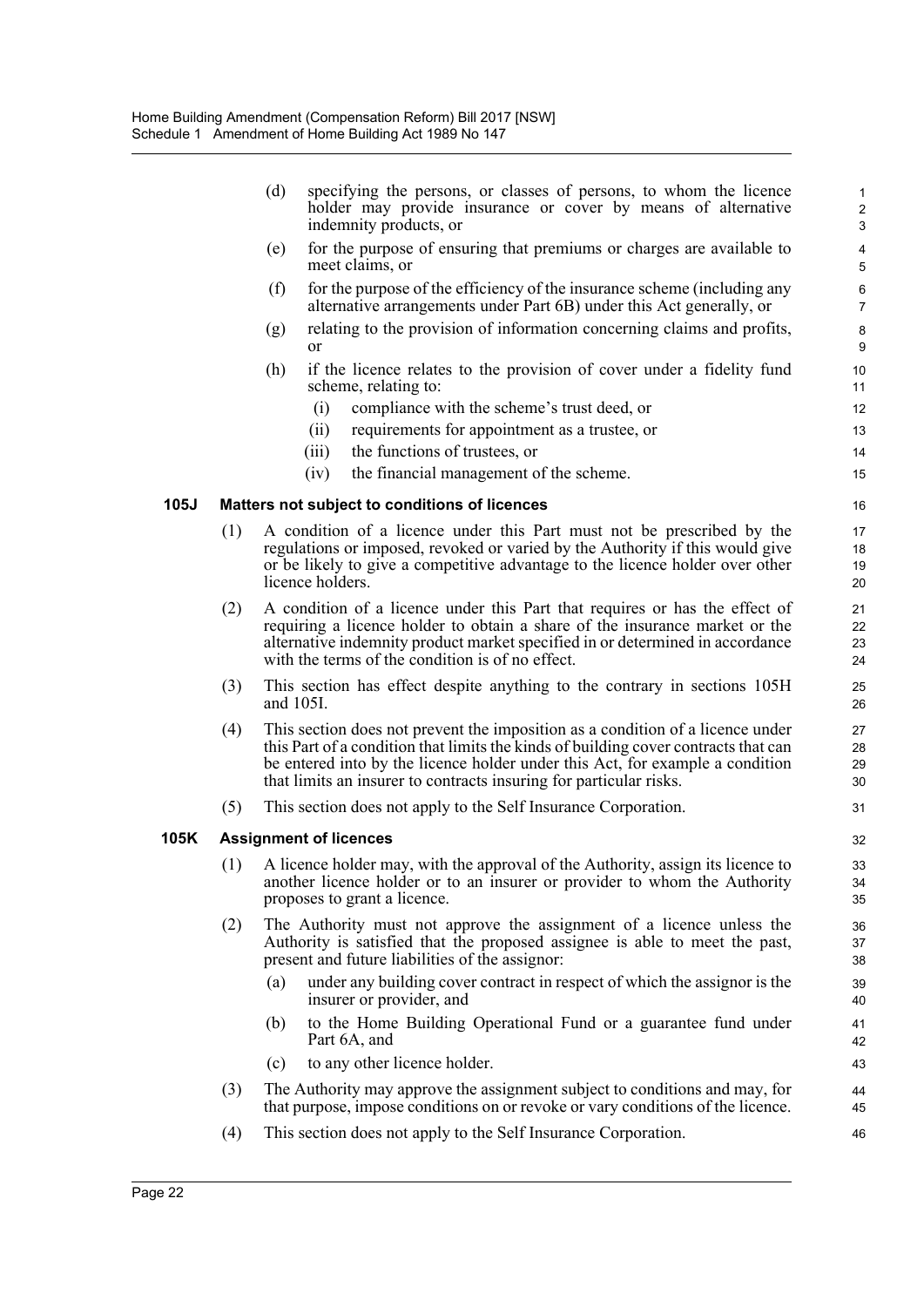## **105L Suspension of licences**

| (1) | The Authority may, by notice served on a licence holder, suspend the holder's<br>licence and the holder is thereby prohibited from entering into any building<br>cover contracts after the date that is specified in the notice for the purpose. |                                                                                                                                                                                                                                                                                                                                                                                                                                         |                                  |  |  |  |  |
|-----|--------------------------------------------------------------------------------------------------------------------------------------------------------------------------------------------------------------------------------------------------|-----------------------------------------------------------------------------------------------------------------------------------------------------------------------------------------------------------------------------------------------------------------------------------------------------------------------------------------------------------------------------------------------------------------------------------------|----------------------------------|--|--|--|--|
| (2) | A licence holder who contravenes, whether by act or omission, the terms of<br>any such notice is guilty of an offence.<br>Maximum penalty: 1,000 penalty units.                                                                                  |                                                                                                                                                                                                                                                                                                                                                                                                                                         |                                  |  |  |  |  |
|     |                                                                                                                                                                                                                                                  | A suspension of a licensed insurer's licence may be effected only if:                                                                                                                                                                                                                                                                                                                                                                   | $\overline{7}$                   |  |  |  |  |
| (3) |                                                                                                                                                                                                                                                  | subject to subsection (5), the insurer has contravened its licence or this                                                                                                                                                                                                                                                                                                                                                              | 8<br>9                           |  |  |  |  |
|     | (a)                                                                                                                                                                                                                                              | Act or the regulations, or                                                                                                                                                                                                                                                                                                                                                                                                              | 10                               |  |  |  |  |
|     | (b)                                                                                                                                                                                                                                              | the insurer ceases to be a person who carries on insurance business<br>within the meaning of the <i>Insurance Act 1973</i> of the Commonwealth or<br>to hold any authorisation under that Act that the person is required to<br>hold, or                                                                                                                                                                                                | 11<br>12<br>13<br>14             |  |  |  |  |
|     | (c)                                                                                                                                                                                                                                              | a provisional liquidator, liquidator or official liquidator, or a receiver,<br>receiver and manager, official manager or trustee, is appointed over all<br>or any part of the assets or undertaking of the insurer, or                                                                                                                                                                                                                  | 15<br>16<br>17                   |  |  |  |  |
|     | (d)                                                                                                                                                                                                                                              | the insurer is given a direction under Part IX of the <i>Insurance Act 1973</i><br>of the Commonwealth or an inspector is appointed to investigate the<br>affairs of the insurer under Part V of that Act, or                                                                                                                                                                                                                           | 18<br>19<br>20                   |  |  |  |  |
|     | (e)                                                                                                                                                                                                                                              | after receiving a report under section 105Y, the Authority is of the<br>opinion that the insurer is, or is likely to become, unable to meet its<br>liabilities under this Act or under contracts of insurance under Part 6, or                                                                                                                                                                                                          | 21<br>22<br>23                   |  |  |  |  |
|     | (f)                                                                                                                                                                                                                                              | there is any default by the insurer in the payment of principal or interest<br>in excess of \$100,000 under any debenture, or series of debentures,<br>issued by the insurer (except where the default occurs because the<br>insurer genuinely disputes its liability to make the payment), or                                                                                                                                          | 24<br>25<br>26<br>27             |  |  |  |  |
|     | (g)                                                                                                                                                                                                                                              | the insurer enters into, or resolves to enter into, any arrangement,<br>composition or compromise with its creditors or any assignment for the<br>benefit of its creditors, or proceedings are commenced to sanction any<br>such arrangement, composition, compromise or assignment (except for<br>the purposes of a reconstruction or amalgamation, on terms that have<br>been approved by the Authority), or                          | 28<br>29<br>30<br>31<br>32<br>33 |  |  |  |  |
|     | (h)                                                                                                                                                                                                                                              | an application (other than a frivolous or vexatious application) or an<br>order is made for the winding up or dissolution of the insurer or a<br>resolution is passed for the winding up or dissolution of the insurer<br>(except for the purposes of a reconstruction or amalgamation, on terms<br>that have been approved by the Authority), or                                                                                       | 34<br>35<br>36<br>37<br>38       |  |  |  |  |
|     | (i)                                                                                                                                                                                                                                              | there is a change in the effective control of the insurer or the insurer<br>becomes a subsidiary of a company of which it was not a subsidiary at<br>the date of the issue of its licence, or                                                                                                                                                                                                                                           | 39<br>40<br>41                   |  |  |  |  |
|     | (j)                                                                                                                                                                                                                                              | the Authority is of the opinion that the insurer has failed to comply at<br>any time with a condition imposed on its authority to carry on insurance<br>business under the <i>Insurance Act 1973</i> of the Commonwealth, or                                                                                                                                                                                                            | 42<br>43<br>44                   |  |  |  |  |
|     | (k)                                                                                                                                                                                                                                              | a person claiming to be a creditor by assignment or otherwise of the<br>insurer for a sum exceeding \$100,000 then due has served on the<br>insurer, by leaving at its registered office, a demand requiring the<br>insurer to pay the sum so claimed to be due, and the insurer has for<br>3 weeks thereafter failed to pay the sum or to secure or compound for it<br>to the satisfaction of the person claiming to be a creditor, or | 45<br>46<br>47<br>48<br>49<br>50 |  |  |  |  |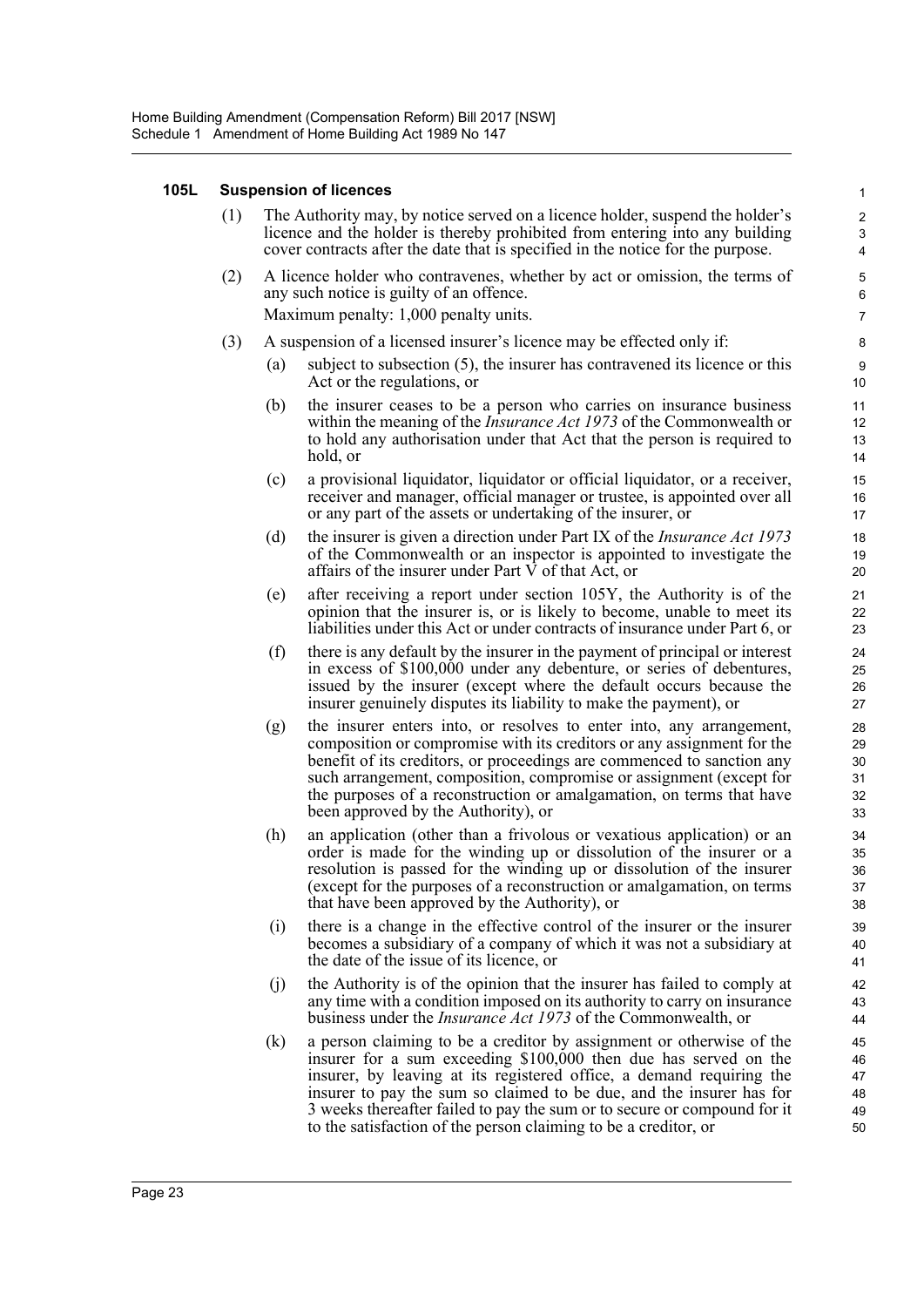(l) there is returned unsatisfied, in whole or part, any execution or other process issued on a judgment, decree or order of any court in favour of a creditor of the insurer and the amount unsatisfied exceeds \$100,000, or

- (m) the insurer has agreed to the suspension.
- (4) A suspension of a licensed provider's licence may be effected only if:
	- (a) subject to subsection (5), the provider has contravened its licence or this Act or the regulations, or
	- (b) a provisional liquidator, liquidator or official liquidator, or a receiver, receiver and manager, official manager or trustee, is appointed over all or any part of the assets or undertaking of the provider, or
	- (c) after receiving a report under section 105Y, the Authority is of the opinion that the provider is, or is likely to become, unable to meet its liabilities under this Act or under contracts or arrangements under Part 6B, or
	- (d) there is any default by the provider in the payment of principal or interest in excess of \$100,000 under any debenture, or series of debentures, issued by the provider (except where the default occurs because the provider genuinely disputes its liability to make the payment), or
	- (e) the provider enters into, or resolves to enter into, any arrangement, composition or compromise with its creditors or any assignment for the benefit of its creditors, or proceedings are commenced to sanction any such arrangement, composition, compromise or assignment (except for the purposes of a reconstruction or amalgamation, on terms that have been approved by the Authority), or
	- (f) an application (other than a frivolous or vexatious application) or an order is made for the winding up or dissolution of the provider or a resolution is passed for the winding up or dissolution of the provider (except for the purposes of a reconstruction or amalgamation, on terms that have been approved by the Authority), or
	- (g) there is a change in the effective control of the provider or the provider becomes a subsidiary of a company of which it was not a subsidiary at the date of the issue of its licence, or
	- (h) a person claiming to be a creditor by assignment or otherwise of the provider for a sum exceeding \$100,000 then due has served on the provider, by leaving at its registered office, a demand requiring the provider to pay the sum so claimed to be due, and the provider has for 3 weeks thereafter failed to pay the sum or to secure or compound for it to the satisfaction of the person claiming to be a creditor, or
	- (i) there is returned unsatisfied, in whole or part, any execution or other process issued on a judgment, decree or order of any court in favour of a creditor of the provider and the amount unsatisfied exceeds \$100,000, or
	- (i) any of the circumstances set out in subsection  $(3)$  (b), (d) or (j) apply to the provider, or
	- (k) the provider has agreed to the suspension.
- (5) If a contravention by a licence holder of its licence or this Act or the regulations is capable, in the opinion of the Authority, of being remedied within 21 days after the contravention occurred (or any longer period that the Authority, having regard to the nature of the contravention and the need to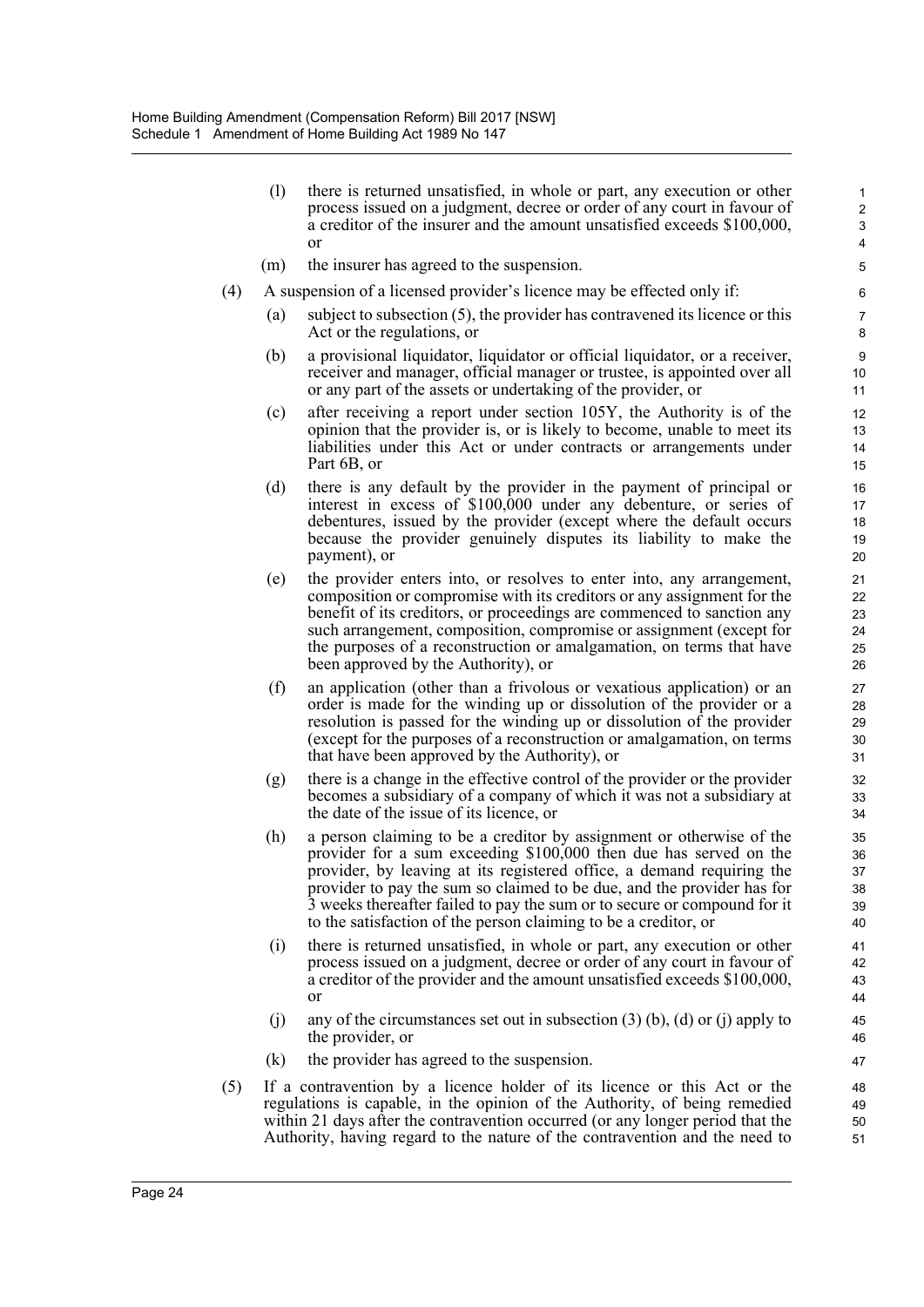protect the interests of insured persons and other persons, may reasonably allow), the Authority must not suspend the licence during that period.

|      |     | allow), the Authority must not suspend the licence during that period.                                                                                                                                                                                                                                                | 2                                                                           |
|------|-----|-----------------------------------------------------------------------------------------------------------------------------------------------------------------------------------------------------------------------------------------------------------------------------------------------------------------------|-----------------------------------------------------------------------------|
|      | (6) | The Authority may, by notice served on a licence holder, terminate the<br>suspension of the holder's licence if the Authority is satisfied that the holder<br>is able to comply with the requirements that would be imposed on the holder<br>if it were then to be granted a licence for the first time.              | $\ensuremath{\mathsf{3}}$<br>$\overline{\mathbf{4}}$<br>$\overline{5}$<br>6 |
|      | (7) | This section does not apply to the Self Insurance Corporation.                                                                                                                                                                                                                                                        | $\overline{7}$                                                              |
| 105M |     | Imposition of civil penalty on or censure of licence holder                                                                                                                                                                                                                                                           | 8                                                                           |
|      | (1) | If the Authority is satisfied that a licence holder has contravened its licence or<br>this Act or the regulations, the Authority may:                                                                                                                                                                                 | 9<br>10                                                                     |
|      |     | impose a civil penalty on the holder not exceeding \$110,000, or<br>(a)                                                                                                                                                                                                                                               | 11                                                                          |
|      |     | issue a letter of censure to the holder.<br>(b)                                                                                                                                                                                                                                                                       | 12                                                                          |
|      | (2) | An action under subsection (1) may be taken against a licence holder instead<br>of suspending the holder's licence.                                                                                                                                                                                                   | 13<br>14                                                                    |
|      | (3) | Before imposing a civil penalty, the Authority is required to refer the matter to<br>a special committee for advice and to consider any advice provided by the<br>committee.                                                                                                                                          | 15<br>16<br>17                                                              |
|      | (4) | Any such special committee:                                                                                                                                                                                                                                                                                           | 18                                                                          |
|      |     | is to comprise the Chairperson of the Board of the Authority, a nominee<br>(a)<br>of the Insurance Council of Australia Limited and another member<br>nominated jointly by the Authority and that Council, and                                                                                                        | 19<br>20<br>21                                                              |
|      |     | is required to give the licence holder concerned an opportunity to make<br>(b)<br>written submissions with respect to the alleged contravention, but is not<br>required to conduct a hearing into the matter.                                                                                                         | 22<br>23<br>24                                                              |
|      |     | If that Council fails to make a nomination for the purposes of constituting any<br>such special committee within the time required by the Authority, the Minister<br>may make that nomination on its behalf.                                                                                                          | 25<br>26<br>27                                                              |
|      | (5) | A civil penalty that has been imposed under this section may be recovered by<br>the Authority in a court of competent jurisdiction as a debt due to the<br>Authority.                                                                                                                                                 | 28<br>29<br>30                                                              |
|      | (6) | A civil penalty that is paid or recovered is payable into the Home Building<br>Operational Fund.                                                                                                                                                                                                                      | 31<br>32                                                                    |
|      | (7) | Subsection (2) does not apply to the Self Insurance Corporation.                                                                                                                                                                                                                                                      | 33                                                                          |
| 105N |     | <b>Cancellation of licences</b>                                                                                                                                                                                                                                                                                       | 34                                                                          |
|      | (1) | The Authority may, by notice served on the licence holder, cancel a licence<br>granted under this Part.                                                                                                                                                                                                               | 35<br>36                                                                    |
|      | (2) | The Authority may cancel a licence for any reason it thinks fit, but must give<br>the reasons for its decision.                                                                                                                                                                                                       | 37<br>38                                                                    |
|      | (3) | Without affecting the generality of subsection (2), the Authority may cancel a<br>licence for reasons that relate to the insurance scheme under Part 6 (including<br>any alternative arrangements under Part 6B) generally, whether or not the<br>reasons relate to the efficiency and conduct of the licence holder. | 39<br>40<br>41<br>42                                                        |
|      | (4) | The Authority must, as far as practicable, give a licence holder whose licence<br>it proposes to cancel an opportunity to make representations on the matter.                                                                                                                                                         | 43<br>44                                                                    |
|      |     |                                                                                                                                                                                                                                                                                                                       |                                                                             |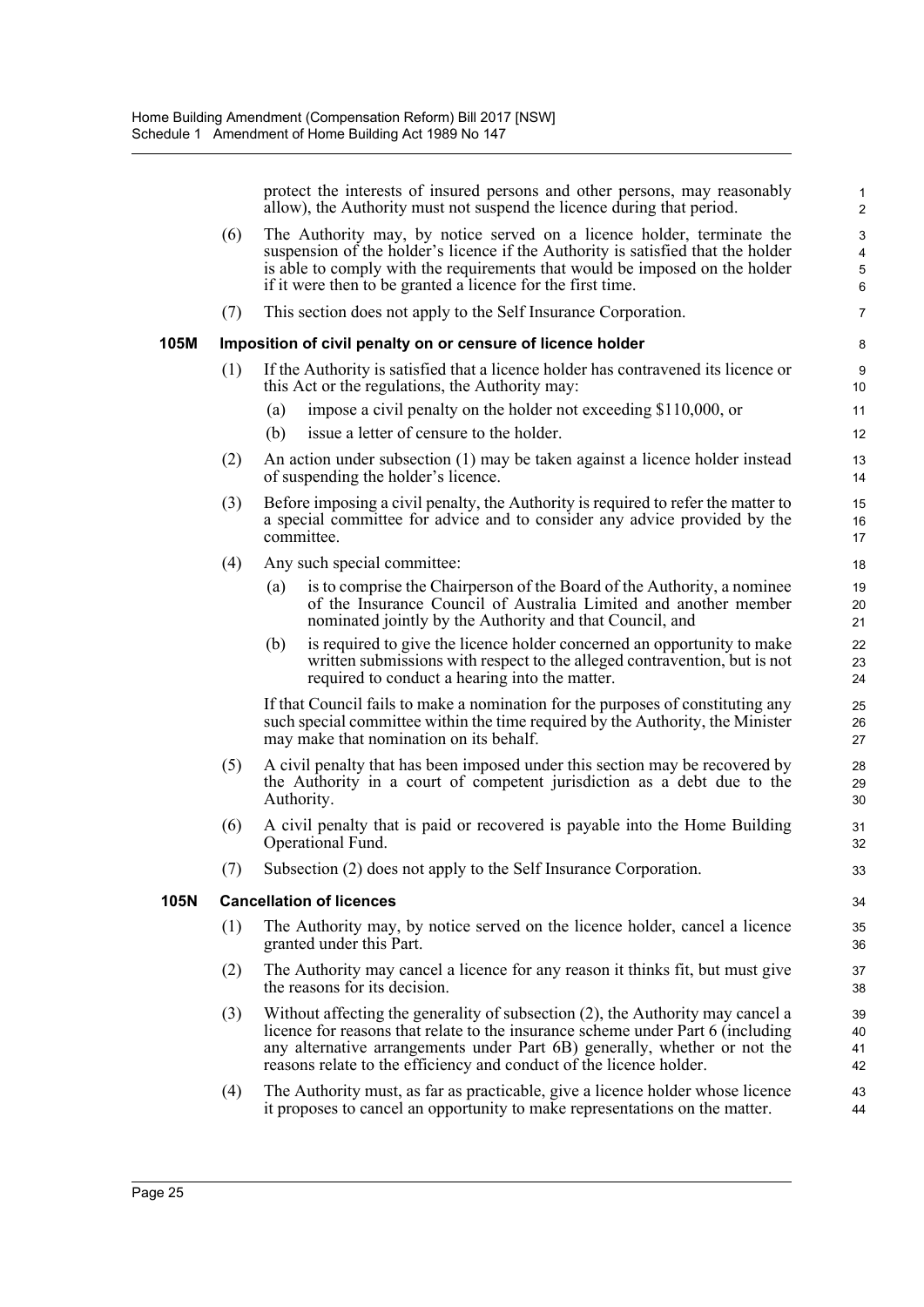|             | (5) |             | A licence surrendered by a licence holder is not cancelled until the Authority<br>approves of the surrender.                                                                                                                                                                             | 1<br>$\overline{c}$  |
|-------------|-----|-------------|------------------------------------------------------------------------------------------------------------------------------------------------------------------------------------------------------------------------------------------------------------------------------------------|----------------------|
|             | (6) |             | The Authority must not cancel a licence unless the Authority is satisfied that<br>the licence holder has discharged all of its past, present and future liabilities:                                                                                                                     | $\mathsf 3$<br>4     |
|             |     | (a)         | under any building cover contract in respect of which it is the insurer or<br>provider, and                                                                                                                                                                                              | 5<br>6               |
|             |     | (b)         | to the Home Building Operational Fund or a guarantee fund under<br>Part 6A, and                                                                                                                                                                                                          | $\overline{7}$<br>8  |
|             |     | (c)         | to any other licence holder,                                                                                                                                                                                                                                                             | $\boldsymbol{9}$     |
|             |     |             | or that the holder has provided security or entered into other arrangements<br>satisfactory to the Authority in respect of those liabilities.                                                                                                                                            | 10<br>11             |
|             | (7) |             | If the Authority is unable to cancel a licence because of any such liabilities, the<br>Authority may, instead, impose a condition on the licence that prohibits the<br>licence holder from entering into any further building cover contracts.                                           | 12<br>13<br>14       |
|             | (8) |             | This section does not apply to the Self Insurance Corporation.                                                                                                                                                                                                                           | 15                   |
| <b>105O</b> |     | other cases | Assignment of contracts of insurance following cancellation of licence and in                                                                                                                                                                                                            | 16<br>17             |
|             | (1) |             | In this section:                                                                                                                                                                                                                                                                         | 18                   |
|             |     |             | <i>licensed insurer</i> includes an insurer whose licence has been cancelled or has<br>otherwise ceased to be in force.                                                                                                                                                                  | 19<br>20             |
|             | (2) |             | The Authority may assign the contracts of insurance of a licensed insurer to<br>another licensed insurer with the agreement of that other insurer if:                                                                                                                                    | 21<br>22             |
|             |     | (a)         | the licence of the licensed insurer is cancelled or otherwise ceases to be<br>in force, or                                                                                                                                                                                               | 23<br>24             |
|             |     | (b)         | the Authority is satisfied that it is necessary to do so to ensure<br>compliance with any conditions to which a licence is subject.                                                                                                                                                      | 25<br>26             |
|             | (3) |             | Contracts may be assigned under this section by notice served by the Authority<br>on the insurers concerned.                                                                                                                                                                             | 27<br>28             |
|             | (4) |             | On the service of any such notice:                                                                                                                                                                                                                                                       | 29                   |
|             |     | (a)         | the contracts of insurance to which it relates are cancelled as from the<br>date and time specified in the notice, and                                                                                                                                                                   | 30<br>31             |
|             |     | (b)         | the licensed insurer to whom those contracts are assigned is taken (as<br>from the time and date of cancellation) to have entered into contracts<br>with those covered under the assigned contracts on the same terms as,<br>and for the balance of the periods of, those contracts, and | 32<br>33<br>34<br>35 |
|             |     | (c)         | the licensed insurer whose contracts are assigned must provide the<br>insurer's records relating to the assigned contracts to the insurer to<br>whom the contracts are assigned.                                                                                                         | 36<br>37<br>38       |
|             | (5) |             | On the cancellation of a contract under subsection $(4)$ $(a)$ , the insurer whose<br>contract is cancelled must pay to the insurer to whom the contract is assigned:                                                                                                                    | 39<br>40             |
|             |     | (a)         | the same proportion of the premium paid or to be paid in respect of the<br>contract as the balance of the indemnity period of the contract bears to<br>the whole indemnity period of the contract, and                                                                                   | 41<br>42<br>43       |
|             |     | (b)         | any additional amount that the Authority directs relating to the income<br>from investment and the management fee with respect to the premium.                                                                                                                                           | 44<br>45             |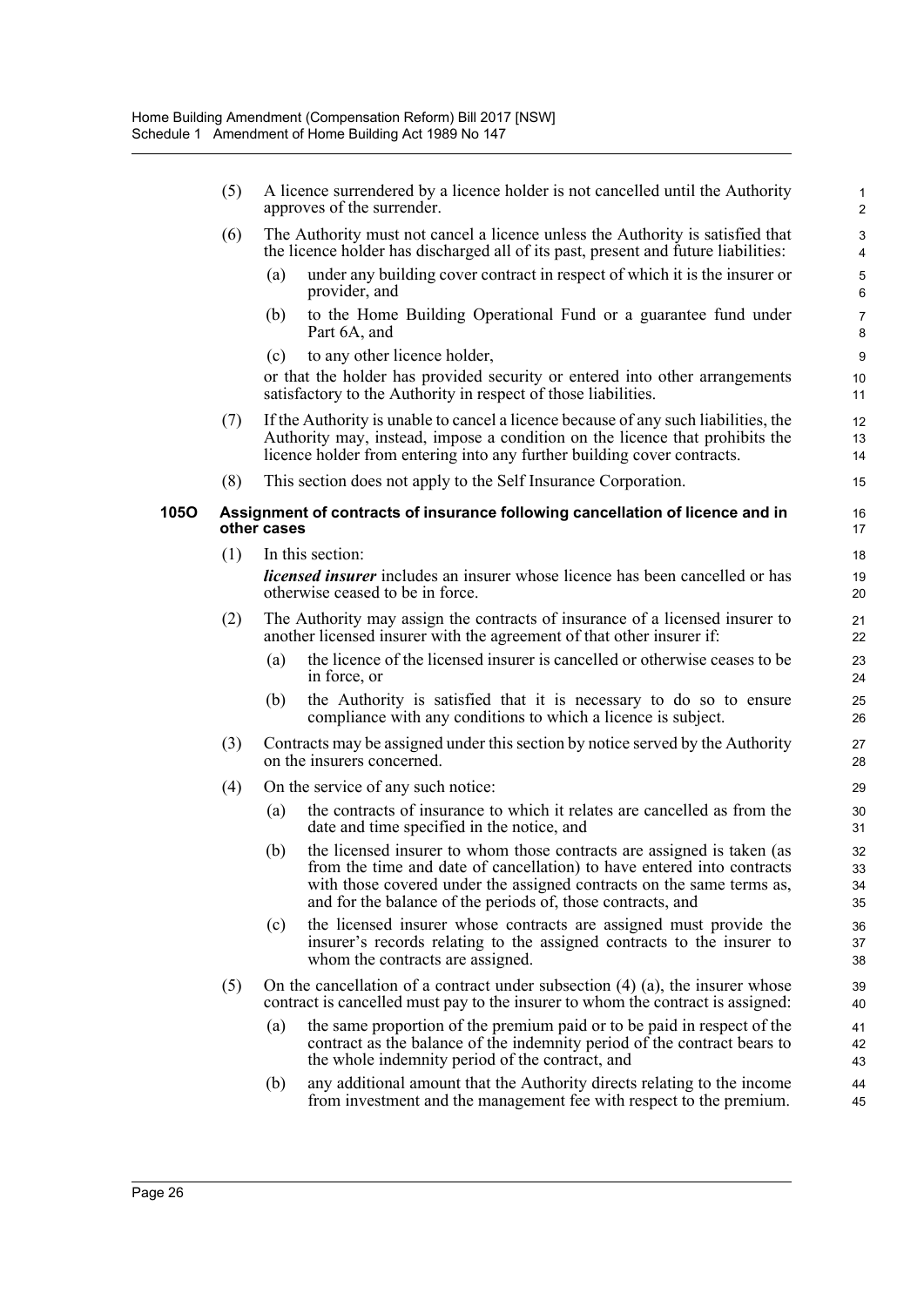(6) Any amount payable under subsection (5) to a licensed insurer may be recovered by the insurer as a debt in a court of competent jurisdiction. (7) The effect of the cancellation of a contract under this section is to terminate the indemnity period of the contract but, subject to this section, without affecting any right, obligation or liability acquired, accrued or incurred under the contract in respect of that period before its termination. **105P Records and evidence relating to licences** (1) The Authority must keep records in relation to all licences granted by the Authority under this Part, including particulars of: (a) the granting, refusal, conditions, suspension and cancellation of licences, the assignment of licences and notices served under section 105L, and (b) any other matters relating to licences as the Authority thinks fit. (2) A certificate purporting to be signed by the chief executive of the Authority and certifying that on any date or during any period specified in the certificate the particulars set forth in the certificate as to any of the matters referred to in subsection (1) did or did not appear on or from the records is (without the production of any record or document on which the certificate is founded) admissible in any proceedings and is evidence of the particulars certified in and by the certificate. **105Q Administrative reviews of licensing decisions by Civil and Administrative Tribunal** (1) A person may apply to the Civil and Administrative Tribunal for an administrative review under the *Administrative Decisions Review Act 1997* of any of the following decisions of the Authority under this Part: (a) a decision to refuse the person's application for a licence, (b) a decision to impose a condition on the person's licence, (c) a decision to vary any condition imposed on the person's licence, (d) a decision to refuse to grant approval to the person to assign a licence, (e) a decision to suspend the person's licence, (f) a decision to impose a fine on the person, (g) a decision to cancel the person's licence. (2) Despite the provisions of Division 2 of Part 3 of Chapter 3 of the *Administrative Decisions Review Act 1997*, the Tribunal may not order that a decision referred to in subsection (1) be stayed pending the determination of an application for its administrative review. **105R Publication of information about licence holders** (1) The Authority may from time to time publish any of the following information about licence holders under this Act: (a) information about the level of compliance by licence holders with the requirements of and duties imposed under this Act and the regulations, the Insurance Guidelines and the conditions of licences under this Act, (b) information about the pricing by licence holders of premiums or charges for building cover contracts, (c) information about the profitability of the insurance or alternative indemnity products operations of licence holders, 1 2 3 4 5 6 7 8 9 10 11 12 13 14 15 16 17 18 19 20 21 22 23 24 25 26 27 28 29 30 31 32 33 34 35 36 37 38 39 40 41 42 43 44 45 46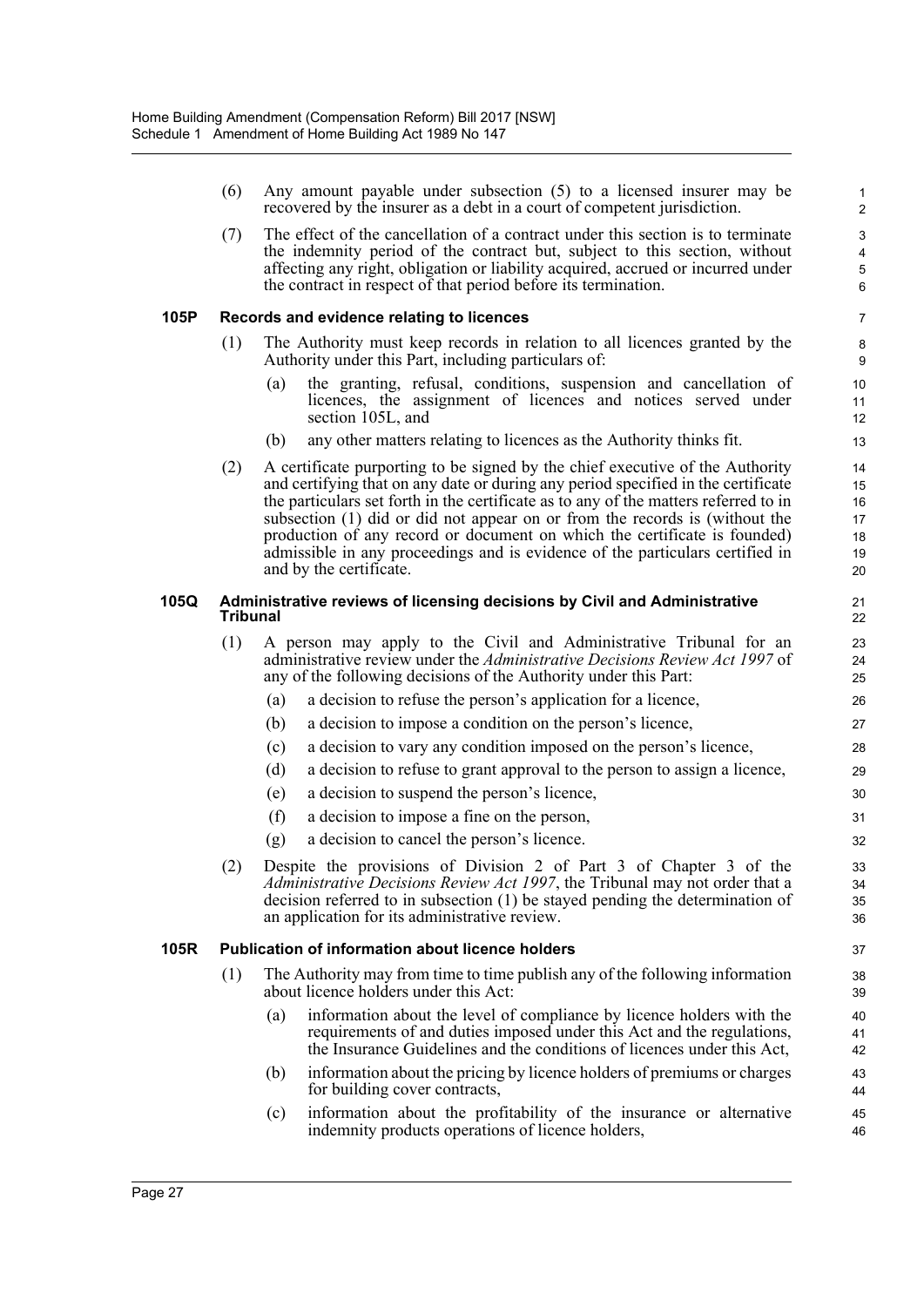|      |                   | (d) | information that compares the performance of licence holders in<br>connection with claims under this Act (for example, by reference to<br>timeliness, outcomes, customer service or complaints),                                                                                                                                  | $\mathbf{1}$<br>$\overline{c}$<br>$\mathsf 3$ |
|------|-------------------|-----|-----------------------------------------------------------------------------------------------------------------------------------------------------------------------------------------------------------------------------------------------------------------------------------------------------------------------------------|-----------------------------------------------|
|      |                   | (e) | any other information about licence holders that the Authority considers<br>should be made public in the public interest.                                                                                                                                                                                                         | $\overline{\mathbf{4}}$<br>$\overline{5}$     |
|      | (2)               |     | The form and type of information published under this section is required to<br>be approved by the Board of the Authority.                                                                                                                                                                                                        | 6<br>$\overline{7}$                           |
|      | (3)               |     | Information published under this section can identify individual insurers or<br>providers.                                                                                                                                                                                                                                        | 8<br>9                                        |
|      | (4)               |     | No liability (including liability in defamation) is incurred for publishing in<br>good faith information under this section or a fair report or summary of such<br>a publication.                                                                                                                                                 | 10<br>11<br>12                                |
|      | (5)               |     | The Authority cannot publish information under this section that is protected<br>information within the meaning of section 121A unless it is satisfied that it is<br>necessary in the public interest to do so.                                                                                                                   | 13<br>14<br>15                                |
|      | <b>Division 2</b> |     | <b>Supervision of licence holders</b>                                                                                                                                                                                                                                                                                             | 16                                            |
| 105S |                   |     | <b>Business plans of licence holders</b>                                                                                                                                                                                                                                                                                          | 17                                            |
|      | (1)               |     | A licence holder must prepare and deliver to the Authority a business plan for<br>its insurance business under Part 6 or its alternative indemnity product<br>business for cover under Part 6B as soon as practicable after it is requested to<br>do so by the Authority.                                                         | 18<br>19<br>20<br>21                          |
|      | (2)               |     | The licence holder must revise its business plan:                                                                                                                                                                                                                                                                                 | 22                                            |
|      |                   | (a) | whenever it departs significantly from its business plan, and                                                                                                                                                                                                                                                                     | 23                                            |
|      |                   | (b) | at intervals of not less than 12 months as the Authority directs.                                                                                                                                                                                                                                                                 | 24                                            |
|      | (3)               |     | The licence holder must, as far as practicable, conduct its insurance business<br>under Part 6 or its alternative indemnity product business for cover under<br>Part 6B in accordance with its current business plan, but if the holder departs<br>significantly from that plan the holder must notify the Authority accordingly. | 25<br>26<br>27<br>28                          |
|      | (4)               |     | A business plan must be prepared in accordance with the Insurance<br>Guidelines.                                                                                                                                                                                                                                                  | 29<br>30                                      |
|      | (5)               |     | A business plan must describe the manner in which the licence holder's<br>business for insurance under Part 6 or its alternative indemnity product<br>business for cover under Part 6B is to be conducted (including claims<br>handling, management, expenses and systems).                                                       | 31<br>32<br>33<br>34                          |
|      | (6)               |     | It is a condition of a licence granted under this Act that a licence holder must<br>comply with this section.                                                                                                                                                                                                                     | 35<br>36                                      |
| 105T |                   |     | Re-insurance arrangements of licensed insurers                                                                                                                                                                                                                                                                                    | 37                                            |
|      | (1)               |     | It is a condition of a licence as a licensed insurer granted under this Act that<br>the insurer must notify the Authority of:                                                                                                                                                                                                     | 38<br>39                                      |
|      |                   | (a) | particulars of arrangements made or proposed to be made for<br>re-insurance in respect of liabilities under contracts of insurance entered<br>into under Part 6 by the licensed insurer, and                                                                                                                                      | 40<br>41<br>42                                |

(b) the terms of any approval of the Australian Prudential Regulation Authority under the *Insurance Act 1973* of the Commonwealth in respect of any such re-insurance.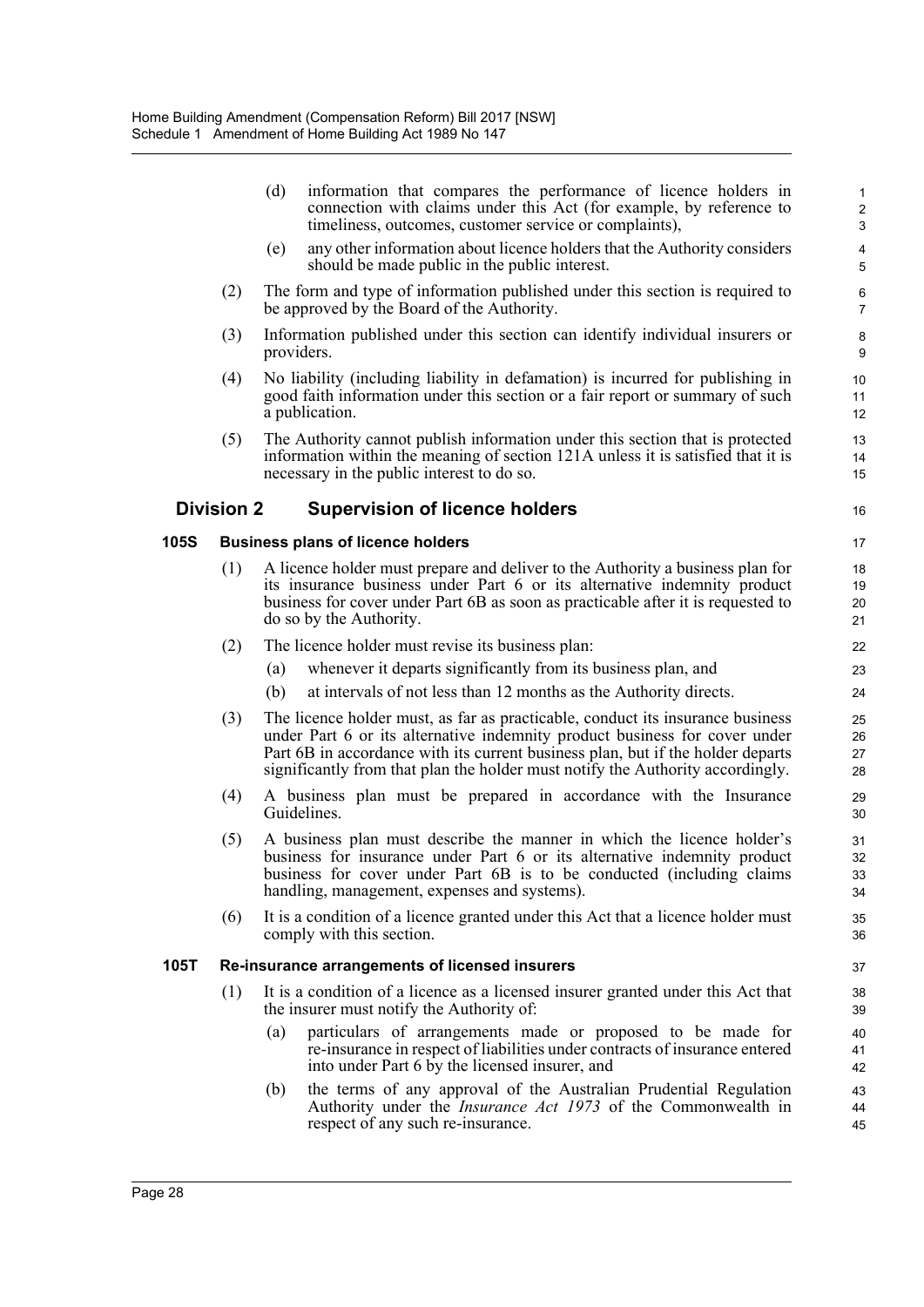|             | (2) |                                                                                                                                 | This section does not apply to the Self Insurance Corporation.                                                                                                                                                                                                                                                                                    | $\mathbf{1}$               |  |  |  |
|-------------|-----|---------------------------------------------------------------------------------------------------------------------------------|---------------------------------------------------------------------------------------------------------------------------------------------------------------------------------------------------------------------------------------------------------------------------------------------------------------------------------------------------|----------------------------|--|--|--|
| 105U        |     |                                                                                                                                 | Investment of funds of licence holder                                                                                                                                                                                                                                                                                                             | $\overline{c}$             |  |  |  |
|             | (1) |                                                                                                                                 | A licence holder, if required to do so by the Authority, must provide the<br>Authority with details of the way in which its funds relating to insurance under<br>Part 6 or cover under Part 6B and other funds are invested.                                                                                                                      | 3<br>4<br>5                |  |  |  |
|             | (2) |                                                                                                                                 | It is a condition of the licence of a licence holder that the holder comply with<br>subsection $(1)$ .                                                                                                                                                                                                                                            | 6<br>$\overline{7}$        |  |  |  |
|             | (3) |                                                                                                                                 | The funds of a licensed insurer relating to insurance under Part 6 are the funds<br>of the insurer derived from the payment of insurance premiums for insurance<br>under that Part and from their investment.                                                                                                                                     | 8<br>9<br>10               |  |  |  |
|             | (4) |                                                                                                                                 | The funds of a licensed provider relating to cover under Part 6B are the funds<br>of the provider derived from the payment of premiums or charges for the cover<br>and from their investment.                                                                                                                                                     | 11<br>12<br>13             |  |  |  |
| <b>105V</b> |     |                                                                                                                                 | Accounts, returns and other records of licence holder                                                                                                                                                                                                                                                                                             | 14                         |  |  |  |
|             | (1) |                                                                                                                                 | A licence holder must keep any accounting and other records in relation to the<br>business or financial position of the holder:                                                                                                                                                                                                                   | 15<br>16                   |  |  |  |
|             |     | (a)                                                                                                                             | that are prescribed by the regulations, and                                                                                                                                                                                                                                                                                                       | 17                         |  |  |  |
|             |     | (b)                                                                                                                             | subject to the regulations, that it is directed by the Authority to keep by<br>notice served on the holder.                                                                                                                                                                                                                                       | 18<br>19                   |  |  |  |
|             | (2) | The regulations may prescribe the manner in which financial transactions are<br>to be accounted for in any such records.        |                                                                                                                                                                                                                                                                                                                                                   |                            |  |  |  |
|             | (3) |                                                                                                                                 | A licence holder must lodge with the Authority returns in relation to the<br>business or financial position of the holder in the form, containing the<br>particulars and accompanied by any documents:                                                                                                                                            | 22<br>23<br>24             |  |  |  |
|             |     | (a)                                                                                                                             | that may be prescribed by the regulations, and                                                                                                                                                                                                                                                                                                    | 25                         |  |  |  |
|             |     | (b)                                                                                                                             | subject to the regulations, that may be directed by the Authority by<br>notice served on the holder.                                                                                                                                                                                                                                              | 26<br>27                   |  |  |  |
|             | (4) |                                                                                                                                 | Returns must be lodged:                                                                                                                                                                                                                                                                                                                           | 28                         |  |  |  |
|             |     | (a)                                                                                                                             | subject to paragraph (b), within 6 weeks after each 31 March, 30 June,<br>30 September and 31 December, or                                                                                                                                                                                                                                        | 29<br>30                   |  |  |  |
|             |     | (b)                                                                                                                             | at any other times as the Authority, by notice served on the licence<br>holder, directs.                                                                                                                                                                                                                                                          | 31<br>32                   |  |  |  |
|             | (5) |                                                                                                                                 | The regulations may require returns, and documents accompanying returns, to<br>be certified by an auditor or by an actuary.                                                                                                                                                                                                                       | 33<br>34                   |  |  |  |
|             | (6) | A licence holder who contravenes any requirement imposed on the holder by<br>or under this section is guilty of an offence.     |                                                                                                                                                                                                                                                                                                                                                   |                            |  |  |  |
|             |     |                                                                                                                                 | Maximum penalty: 500 penalty units.                                                                                                                                                                                                                                                                                                               | 37                         |  |  |  |
|             | (7) | The Authority may make publicly available a copy of any return, and any<br>documents accompanying a return, under this section. |                                                                                                                                                                                                                                                                                                                                                   |                            |  |  |  |
|             | (8) |                                                                                                                                 | In this section and section 105W:                                                                                                                                                                                                                                                                                                                 | 40                         |  |  |  |
|             |     |                                                                                                                                 | <i>accounting records</i> includes invoices, receipts, orders for the payment of<br>money, bills of exchange, cheques, promissory notes, vouchers and other<br>documents of prime entry, and also includes any working papers and other<br>documents that are necessary to explain the methods and calculations by<br>which accounts are made up. | 41<br>42<br>43<br>44<br>45 |  |  |  |
|             |     |                                                                                                                                 |                                                                                                                                                                                                                                                                                                                                                   |                            |  |  |  |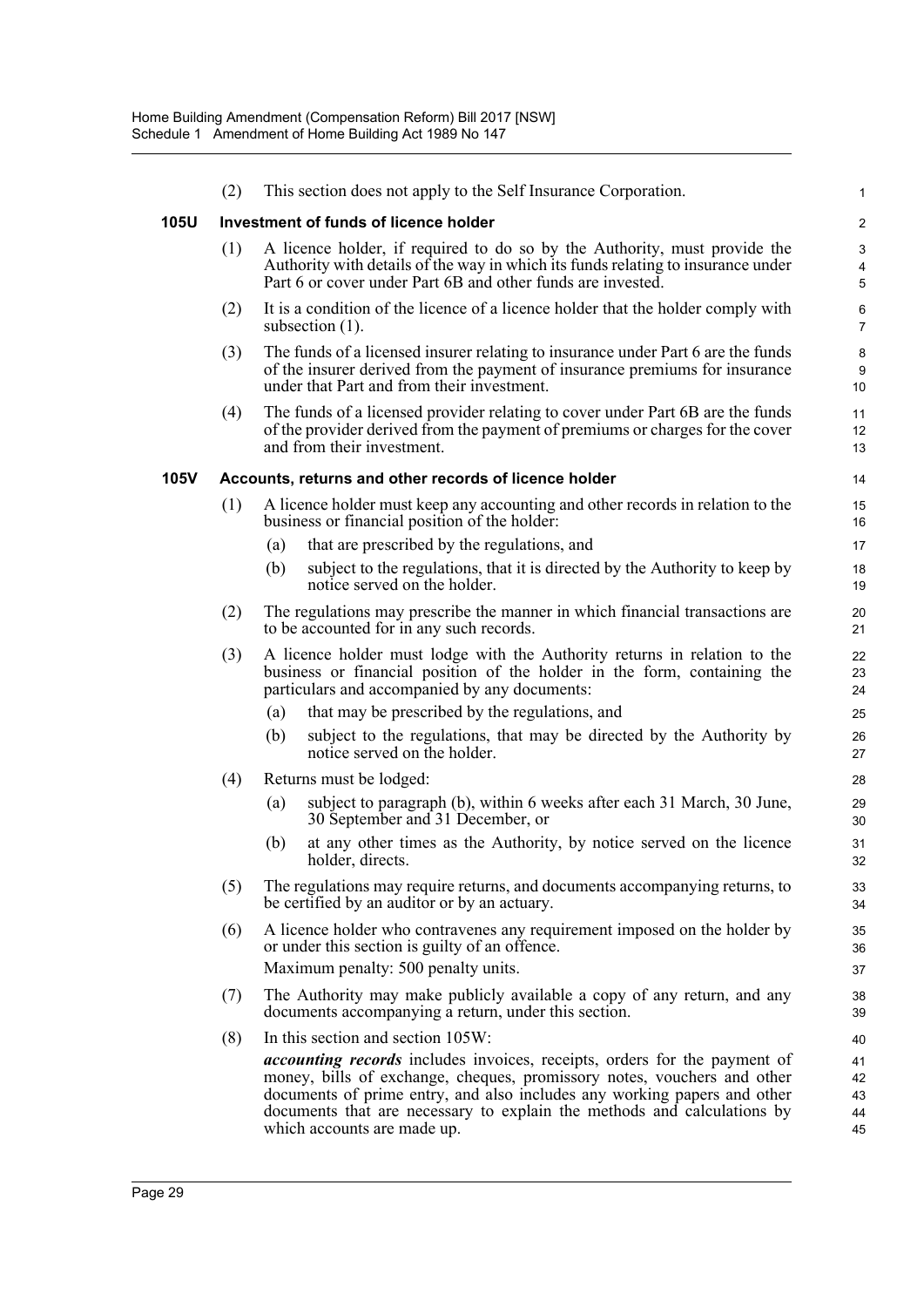#### **105W Audit of accounting and other records and performance audit**

- (1) The Authority may appoint an appropriately qualified person to audit or inspect, and report to the Authority on, the accounting and other records relating to the business or financial position of a licence holder, including accounting and other records relating to:
	- (a) the manner in which its funds are invested, or
	- (b) compliance with this Act and the regulations (including any Insurance Guidelines).

- (2) A person so appointed is (if directed to do so by the Authority) to report to the Authority on whether the licence holder is carrying out its business for insurance contracts entered into under Part 6 or cover provided under Part 6B effectively, economically and efficiently.
- (3) A person so appointed is, for the purpose of exercising any functions under this section, entitled to inspect the accounting and other records of the licence holder.
- (4) A licence holder must provide all reasonable assistance to enable the exercise of those functions.
- (5) A person must not intentionally obstruct or delay a person exercising a function under this section.
- (6) A person exercising functions under this section has qualified privilege in proceedings for defamation in respect of any statement that the person makes orally or in writing in the course of the exercise of those functions.
- (7) A licence holder or another person who contravenes any requirement imposed on the holder or other person by or under this section is guilty of an offence. Maximum penalty: 500 penalty units.
- (8) The Authority may from time to time carry out an audit to determine the profitability of a licence holder and for that purpose may exercise the functions of a person appointed under subsection (1). The Authority is to report on any such audit to the Board of the Authority and to the Minister, on a confidential basis.

#### **105X Information and documents to be supplied to Authority by licence holders and former holders**

(1) In this section:

*documents* includes returns and accounts furnished under the *Corporations Law*, the *Corporations Act 2001* of the Commonwealth and the *Insurance Act 1973* of the Commonwealth.

*licence holder* includes a former licence holder.

- (2) The Authority may require a licence holder:
	- (a) to disclose to the Authority specified information relating to the business and financial position of the holder or of any corporation which is a related body corporate (within the meaning of the *Corporations Act 2001* of the Commonwealth) or of any fund managed by the holder, or
	- (b) to forward to the Authority, or make available for inspection, specified documents, or copies of or extracts from specified documents, kept by the licence holder or by any corporation which is such a related body corporate.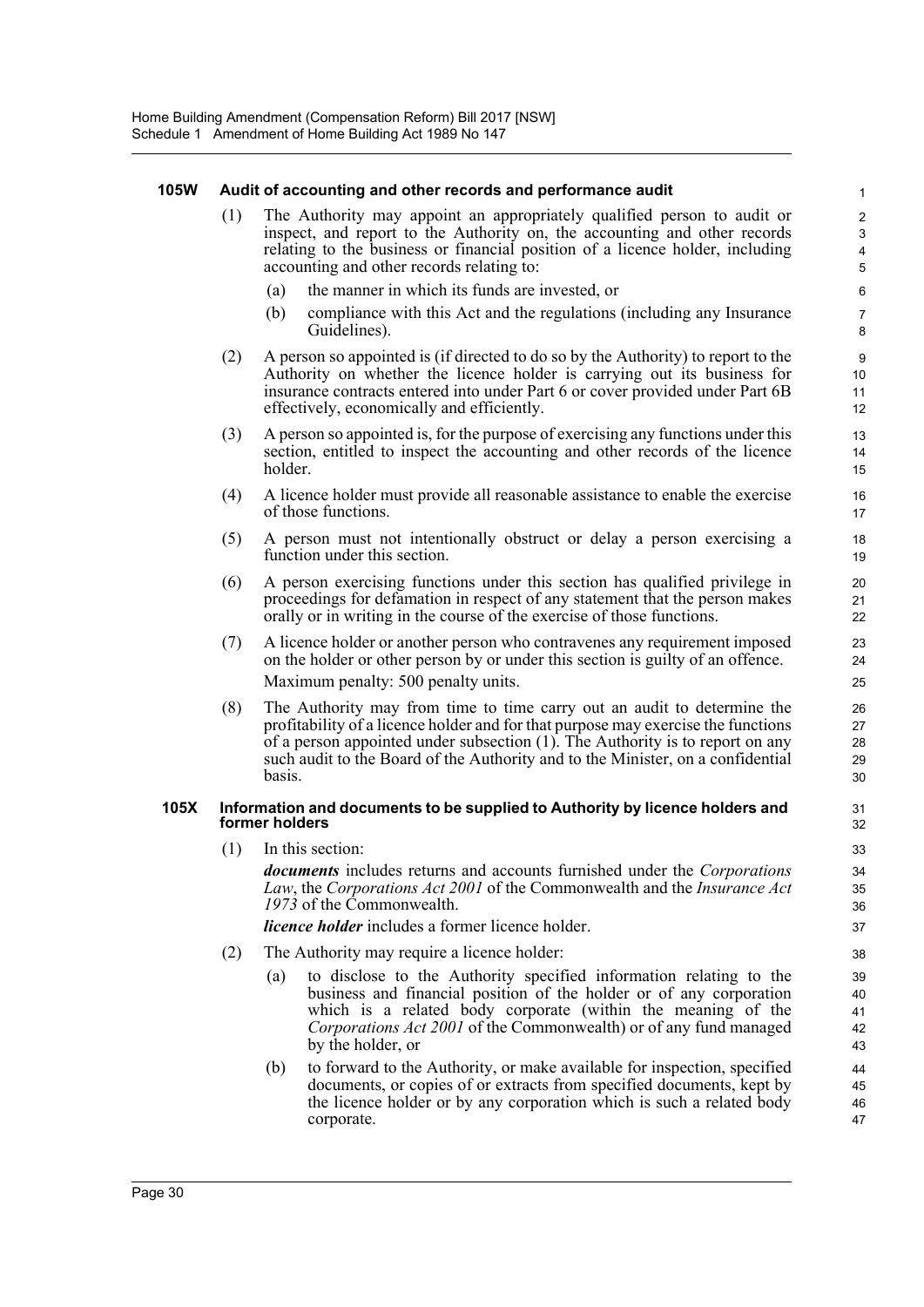- (3) Subsection (2) extends to requiring:
	- (a) financial information that is or may be relevant to the consideration by the Authority of premiums filed by the licence holder under this Act, and

- (b) information about claims dealt with by the licence holder and the handling of claims, including the cost of claims handling incurred by the holder and the settlement of claims by the holder, and
- (c) information about building cover contracts entered into by the licence holder, and
- (d) information required for the purposes of the register maintained by the Authority under section 102A, and
- (e) information about other matters concerning the licence holder.

This subsection does not affect the generality of subsection (2) or any other provision of this Act regarding the obtaining of information by the Authority and does not limit any other manner in which the Authority may obtain information.

- (4) A licence holder must forward to the Authority details of a claim under a building cover contract within the period specified for the purposes of this section by the Authority. A holder must forward any additional information reasonably required by the Authority for the purposes of the register kept under section 102A.
- (5) A requirement under this section:
	- (a) must be made in writing and served on the licence holder, and
	- (b) must specify the manner in which and the time within which the requirement is to be complied with.
- (6) The manner in which a requirement is to be complied with may include the supply to the Authority of a certificate by a registered tax agent, a registered company auditor (within the meaning of the *Corporations Act 2001* of the Commonwealth) or an actuary approved by the Authority as to the correctness of any specified information or specified documents (or copies of or extracts from specified documents).
- (7) Unless the licence holder satisfies the court that it is not within its power to comply with the requirement, a holder that fails to comply with a requirement under this section is guilty of an offence. Maximum penalty: 1,000 penalty units.

#### **105Y Reports about licence holders**

- (1) The Authority may from time to time forward to the Minister reports relating to:
	- (a) the level of compliance by licence holders with:
		- (i) any requirements of this Act, and
		- (ii) any conditions of licences under this Act (including any relevant Insurance Guidelines), and
	- (b) complaints made about licence holders, and any other matters relating to insurers or providers, in connection with any matters to which this Act relates.
- (2) A report may relate to licence holders generally, or to any class of holders, or to any particular holders.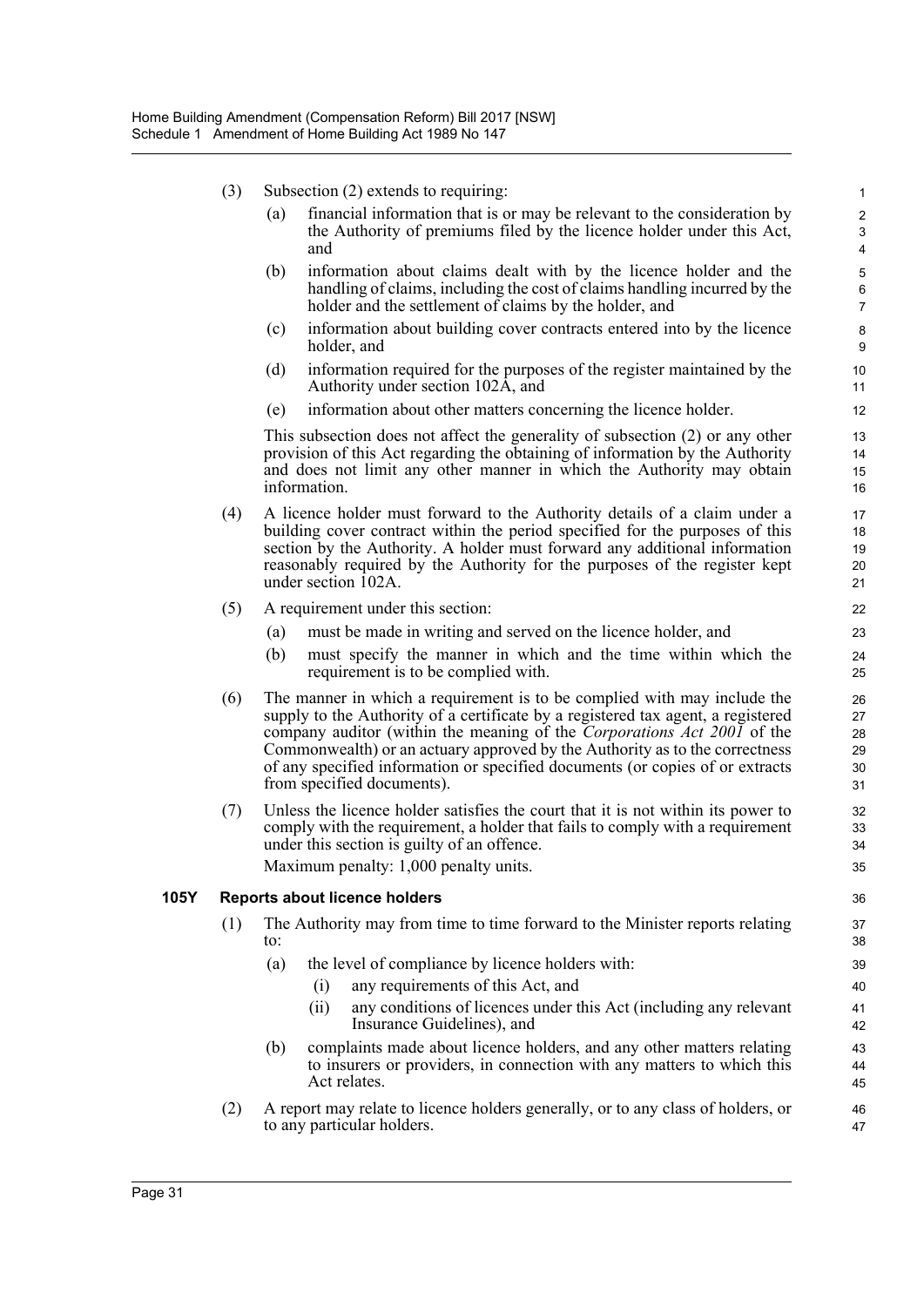- (3) A report may identify particular licence holders.
- (4) A report may include such observations and recommendations as the Authority thinks fit.

- (5) The Minister may make a report public and may lay a report or cause it to be laid before both or either of the Houses of Parliament.
- (6) Nothing in this section affects reports that may be made apart from this section.

#### **105Z Power of Supreme Court to deal with licence holders unable to meet liabilities**

- (1) The Supreme Court may, on the application of the Authority, make such orders as the Supreme Court considers necessary or desirable for the purpose of protecting the interests of the persons covered under building cover contracts entered into by a licence holder or a former licence holder.
- (2) The Supreme Court may make such an order if it is satisfied that the licence holder or former licence holder:
	- (a) is not able to meet the licence holder's liabilities under the contracts or may not be able to do so, or
	- (b) has acted or may act in a manner that is prejudicial to the interests of the persons covered under the contracts.
- (3) Without limiting the generality of subsection (1), the Supreme Court may make the following orders:
	- (a) an order regulating the administration and payment of claims under the contracts,
	- (b) an order prohibiting or regulating the transfer or disposal of, or other dealing in, the assets of the licence holder or former licence holder,
	- (c) an order requiring the licence holder or former licence holder to discharge its liabilities under the contracts out of its assets and the assets of any related body corporate (within the meaning of the *Corporations Act 2001* of the Commonwealth),
	- (d) an order appointing a receiver or receiver and manager, having such powers as the Supreme Court orders, of the property or part of the property of the licence holder or former licence holder or of any such related body corporate.
- (4) If an application is made to the Supreme Court for an order under subsection (1), the Supreme Court may, if in its opinion it is desirable to do so, before considering the application, grant an interim order, being an order of the kind applied for that is expressed to have effect pending the determination of the application.
- (5) If an application is made to the Supreme Court for an order under subsection (1), the Supreme Court is not to require the Authority, as a condition of granting an interim order, to give any undertaking as to damages.
- (6) The Authority is to give the Australian Prudential Regulation Authority and the Australian Securities and Investments Commission notice of its intention to apply for an order under this section.
- (7) The Australian Prudential Regulation Authority and the Australian Securities and Investments Commission each has a right to appear and be heard in proceedings for an order under this section.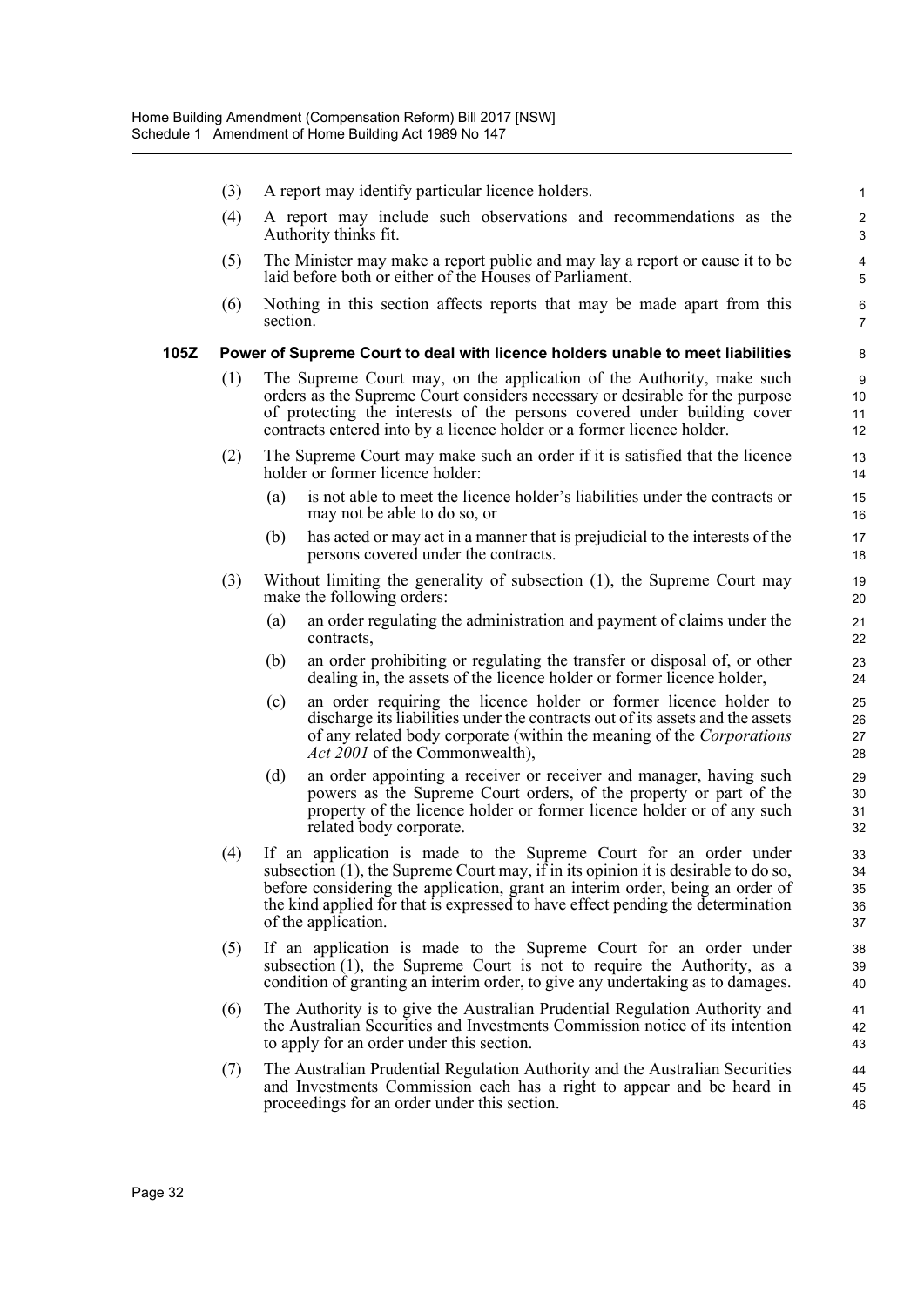|      |                                                                                                   | (8)                |     | If the Supreme Court has made an order under this section, the Supreme Court<br>may, on application by the Authority or by any person affected by the order,<br>make a further order rescinding or varying the first mentioned order.                                                | $\mathbf{1}$<br>$\sqrt{2}$<br>3 |
|------|---------------------------------------------------------------------------------------------------|--------------------|-----|--------------------------------------------------------------------------------------------------------------------------------------------------------------------------------------------------------------------------------------------------------------------------------------|---------------------------------|
|      |                                                                                                   | (9)                |     | A person who contravenes, whether by act or omission, an order made by the<br>Supreme Court under this section that is applicable to the person is guilty of<br>an offence.                                                                                                          | 4<br>$\sqrt{5}$<br>$\,6\,$      |
|      |                                                                                                   |                    |     | Maximum penalty: 100 penalty units or imprisonment for 6 months, or both.                                                                                                                                                                                                            | $\overline{7}$                  |
|      |                                                                                                   | (10)               |     | The Supreme Court is not to exercise its powers under this section in respect<br>of a corporation that is in the course of being wound up.                                                                                                                                           | 8<br>9                          |
|      |                                                                                                   | (11)               |     | The powers of the Supreme Court under this section are in addition to any<br>other powers of the Supreme Court.                                                                                                                                                                      | 10<br>11                        |
|      | 105ZA                                                                                             |                    |     | Notification to Authority of certain defaults in relation to licence holders                                                                                                                                                                                                         | 12                              |
|      |                                                                                                   | (1)                |     | A licence holder and a former licence holder must notify the Authority in<br>writing of the occurrence of any of the following events or things referred to<br>in the following provisions within 21 days after the event or thing happens<br>(whether within or outside the State): | 13<br>14<br>15<br>16            |
|      |                                                                                                   |                    | (a) | section 105L $(3)$ (paragraphs $(a)$ , $(e)$ , $(i)$ and $(m)$ excepted),                                                                                                                                                                                                            | 17                              |
|      |                                                                                                   |                    | (b) | section 105L $(4)$ (paragraphs $(a)$ , $(c)$ and $(k)$ excepted).                                                                                                                                                                                                                    | 18                              |
|      |                                                                                                   | (2)                |     | A licence holder must notify the Authority in writing of:                                                                                                                                                                                                                            | 19                              |
|      |                                                                                                   |                    | (a) | a decrease or proposed decrease in the issued capital of the licence<br>holder within 21 days after the decrease or proposal to effect the<br>decrease, and                                                                                                                          | 20<br>21<br>22                  |
|      |                                                                                                   |                    | (b) | the receipt by the licence holder of any bidder's statement or target's<br>statement within the meaning of the Corporations Act 2001 of the<br>Commonwealth.                                                                                                                         | 23<br>24<br>25                  |
|      |                                                                                                   |                    |     | Maximum penalty: 100 penalty units.                                                                                                                                                                                                                                                  | 26                              |
|      | 105ZB                                                                                             |                    |     | Proceedings for failure to comply with licence                                                                                                                                                                                                                                       | 27                              |
|      |                                                                                                   |                    |     | No proceedings may be taken against a licence holder for failure to comply<br>with the terms of the holder's licence or this Act or the regulations, except by<br>the Authority.                                                                                                     | 28<br>29<br>30                  |
| [62] |                                                                                                   | Part 7, heading    |     |                                                                                                                                                                                                                                                                                      | 31                              |
|      |                                                                                                   |                    |     | Omit the heading. Insert instead:                                                                                                                                                                                                                                                    | 32                              |
|      | Part 7                                                                                            |                    |     | <b>Additional functions of Secretary</b>                                                                                                                                                                                                                                             | 33                              |
| [63] |                                                                                                   |                    |     | Sections 105, 107-113 and 125                                                                                                                                                                                                                                                        | 34                              |
|      |                                                                                                   | Omit the sections. |     |                                                                                                                                                                                                                                                                                      | 35                              |
| [64] | Section 121A Secrecy of information obtained from or relating to insurers or<br>proposed insurers |                    |     |                                                                                                                                                                                                                                                                                      | 36<br>37                        |
|      |                                                                                                   | and $(4)$ (a).     |     | Insert "or Authority" after "Minister" wherever occurring in section 121A (2) (a)                                                                                                                                                                                                    | 38<br>39                        |
| [65] |                                                                                                   |                    |     | Section 121A (2) (c) and (4) (b)                                                                                                                                                                                                                                                     | 40                              |
|      |                                                                                                   |                    |     | Insert "or provider of an alternative indemnity product" after "insurer" wherever occurring.                                                                                                                                                                                         | 41                              |
|      |                                                                                                   |                    |     |                                                                                                                                                                                                                                                                                      |                                 |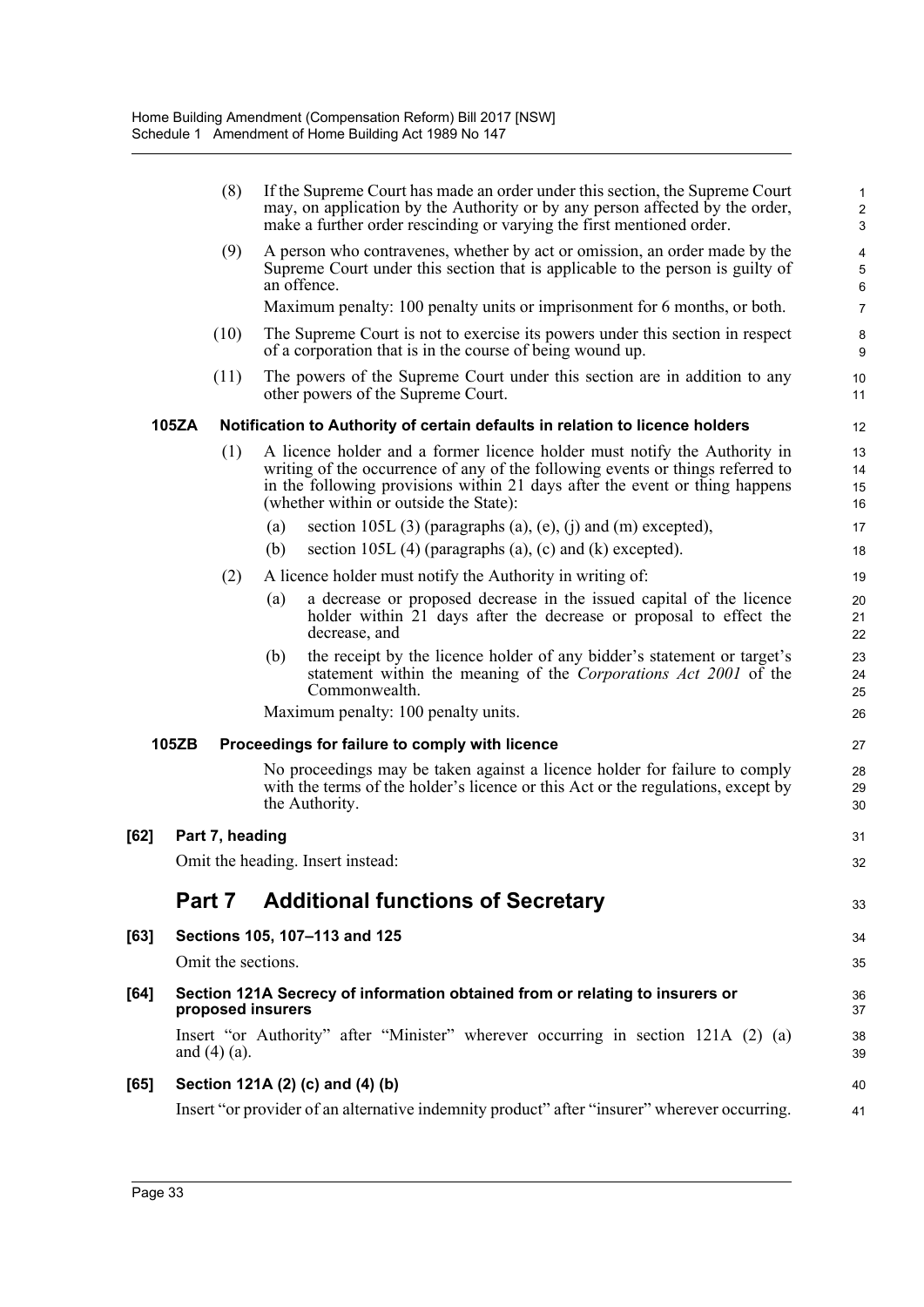| [66]   | Section 121A (2) (d)             |     |                                                                                                                                                                                                                                                                                                                                                                        |                            |  |  |
|--------|----------------------------------|-----|------------------------------------------------------------------------------------------------------------------------------------------------------------------------------------------------------------------------------------------------------------------------------------------------------------------------------------------------------------------------|----------------------------|--|--|
|        |                                  |     | Insert at the end of section $121A(2)(c)$ :                                                                                                                                                                                                                                                                                                                            | $\overline{2}$             |  |  |
|        |                                  |     | $\sigma$ , or                                                                                                                                                                                                                                                                                                                                                          | 3                          |  |  |
|        |                                  | (d) | to the Minister or the Authority.                                                                                                                                                                                                                                                                                                                                      | 4                          |  |  |
| [67]   | Section 121A (6A)                |     |                                                                                                                                                                                                                                                                                                                                                                        | 5                          |  |  |
|        | Insert after section $121A(6)$ : |     |                                                                                                                                                                                                                                                                                                                                                                        | 6                          |  |  |
|        | (6A)                             |     | This section does not apply to the publishing of protected information in<br>accordance with section 105R or a report in accordance with section 105Y.                                                                                                                                                                                                                 | $\overline{7}$<br>8        |  |  |
| [68]   |                                  |     | Section 121A (7), definition of "protected information"                                                                                                                                                                                                                                                                                                                | 9                          |  |  |
|        | execution of) Part 6".           |     | Omit "obtained from an insurer under (or in connection with the administration or                                                                                                                                                                                                                                                                                      | 10<br>11                   |  |  |
|        | or $6C$ .                        |     | Insert instead "or provider of an alternative indemnity product obtained from an insurer or<br>provider under (or in connection with the administration or execution of) Part 6, 6A, 6B                                                                                                                                                                                | 12<br>13<br>14             |  |  |
| [69]   |                                  |     | <b>Section 121B Information sharing</b>                                                                                                                                                                                                                                                                                                                                | 15                         |  |  |
|        |                                  |     | Omit section 121B (1) and (2). Insert instead:                                                                                                                                                                                                                                                                                                                         | 16                         |  |  |
|        | (1)                              |     | A person engaged in the administration of this Act may disclose information<br>obtained in the course of the administration or execution of this Act to the<br>following persons or bodies, if the disclosure is for the purpose of assisting<br>those persons or bodies to exercise functions under this Act:                                                         | 17<br>18<br>19<br>20       |  |  |
|        |                                  | (a) | the Authority or a member of staff of the Authority,                                                                                                                                                                                                                                                                                                                   | 21                         |  |  |
|        |                                  | (b) | the Self Insurance Corporation or a licence holder under Part 6C or a<br>member of staff of the Corporation or a licence holder,                                                                                                                                                                                                                                       | 22<br>23                   |  |  |
|        |                                  | (c) | a government sector agency prescribed by the regulations for the<br>purposes of this section or a member of staff of the agency.                                                                                                                                                                                                                                       | 24<br>25                   |  |  |
|        | (2)                              |     | A person or body to which information may be disclosed under subsection $(1)$<br>may disclose to a person engaged in the administration of this Act information<br>obtained in connection with the exercise of functions of the person or body<br>under this Act, if the disclosure is for the purpose of assisting in the<br>administration or execution of this Act. | 26<br>27<br>28<br>29<br>30 |  |  |
|        | (2A)                             |     | The Authority may disclose information obtained in the course of the<br>administration or execution of this Act to a government sector agency<br>prescribed by the regulations for the purposes of this section or a member of<br>staff of the agency, if the disclosure is for the purpose of assisting in the<br>administration or execution of any other Act.       | 31<br>32<br>33<br>34<br>35 |  |  |
| $[70]$ | <b>Section 121B (3A)</b>         |     |                                                                                                                                                                                                                                                                                                                                                                        | 36                         |  |  |
|        | Insert after section $121B(3)$ : |     |                                                                                                                                                                                                                                                                                                                                                                        | 37                         |  |  |
|        | (3A)                             |     | To avoid doubt, information that is personal information (within the meaning<br>of the Privacy and Personal Information Protection Act 1998) or health<br>information (within the meaning of the Health Records and Information<br><i>Privacy Act 2002</i> ) may be disclosed for the purposes of subsection (1) or (2).                                               | 38<br>39<br>40<br>41       |  |  |
| $[71]$ | <b>Section 121B (4)</b>          |     |                                                                                                                                                                                                                                                                                                                                                                        | 42                         |  |  |
|        |                                  |     | Omit "(Specific functions in relation to home warranty insurance)".                                                                                                                                                                                                                                                                                                    | 43                         |  |  |
|        |                                  |     |                                                                                                                                                                                                                                                                                                                                                                        |                            |  |  |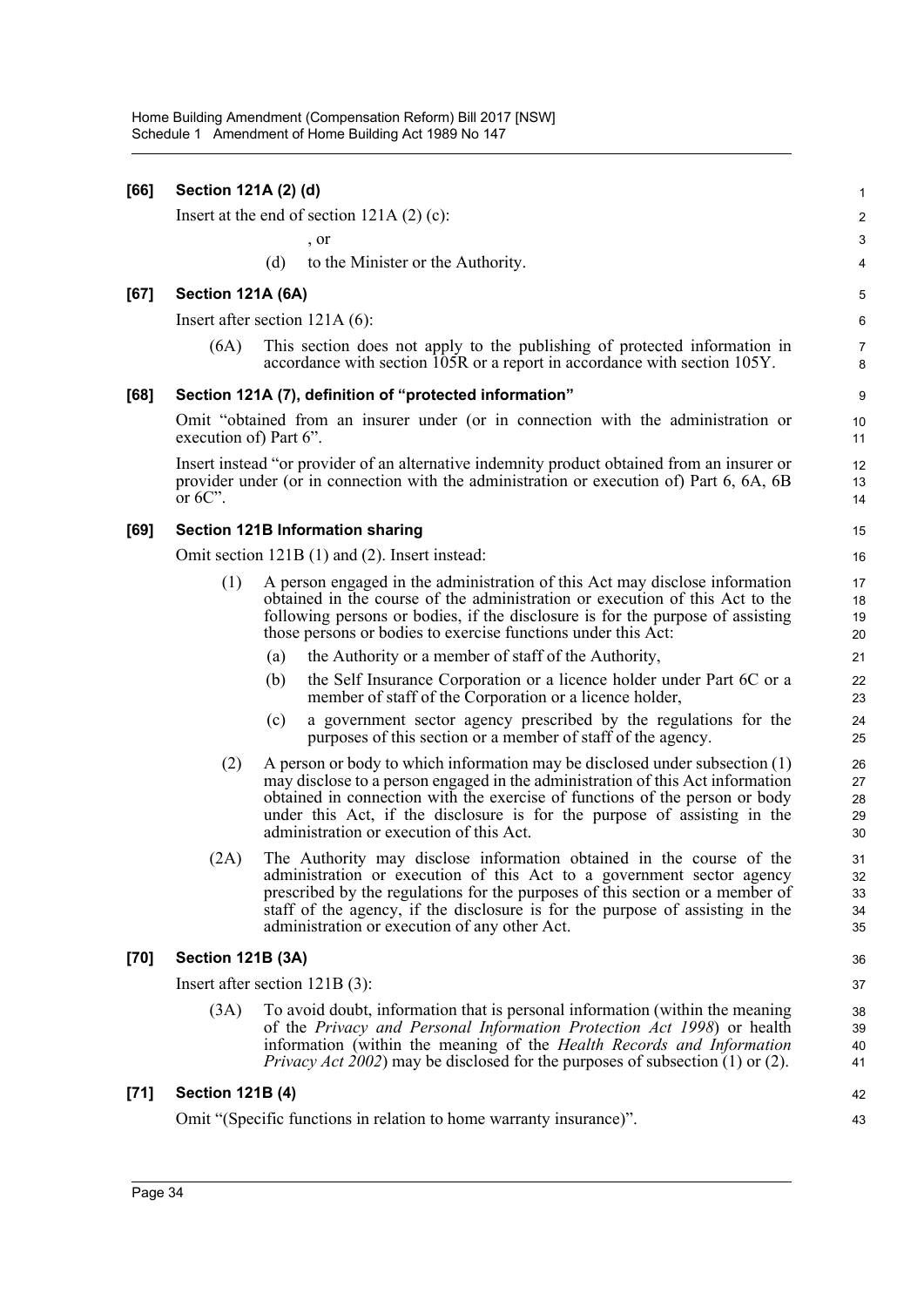| [72] | <b>Section 121C</b> |                                                              |                                                                                                                                                                                                                                                                                                                                   | 1                       |
|------|---------------------|--------------------------------------------------------------|-----------------------------------------------------------------------------------------------------------------------------------------------------------------------------------------------------------------------------------------------------------------------------------------------------------------------------------|-------------------------|
|      |                     |                                                              | Insert after section 121B:                                                                                                                                                                                                                                                                                                        | $\overline{\mathbf{c}}$ |
|      | <b>121C</b>         | Data required to be supplied to Authority by licence holders |                                                                                                                                                                                                                                                                                                                                   |                         |
|      |                     | (1)                                                          | The Authority may require a licence holder to disclose to the Authority (within<br>the time and manner specified by the Authority) data relating to building cover<br>contracts, claims and other related matters under this Act.                                                                                                 | 4<br>5<br>6             |
|      |                     | (2)                                                          | Subsection $(1)$ extends to requiring:                                                                                                                                                                                                                                                                                            | $\overline{7}$          |
|      |                     |                                                              | data relating to any aspect of the insurance scheme (including any<br>(a)<br>alternative arrangements under Part 6B) under this Act, and                                                                                                                                                                                          | 8<br>$9\,$              |
|      |                     |                                                              | data relating to building cover contracts or claims generally or to<br>(b)<br>particular building cover contracts or claims.                                                                                                                                                                                                      | 10<br>11                |
|      |                     |                                                              | This subsection does not affect the generality of subsection (1) or any other<br>provision of this Act regarding the obtaining of data by the Authority.                                                                                                                                                                          | 12<br>13                |
|      |                     | (3)                                                          | A licence holder may be required to disclose data to the Authority under this<br>section that is personal information or health information about an individual<br>despite anything to the contrary in the <i>Privacy and Personal Information</i><br>Protection Act 1998 or the Health Records and Information Privacy Act 2002. | 14<br>15<br>16<br>17    |
|      |                     | (4)                                                          | Unless the licence holder under Part 6C satisfies the court that it is not within<br>its power to comply with a requirement under this section, a licence holder that<br>fails to comply with a requirement under this section is guilty of an offence.<br>Maximum penalty: 100 penalty units.                                    | 18<br>19<br>20<br>21    |
|      |                     | (5)                                                          | Nothing in this section prevents data that may be required to be disclosed                                                                                                                                                                                                                                                        | 22                      |
|      |                     |                                                              | under this section from being disclosed under any other provision of this Act<br>under which the Authority may require the disclosure of information.                                                                                                                                                                             | 23<br>24                |
|      |                     |                                                              | Note. Data provided under this section is information that may be disclosed by the<br>Authority under section 121B.                                                                                                                                                                                                               | 25<br>26                |
|      |                     | (6)                                                          | In this section, <i>licence holder</i> means a licence holder under Part 6C and<br>includes a former licence holder (including any insurance broker or<br>commission agent engaged in home building insurance business).                                                                                                          | 27<br>28<br>29          |
| [73] |                     | <b>Section 123A</b>                                          |                                                                                                                                                                                                                                                                                                                                   | 30                      |
|      |                     | Insert after section 123:                                    |                                                                                                                                                                                                                                                                                                                                   |                         |
|      | 123A                | Service of documents on Authority or claims administrator    |                                                                                                                                                                                                                                                                                                                                   |                         |
|      |                     | (1)                                                          | A document may be served on the Authority or a claims administrator for the<br>purposes of this Act or the regulations by any of the following methods:                                                                                                                                                                           | 33<br>34                |
|      |                     |                                                              | by post to the address specified by the Authority or claims administrator<br>(a)<br>for the service of documents of that kind,                                                                                                                                                                                                    | 35<br>36                |
|      |                     |                                                              | by post to an office of the Authority or claims administrator by leaving<br>(b)<br>it at any such office with a person apparently over the age of 16 years,                                                                                                                                                                       | 37<br>38                |
|      |                     |                                                              | by email to an email address specified by the Authority or claims<br>(c)<br>administrator for the service of documents of that kind,                                                                                                                                                                                              | 39<br>40                |
|      |                     |                                                              | by any other method authorised by the regulations for the service of<br>(d)<br>documents of that kind.                                                                                                                                                                                                                            | 41<br>42                |
|      |                     |                                                              |                                                                                                                                                                                                                                                                                                                                   |                         |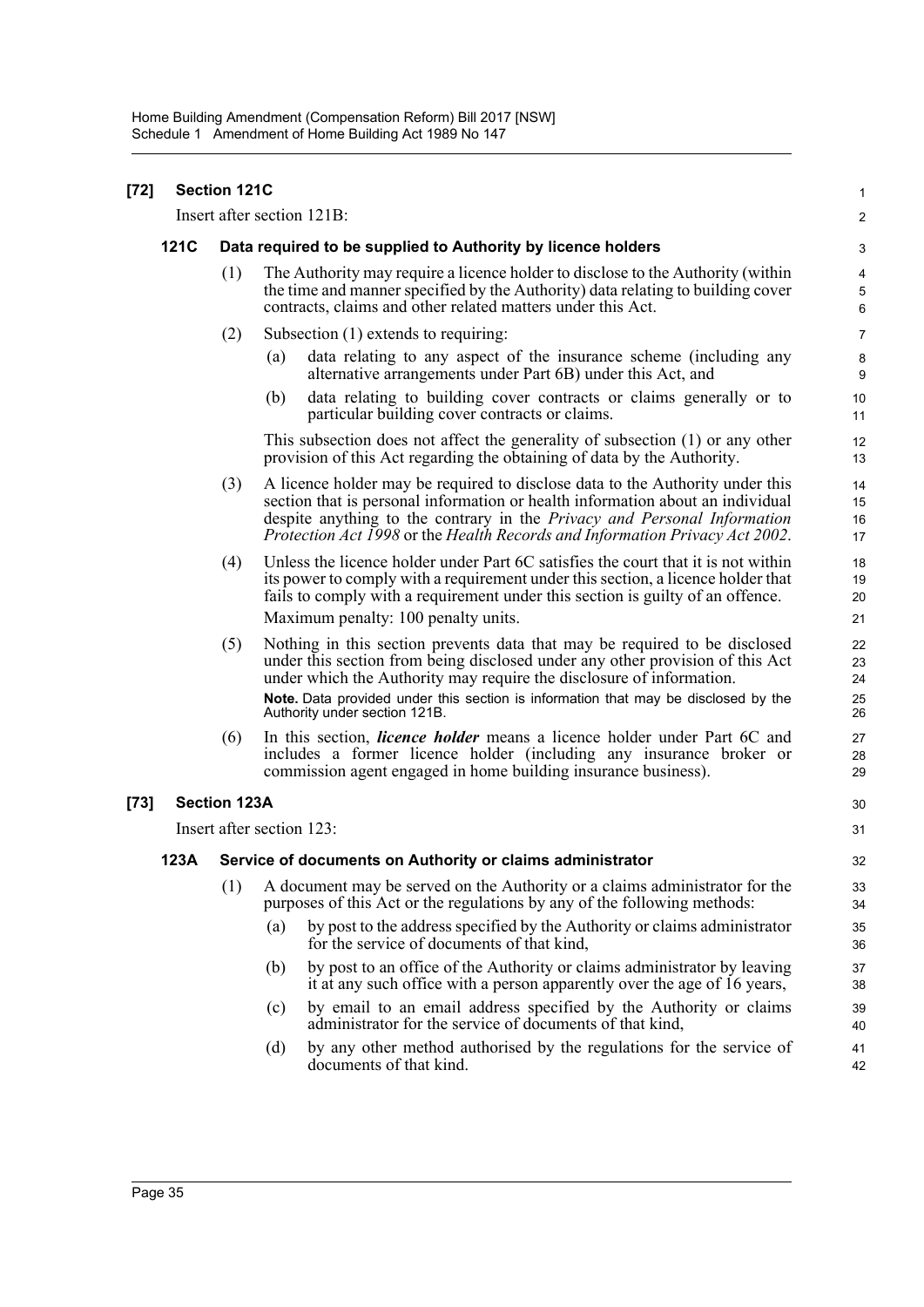|        | (2)                                                                                                                   |     | Nothing in this section affects the operation of any provision of a law or of the<br>rules of a court authorising a document to be served on the Authority or a<br>claims administrator by any other method.         | $\mathbf{1}$<br>$\overline{c}$<br>$\mathbf{3}$ |  |
|--------|-----------------------------------------------------------------------------------------------------------------------|-----|----------------------------------------------------------------------------------------------------------------------------------------------------------------------------------------------------------------------|------------------------------------------------|--|
|        | (3)                                                                                                                   |     | In this section, <i>serve</i> includes give or send.                                                                                                                                                                 | 4                                              |  |
| $[74]$ |                                                                                                                       |     | <b>Section 124 Order for substituted service</b>                                                                                                                                                                     | 5                                              |  |
|        |                                                                                                                       |     | Insert ", Authority or a claims administrator" after "Secretary" in section 124 (1).                                                                                                                                 | 6                                              |  |
| $[75]$ |                                                                                                                       |     | <b>Section 126 Power of entry</b>                                                                                                                                                                                    | 7                                              |  |
|        |                                                                                                                       |     | Insert "or Authority's" after "Secretary's" in section 126 (1).                                                                                                                                                      | 8                                              |  |
| $[76]$ | <b>Section 126 (1)</b>                                                                                                |     |                                                                                                                                                                                                                      | 9                                              |  |
|        |                                                                                                                       |     | Insert "or Authority" after "Secretary".                                                                                                                                                                             | 10                                             |  |
| $[77]$ |                                                                                                                       |     | Section 127 Power to obtain information                                                                                                                                                                              | 11                                             |  |
|        |                                                                                                                       |     | Insert at the end of paragraph (b) of the definition of <i>authorised person</i> in section $127$ (1):                                                                                                               | 12                                             |  |
|        |                                                                                                                       |     | , or                                                                                                                                                                                                                 | 13                                             |  |
|        |                                                                                                                       | (c) | a person authorised in writing by the Authority for the purposes of this<br>section and holding a certificate issued by the Authority as to that                                                                     | 14<br>15                                       |  |
|        |                                                                                                                       |     | authority.                                                                                                                                                                                                           | 16                                             |  |
| $[78]$ |                                                                                                                       |     | Section 127 (1), definition of "relevant information"                                                                                                                                                                | 17                                             |  |
|        |                                                                                                                       |     | Insert at the end of paragraph (e):                                                                                                                                                                                  | 18                                             |  |
|        |                                                                                                                       |     | , or                                                                                                                                                                                                                 | 19                                             |  |
|        |                                                                                                                       | (f) | an application for a licence under Part 6C, or                                                                                                                                                                       | 20                                             |  |
|        |                                                                                                                       | (g) | an investigation by the Authority into a matter that is or may be the<br>subject of action against an insurer or provider of an alternative<br>indemnity product under this Act or a licence under Part 6C.          | 21<br>22<br>23                                 |  |
| [79]   | <b>Section 127 (2)</b>                                                                                                |     |                                                                                                                                                                                                                      | 24                                             |  |
|        |                                                                                                                       |     | Insert "or Authority" after "Secretary".                                                                                                                                                                             | 25                                             |  |
| [80]   | Section 127A Power to request name and address of persons undertaking residential<br>building work or specialist work |     |                                                                                                                                                                                                                      |                                                |  |
|        | Insert at the end of paragraph (b) of the definition of <i>authorised person</i> in section $127A(6)$ :               |     |                                                                                                                                                                                                                      |                                                |  |
|        |                                                                                                                       |     | , or                                                                                                                                                                                                                 | 29                                             |  |
|        |                                                                                                                       | (c) | a person authorised in writing by the Authority for the purposes of this<br>section and holding a certificate issued by the Authority as to that<br>authority.                                                       | 30<br>31<br>32                                 |  |
| [81]   | <b>Section 131 Certificate of evidence</b>                                                                            |     |                                                                                                                                                                                                                      |                                                |  |
|        | Insert at the end of the section:                                                                                     |     |                                                                                                                                                                                                                      |                                                |  |
|        | (2)                                                                                                                   |     | A certificate purporting to be signed by an employee of the Authority<br>prescribed by the regulations and certifying:                                                                                               | 35<br>36                                       |  |
|        |                                                                                                                       | (a) | that residential building work, was or was not, on a day or during a<br>period specified in the certificate, the subject of a contract of insurance<br>entered into under Part 6 or cover provided under Part 6B, or | 37<br>38<br>39                                 |  |
|        |                                                                                                                       | (b) | that a person was, or was not, on a day or during a period specified in<br>the certificate, the holder of a licence under Part 6C, or                                                                                | 40<br>41                                       |  |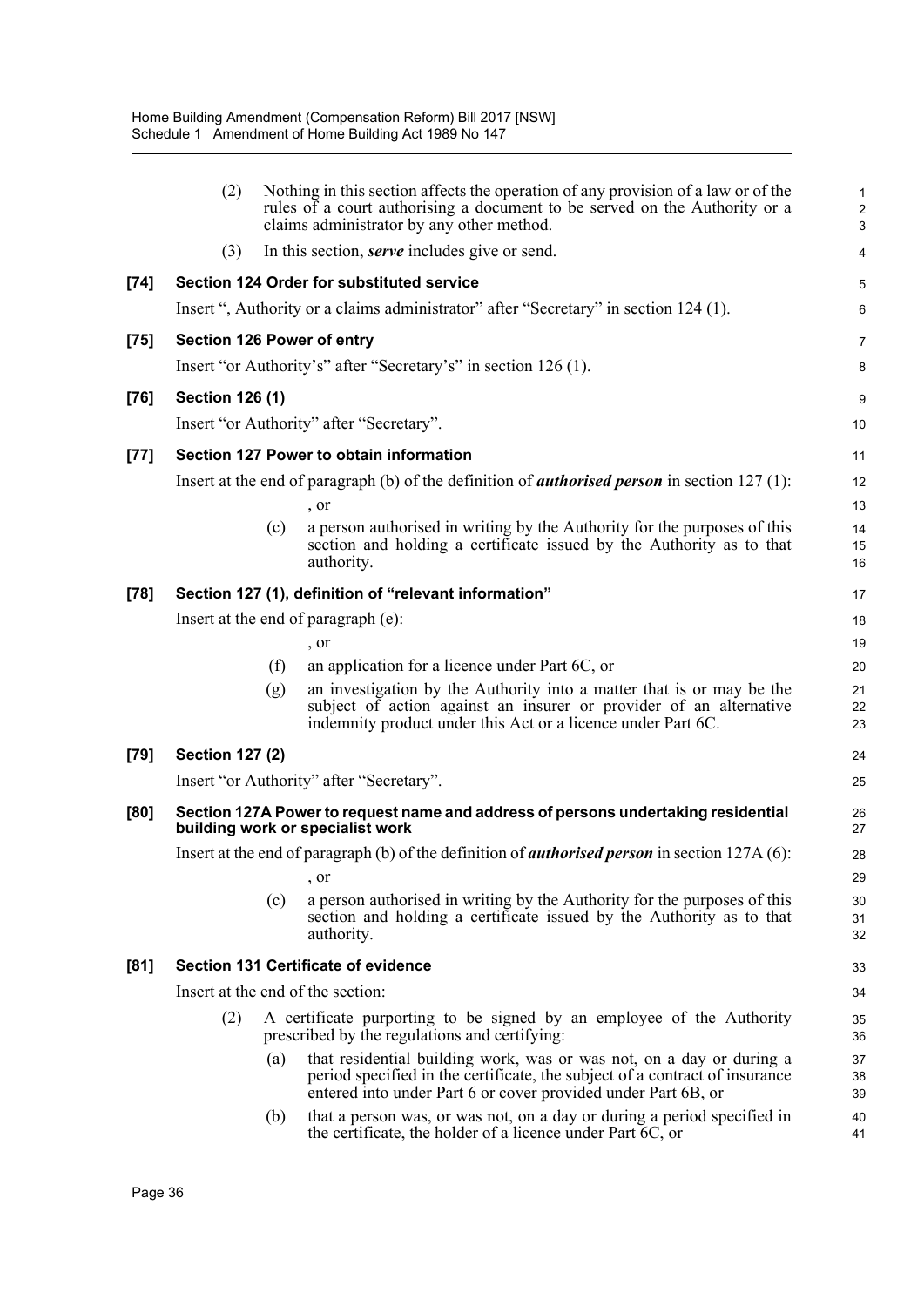|        | (c)                                 | that conditions set out in the certificate were the conditions of a<br>specified licence under Part 6C on a day or during a period specified in<br>the certificate, or                                                                             | $\mathbf{1}$<br>$\overline{2}$<br>$\mathsf 3$ |
|--------|-------------------------------------|----------------------------------------------------------------------------------------------------------------------------------------------------------------------------------------------------------------------------------------------------|-----------------------------------------------|
|        | (d)                                 | that a licence under Part 6C identified in the certificate was, or was not,<br>suspended, surrendered or cancelled on a day, or suspended for a period,<br>specified in the certificate, or                                                        | 4<br>5<br>6                                   |
|        | (e)                                 | that a notice required to be given to or by, or served on or by, the<br>Authority or a claims administrator by or under this Act or the<br>regulations was or was not given or served on a day or during a period<br>specified in the certificate, | $\overline{7}$<br>8<br>9<br>10                |
|        |                                     | is admissible in evidence in any proceedings and is prima facie evidence of the<br>matters stated in it.                                                                                                                                           | 11<br>12                                      |
| $[82]$ |                                     | Section 137 Offence by body corporate—general liability of directors etc                                                                                                                                                                           | 13                                            |
|        |                                     | Omit "Division 3" from section 137 (1A). Insert instead "Division 4".                                                                                                                                                                              | 14                                            |
| $[83]$ | <b>Section 138A Penalty notices</b> |                                                                                                                                                                                                                                                    | 15                                            |
|        |                                     | Insert "or Authority" after "Secretary" wherever occurring.                                                                                                                                                                                        | 16                                            |
| $[84]$ |                                     | Schedule 1 Definitions and other interpretative provisions                                                                                                                                                                                         | 17                                            |
|        |                                     | Omit the definitions of <i>Administration Corporation</i> and <i>insurance under the Home</i><br><b>Building Compensation Fund from clause 1 (1).</b>                                                                                              | 18<br>19                                      |
| $[85]$ | Schedule 1, clause 1 (1)            |                                                                                                                                                                                                                                                    | 20                                            |
|        | Insert in alphabetical order:       |                                                                                                                                                                                                                                                    | 21                                            |
|        |                                     | <i>alternative indemnity product</i> —see section 104.                                                                                                                                                                                             | 22                                            |
|        |                                     | <b>Authority</b> means the State Insurance Regulatory Authority.                                                                                                                                                                                   | 23                                            |
|        |                                     | <i>building cover contract means:</i>                                                                                                                                                                                                              | 24                                            |
|        | (a)                                 | a contract of insurance under Part 6, or                                                                                                                                                                                                           | 25                                            |
|        | (b)                                 | a contract or arrangement for the provision of cover by means of an<br>alternative indemnity product.                                                                                                                                              | 26<br>27                                      |
|        |                                     | <i>claims administrator</i> —see section 103F (1).                                                                                                                                                                                                 | 28                                            |
|        |                                     | construction period insurance contract—see section 99 (4).                                                                                                                                                                                         | 29                                            |
|        |                                     | data means any facts, statistics, instructions, concepts or other information in<br>a form that is capable of being communicated, analysed or processed (whether<br>by an individual or by a computer or other automated means).                   | 30<br>31<br>32                                |
|        |                                     | <b>Home Building Insurers Guarantee Fund means the Home Building Insurers</b><br>Guarantee Fund established under Part 6A.                                                                                                                         | 33<br>34                                      |
|        |                                     | Home Building Operational Fund means the Home Building Operational<br>Fund established under Part 6.                                                                                                                                               | 35<br>36                                      |
|        |                                     | <i>Insurance Guidelines</i> means Insurance Guidelines issued by the Authority<br>under this Act and in force.                                                                                                                                     | 37<br>38                                      |
|        |                                     | <i>licensed insurer</i> means an insurer that is the holder of a licence that is in force<br>under Part 6C and includes the Self Insurance Corporation.                                                                                            | 39<br>40                                      |
|        |                                     | <i>licensed provider</i> means a provider of an alternative indemnity product that is<br>the holder of a licence that is in force under Part 6C.                                                                                                   | 41<br>42                                      |
|        |                                     | <i>provider</i> of an alternative indemnity product—see section 104.                                                                                                                                                                               | 43                                            |
|        |                                     |                                                                                                                                                                                                                                                    |                                               |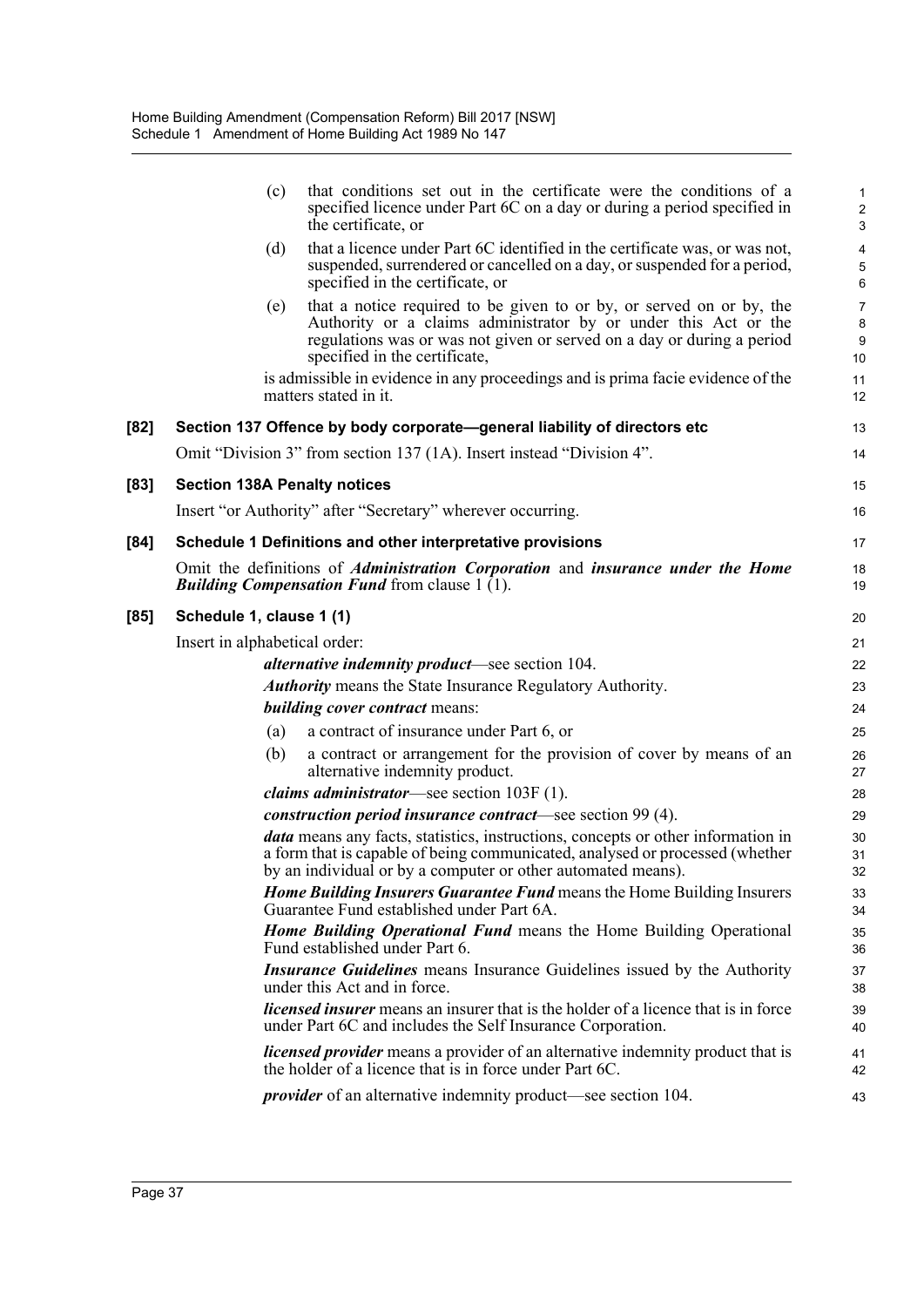| <b>Schedule 4 Savings and transitional provisions</b><br>Insert at the end of the Schedule, with appropriate Part and clause numbering: |                                                                                                                                                                                                                                                                                                                                                                   |  |
|-----------------------------------------------------------------------------------------------------------------------------------------|-------------------------------------------------------------------------------------------------------------------------------------------------------------------------------------------------------------------------------------------------------------------------------------------------------------------------------------------------------------------|--|
| <b>Part</b>                                                                                                                             | Provisions consequent on enactment of Home                                                                                                                                                                                                                                                                                                                        |  |
|                                                                                                                                         | <b>Building Amendment (Compensation Reform) Act</b>                                                                                                                                                                                                                                                                                                               |  |
|                                                                                                                                         | 2017                                                                                                                                                                                                                                                                                                                                                              |  |
|                                                                                                                                         | <b>Definitions</b>                                                                                                                                                                                                                                                                                                                                                |  |
|                                                                                                                                         | In this Part:                                                                                                                                                                                                                                                                                                                                                     |  |
|                                                                                                                                         | <b>amending Act</b> means the Home Building Amendment (Compensation Reform)<br><i>Act 2017.</i>                                                                                                                                                                                                                                                                   |  |
|                                                                                                                                         | <b>assets</b> means any legal or equitable estate or interest (whether present or<br>future, whether vested or contingent and whether personal or assignable) in<br>real or personal property of any description (including money), and includes<br>securities, choses in action and documents.                                                                   |  |
|                                                                                                                                         | dissolution day for FTAC means the day on which section 107 is repealed by<br>the amending Act.                                                                                                                                                                                                                                                                   |  |
|                                                                                                                                         | <b>FTAC</b> means the Fair Trading Administration Corporation constituted by<br>section 107, as in force immediately before its repeal by the amending Act.                                                                                                                                                                                                       |  |
|                                                                                                                                         | instrument means an instrument (other than this Act or an instrument made<br>under this Act) or any other document that creates, modifies or extinguishes<br>rights or liabilities (or would do so if lodged, filed or registered in accordance<br>with any law), and includes any judgment, order, process or other instrument<br>issued by a court or tribunal. |  |
|                                                                                                                                         | <i>liabilities</i> means any liabilities, debts or obligations (whether present or future,<br>whether vested or contingent and whether personal or assignable).                                                                                                                                                                                                   |  |
|                                                                                                                                         | <i>rights</i> means any rights, powers, privileges or immunities (whether present or<br>future, whether vested or contingent and whether personal or assignable).                                                                                                                                                                                                 |  |
|                                                                                                                                         | <b>Register to continue</b>                                                                                                                                                                                                                                                                                                                                       |  |
|                                                                                                                                         | For the purposes of section 102A, as amended by the amending Act, the<br>(1)<br>particulars kept in the register maintained by the Self Insurance Corporation<br>immediately before that amendment are to form part of the register kept by the<br>Authority under that section.                                                                                  |  |
|                                                                                                                                         | This clause does not prevent the Authority from correcting those particulars or<br>(2)<br>omitting those particulars from the register.                                                                                                                                                                                                                           |  |
|                                                                                                                                         | <b>Changes to claim period</b>                                                                                                                                                                                                                                                                                                                                    |  |
|                                                                                                                                         | (1)<br>Section 103BC, as amended by the amending Act, extends to contracts of<br>insurance in force on the commencement of that amendment.                                                                                                                                                                                                                        |  |
|                                                                                                                                         | However, subclause (1) does not apply to any claims made in respect of any<br>(2)<br>such contract before that commencement.                                                                                                                                                                                                                                      |  |
|                                                                                                                                         | <b>Exemptions to continue</b>                                                                                                                                                                                                                                                                                                                                     |  |
|                                                                                                                                         | Section 103E, as in force before its substitution by the amending Act,<br>continues to have effect in relation to the following:                                                                                                                                                                                                                                  |  |
|                                                                                                                                         | residential building work commenced before that substitution,<br>(a)                                                                                                                                                                                                                                                                                              |  |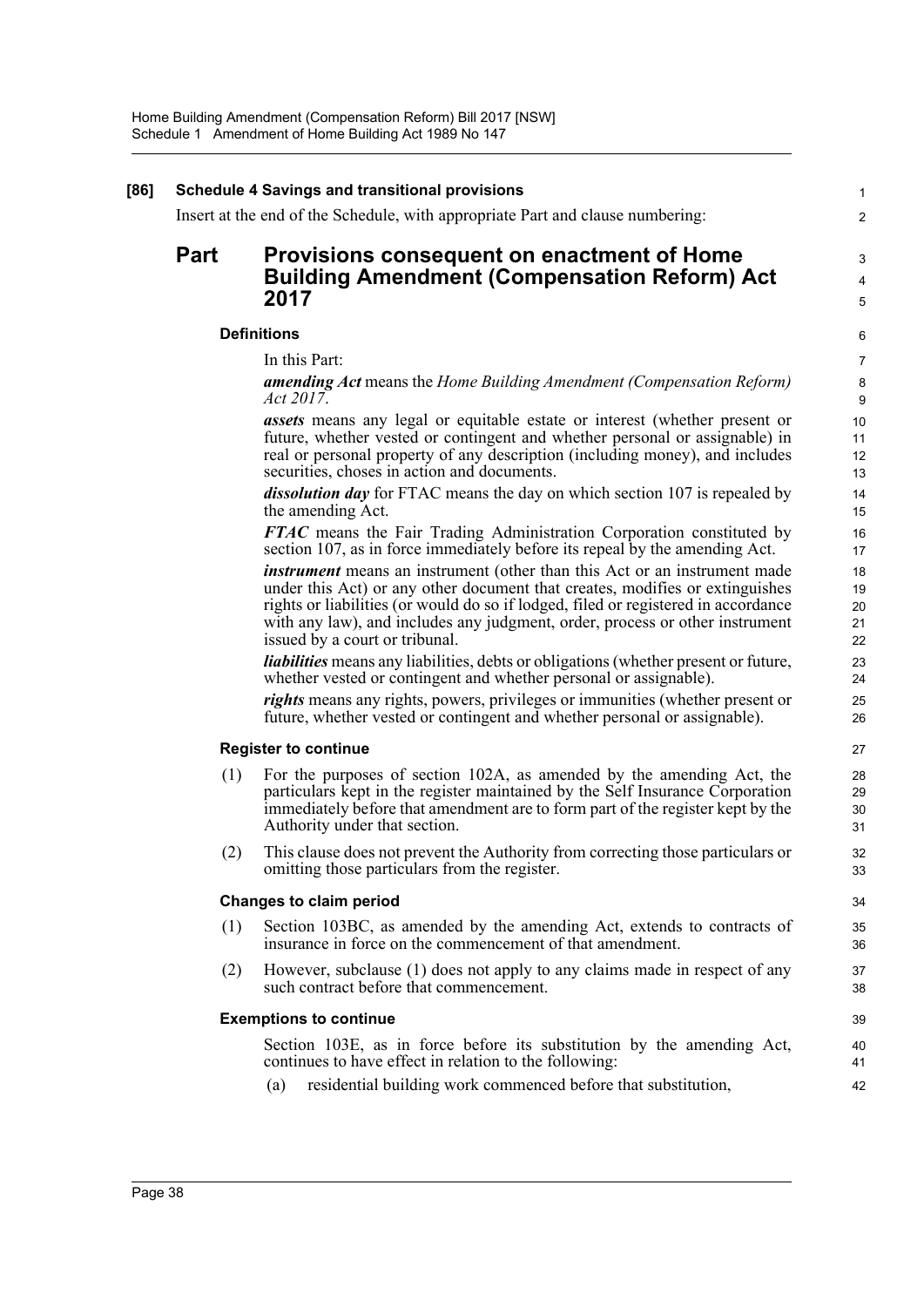|     | (b)                                                                                                                                                                                                                                                                                                                               | residential building work the subject of a contract entered into before<br>that substitution.                                                                                                                                                                                  | $\mathbf{1}$<br>$\overline{2}$ |
|-----|-----------------------------------------------------------------------------------------------------------------------------------------------------------------------------------------------------------------------------------------------------------------------------------------------------------------------------------|--------------------------------------------------------------------------------------------------------------------------------------------------------------------------------------------------------------------------------------------------------------------------------|--------------------------------|
|     | (c)                                                                                                                                                                                                                                                                                                                               | sales entered into before that substitution.                                                                                                                                                                                                                                   | 3                              |
|     |                                                                                                                                                                                                                                                                                                                                   | <b>Closure of Building Insurers' Guarantee Fund to further claims</b>                                                                                                                                                                                                          | 4                              |
| (1) | insurer.                                                                                                                                                                                                                                                                                                                          | A new claim may not be made by a beneficiary under Division 2 of Part 6A of<br>the Act in relation to a matter covered by a former approved insurer as such an                                                                                                                 | $\mathbf 5$<br>6<br>7          |
| (2) |                                                                                                                                                                                                                                                                                                                                   | A claim is a <i>new claim</i> for the purposes of this clause if:                                                                                                                                                                                                              | 8                              |
|     | (a)                                                                                                                                                                                                                                                                                                                               | the claim is made on or after the commencement of section 103OA (as<br>inserted by the amending Act), or                                                                                                                                                                       | $\boldsymbol{9}$<br>10         |
|     | (b)                                                                                                                                                                                                                                                                                                                               | the claim is a continuation, or a revival, of a claim made before that<br>commencement that had been previously finalised or withdrawn, or had<br>not been prosecuted by the claimant for a period of not less than<br>12 months.                                              | 11<br>12<br>13<br>14           |
| (3) |                                                                                                                                                                                                                                                                                                                                   | This clause does not affect any claim that is not a new claim.                                                                                                                                                                                                                 | 15                             |
| (4) |                                                                                                                                                                                                                                                                                                                                   | In this clause, <i>former approved insurer</i> has the same meaning as in Part 6A.                                                                                                                                                                                             | 16                             |
|     |                                                                                                                                                                                                                                                                                                                                   | Dissolution of FTAC and closure of accounts                                                                                                                                                                                                                                    | 17                             |
| (1) |                                                                                                                                                                                                                                                                                                                                   | FTAC is dissolved on the dissolution day.                                                                                                                                                                                                                                      | 18                             |
| (2) |                                                                                                                                                                                                                                                                                                                                   | On the dissolution day for FTAC:                                                                                                                                                                                                                                               | 19                             |
|     | (a)                                                                                                                                                                                                                                                                                                                               | the Home Building Trust Account, the Building Insurance Fund and the<br>Fair Trading Administration Corporation General Account are closed,<br>and                                                                                                                             | 20<br>21<br>22                 |
|     | (b)                                                                                                                                                                                                                                                                                                                               | any balance standing to the credit of those accounts is transferred to the<br>Crown.                                                                                                                                                                                           | 23<br>24                       |
| (3) | year.                                                                                                                                                                                                                                                                                                                             | The annual report for the year ending 30 June 2017 may be included in the<br>annual report of the Department of Finance, Services and Innovation for that                                                                                                                      | 25<br>26<br>27                 |
| (4) | Subject to the regulations, a reference in any other Act or instrument made<br>under any other Act or in any instrument of any kind to FTAC is (to the extent<br>that it relates to the assets, rights and liabilities transferred to the Crown) to be<br>read on and from the dissolution day as being a reference to the Crown. |                                                                                                                                                                                                                                                                                | 28<br>29<br>30<br>31           |
| (5) |                                                                                                                                                                                                                                                                                                                                   | In this clause:                                                                                                                                                                                                                                                                | 32                             |
|     |                                                                                                                                                                                                                                                                                                                                   | <b>Building Insurance Fund</b> means the Building Insurance Fund required to be<br>maintained under section 112A, as in force immediately before its repeal by<br>the amending Act.                                                                                            | 33<br>34<br>35                 |
|     |                                                                                                                                                                                                                                                                                                                                   | Fair Trading Administration Corporation General Account and Home<br><b>Building Trust Account</b> mean the accounts required to be maintained under<br>sections 113 and 112, respectively, as in force immediately before the repeal<br>of those sections by the amending Act. | 36<br>37<br>38<br>39           |
|     |                                                                                                                                                                                                                                                                                                                                   | Transfer of assets, rights and liabilities                                                                                                                                                                                                                                     | 40                             |
| (1) | On the dissolution day, any assets, rights and liabilities of FTAC immediately<br>before its dissolution by this Part are transferred to the Crown.                                                                                                                                                                               |                                                                                                                                                                                                                                                                                |                                |
| (2) |                                                                                                                                                                                                                                                                                                                                   | On and from the dissolution day, the following provisions have effect in<br>relation to the transfer:                                                                                                                                                                          | 43<br>44                       |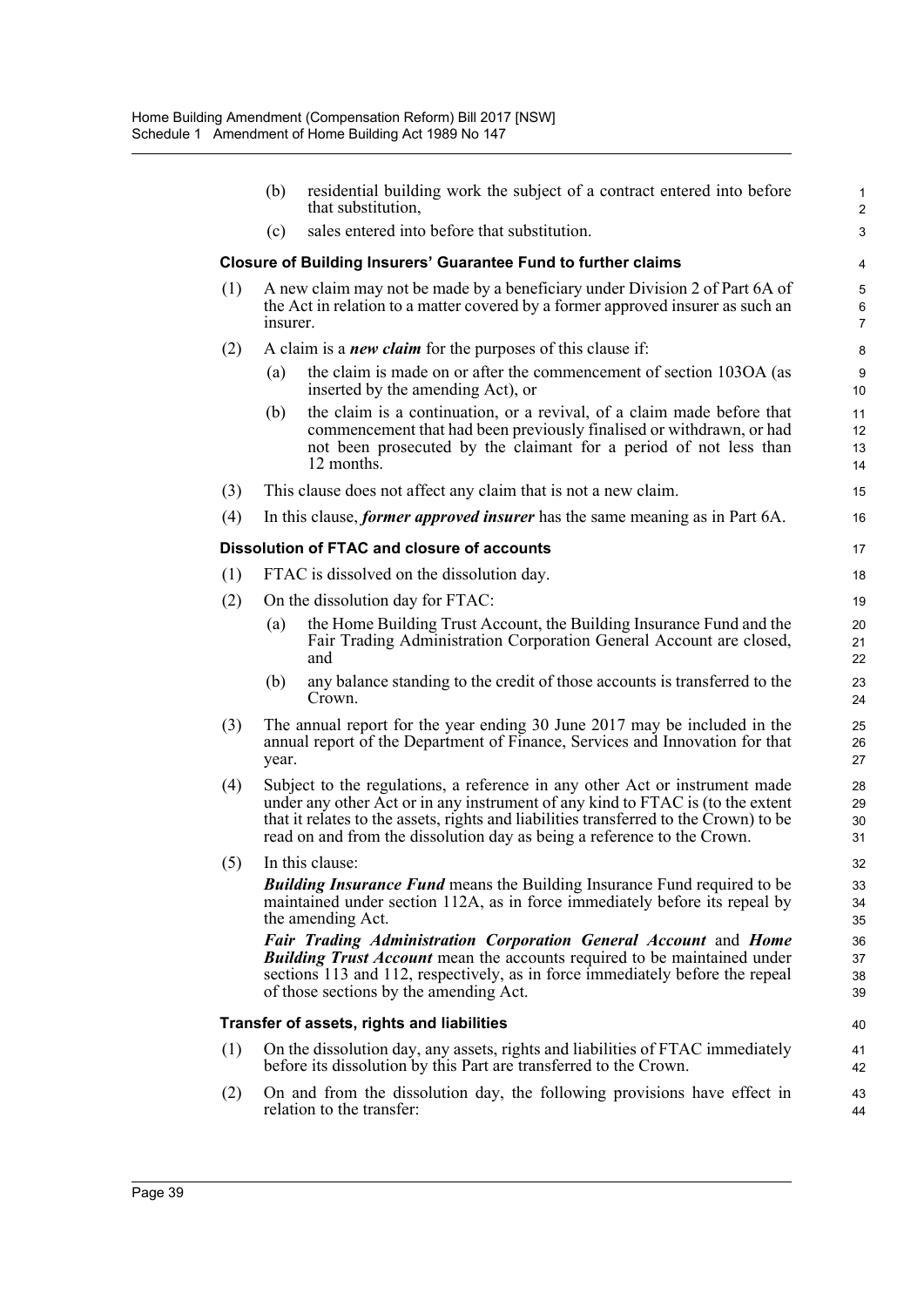(a) the transferred assets vest in the transferee by virtue of this clause without the need for any further conveyance, transfer, assignment or assurance,

- (b) the transferred rights and liabilities become, by virtue of this clause, the rights and liabilities of the transferee,
- (c) all proceedings relating to the transferred assets, rights or liabilities commenced before the dissolution day by or against FTAC pending immediately before the dissolution day are taken to be proceedings pending by or against the Crown,
- (d) any act, matter or thing done or omitted to be done in relation to the transferred assets, rights or liabilities before the dissolution day by, to or in respect of FTAC is (to the extent to which that act, matter or thing has any force or effect) taken to have been done or omitted by, to or in respect of the Crown,
- (e) the Crown has all the entitlements and obligations of FTAC in relation to the transferred assets, rights and liabilities that FTAC would have had but for the dissolution of FTAC, whether or not those entitlements and obligations were actual or potential at the time the dissolution took effect.
- (3) The operation of this clause and the clause dissolving FTAC is not to be regarded as:
	- (a) a breach of contract, trust or confidence or otherwise as a civil wrong, or
	- (b) a breach of any contractual provision prohibiting, restricting or regulating the assignment or transfer of assets, rights or liabilities, or
	- (c) giving rise to any remedy by a party to an instrument, or as causing or permitting the termination of, or exercise of rights under, any instrument, or
	- (d) an event of default under any contract or other instrument.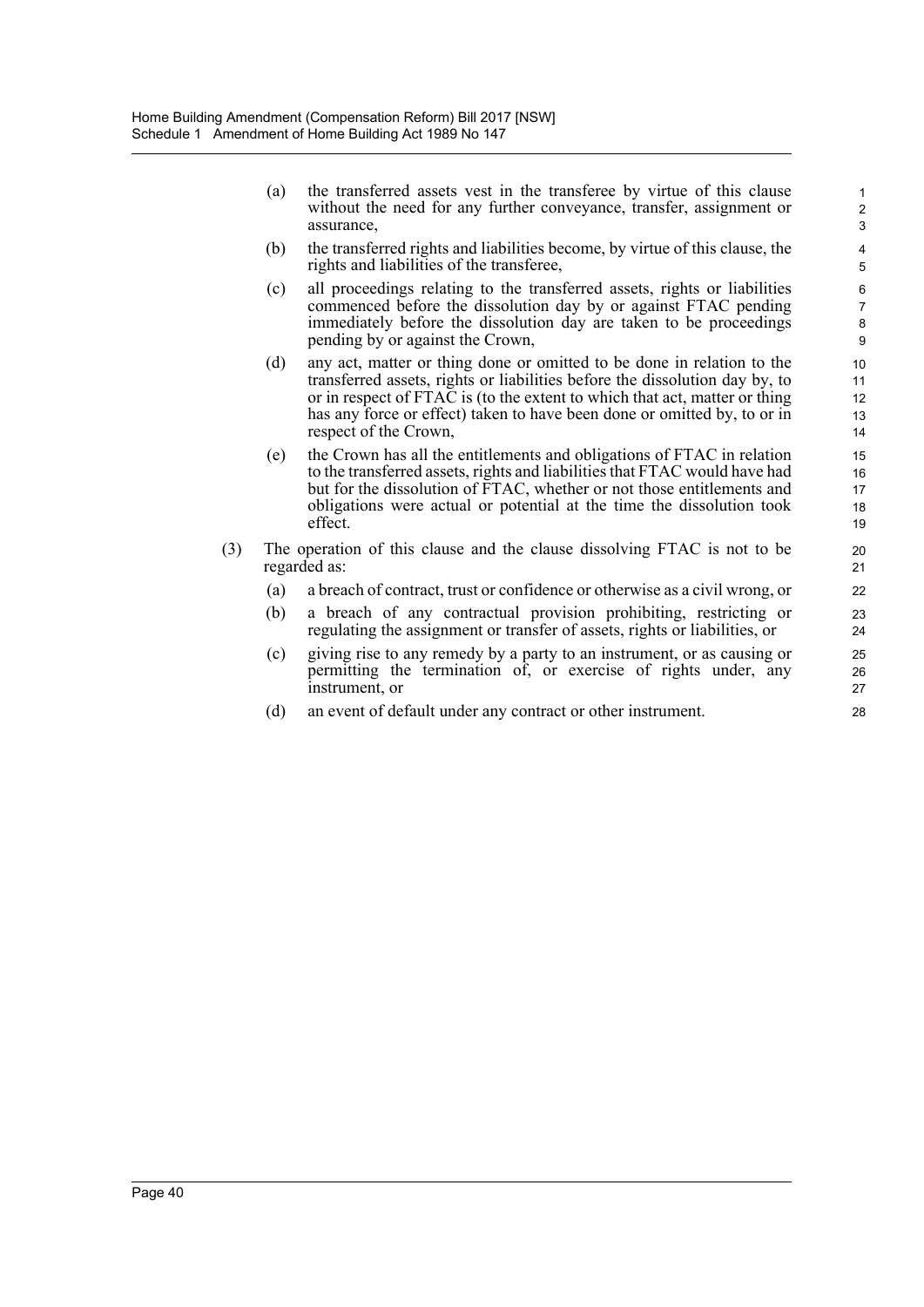<span id="page-49-0"></span>

|       | <b>Schedule 2</b>                                              | <b>Amendment of other legislation</b>                                                                                                                               | 1              |  |  |
|-------|----------------------------------------------------------------|---------------------------------------------------------------------------------------------------------------------------------------------------------------------|----------------|--|--|
| 2.1   |                                                                | Civil and Administrative Tribunal Act 2013 No 2                                                                                                                     | 2              |  |  |
|       | <b>Schedule 4 Consumer and Commercial Division</b>             |                                                                                                                                                                     | 3              |  |  |
|       | Omit clause $5(2)(b)$ .                                        |                                                                                                                                                                     |                |  |  |
| 2.2   |                                                                | <b>Government Information (Public Access) Regulation 2009</b>                                                                                                       | 5              |  |  |
|       |                                                                | Schedule 3 Agencies declared to be part of other agencies                                                                                                           | 6              |  |  |
|       |                                                                | Omit the matter relating to the Fair Trading Administration Corporation.                                                                                            | $\overline{7}$ |  |  |
| 2.3   |                                                                | NSW Self Insurance Corporation Act 2004 No 106                                                                                                                      | 8              |  |  |
| [1]   | <b>Section 3 Definitions</b>                                   |                                                                                                                                                                     | 9              |  |  |
|       |                                                                | Omit the definitions of <i>insurance agency arrangement</i> and <i>insurance intermediary</i> .                                                                     | 10             |  |  |
|       | Insert in alphabetical order:                                  |                                                                                                                                                                     | 11             |  |  |
|       |                                                                | <i>insurance agency or broker arrangement—see section 8A (4).</i>                                                                                                   | 12             |  |  |
|       |                                                                | <i>insurance intermediary</i> means a person who enters into a contract, agreement<br>or other arrangement with an insurance agent in connection with the provision | 13<br>14       |  |  |
|       |                                                                | of insurance under Part 6 of the <i>Home Building Act 1989</i> by or on behalf of the                                                                               | 15             |  |  |
|       | Self Insurance Corporation.                                    |                                                                                                                                                                     | 16             |  |  |
| $[2]$ |                                                                | Section 8A Specific functions in relation to insurance under Home Building Act 1989                                                                                 | 17             |  |  |
|       |                                                                | Omit "the Home Building Compensation Fund" where firstly occurring in section 8A (1)<br>and wherever occurring in section 8A $(2)$ , $(3)$ , $(4)$ and $(8)$ .      | 18<br>19       |  |  |
|       | Insert instead "Part 6 of the <i>Home Building Act 1989"</i> . |                                                                                                                                                                     | 20             |  |  |
| $[3]$ | Section 8A (1) (a)                                             |                                                                                                                                                                     | 21             |  |  |
|       | Omit the paragraph. Insert instead:                            |                                                                                                                                                                     | 22             |  |  |
|       | (a)                                                            | to carry on the business of providing insurance for building work done<br>in New South Wales that requires insurance under that Part,                               | 23<br>24       |  |  |
| [4]   | Section 8A (1) (c)                                             |                                                                                                                                                                     | 25             |  |  |
|       |                                                                | Omit "the Home Building Compensation Fund" where firstly occurring.                                                                                                 | 26             |  |  |
|       | Insert instead "that Part".                                    |                                                                                                                                                                     | 27             |  |  |
| [5]   | Section 8A (2), heading                                        |                                                                                                                                                                     | 28             |  |  |
|       |                                                                | Omit "Market practice and claims handling". Insert instead "Insurance".                                                                                             | 29             |  |  |
| [6]   | Section 8A (2)                                                 |                                                                                                                                                                     | 30             |  |  |
|       |                                                                | Omit "applicable guidelines issued under section 91A of".                                                                                                           | 31             |  |  |
|       | Insert instead "Insurance Guidelines issued under".            |                                                                                                                                                                     | 32             |  |  |
| $[7]$ | Section 8A (2), note                                           |                                                                                                                                                                     | 33             |  |  |
|       | Omit the note.                                                 |                                                                                                                                                                     | 34             |  |  |
| [8]   | Section 8A (4), heading                                        |                                                                                                                                                                     | 35             |  |  |
|       | Omit "intermediaries". Insert instead "brokers".               |                                                                                                                                                                     | 36             |  |  |
|       |                                                                |                                                                                                                                                                     |                |  |  |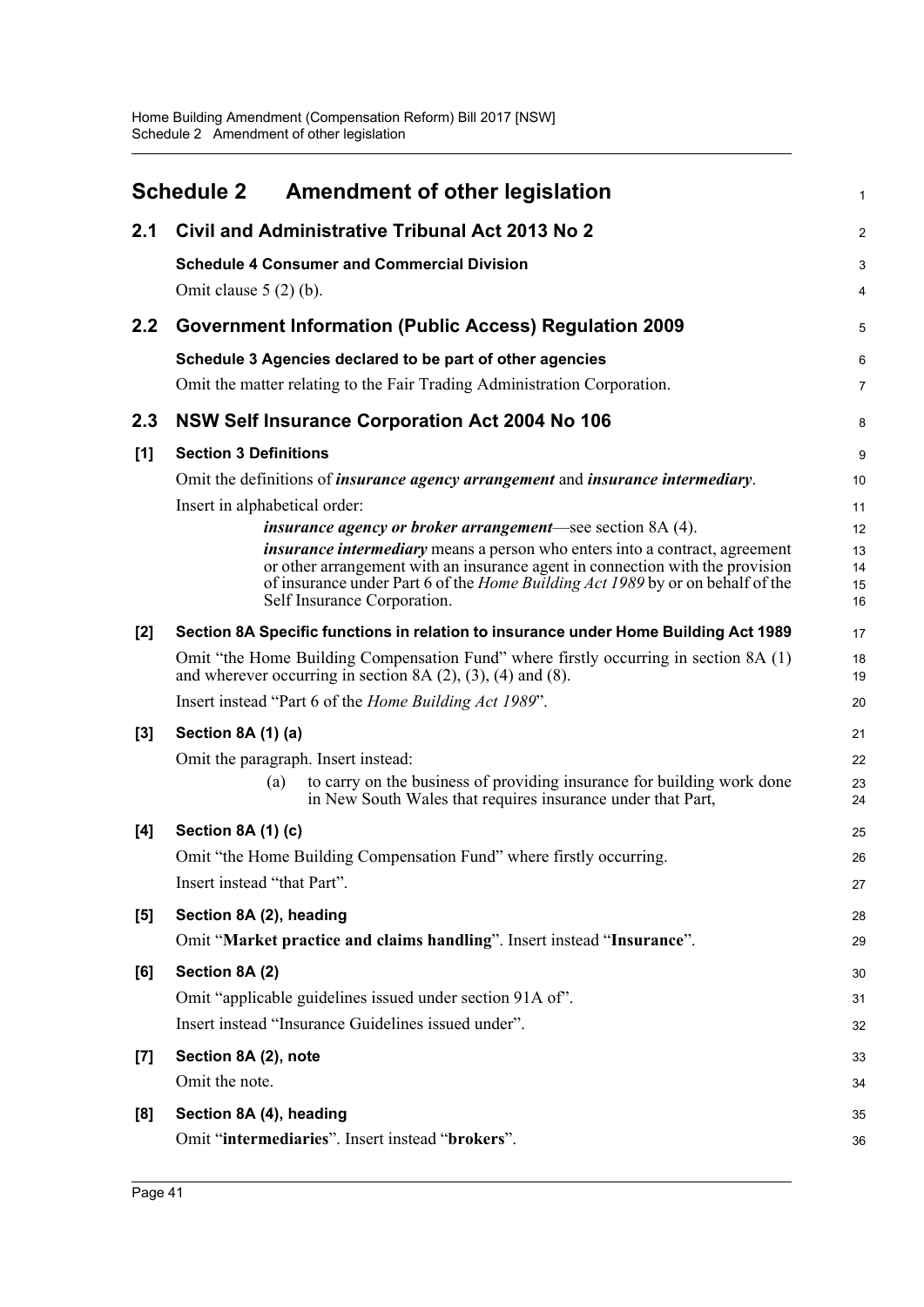| [9]    | Section 8A (4)                                                                                                                                                                  | 1              |
|--------|---------------------------------------------------------------------------------------------------------------------------------------------------------------------------------|----------------|
|        | Omit "insurance agency arrangements".                                                                                                                                           | $\overline{c}$ |
|        | Insert instead "insurance agency or broker arrangements".                                                                                                                       | 3              |
| $[10]$ | Section 8A (4)                                                                                                                                                                  | 4              |
|        | Insert "or insurance brokers" before "for the Corporation".                                                                                                                     | 5              |
| [11]   | Section 8A (5) and (6)                                                                                                                                                          | 6              |
|        | Insert "or insurance broker" after "insurance agent" wherever occurring.                                                                                                        | 7              |
| $[12]$ | Sections 8A (5)                                                                                                                                                                 | 8              |
|        | Omit "insurance agency arrangement" wherever occurring.                                                                                                                         | 9              |
|        | Insert instead "insurance agency or broker arrangement".                                                                                                                        | 10             |
| $[13]$ | Section 8A (6)                                                                                                                                                                  | 11             |
|        | Insert "or broker's" after "agent's".                                                                                                                                           | 12             |
| $[14]$ | Sections 8A (7) and 13 (1A) (f)                                                                                                                                                 | 13             |
|        | Omit "insurance agency arrangements" wherever occurring.                                                                                                                        | 14             |
|        | Insert instead "insurance agency or broker arrangements".                                                                                                                       | 15             |
| $[15]$ | <b>Section 8B Competition authorisations</b>                                                                                                                                    | 16             |
|        | Omit the section.                                                                                                                                                               | 17             |
| $[16]$ | Sections 12A (2) and (3) (a) and 13 (1A) (f)                                                                                                                                    | 18             |
|        | Omit "the Home Building Compensation Fund" wherever occurring.                                                                                                                  | 19             |
|        | Insert instead "Part 6 of the Home Building Act 1989".                                                                                                                          | 20             |
| $[17]$ | Section 12A (2A)                                                                                                                                                                | 21             |
|        | Omit the subsection.                                                                                                                                                            | 22             |
| $[18]$ | Section 12A (3) (b)                                                                                                                                                             | 23             |
|        | Omit "insurance under the Home Building Compensation Fund business".                                                                                                            | 24             |
|        | Insert instead "insurance business under that Act".                                                                                                                             | 25             |
| $[19]$ | <b>Section 13 Regulations</b>                                                                                                                                                   | 26             |
|        | Insert ", insurance brokers" after "insurance agents" where firstly occurring in<br>section 13 $(1A)$ (a), (b) and (c) and wherever occurring in section 13 $(1A)$ (d) and (f). | 27<br>28       |
| $[20]$ | Section 13 (1A) (a), (b) and (c)                                                                                                                                                | 29             |
|        | Insert ", former brokers" after "former insurance agents" wherever occurring.                                                                                                   | 30             |
| $[21]$ | Section 13 (1A) (a)                                                                                                                                                             | 31             |
|        | Insert ", brokers" after "such agents".                                                                                                                                         | 32             |
| $[22]$ | Section 13 (1A) (a)                                                                                                                                                             | 33             |
|        | Insert ", former brokers" after "former agents".                                                                                                                                | 34             |
|        |                                                                                                                                                                                 |                |